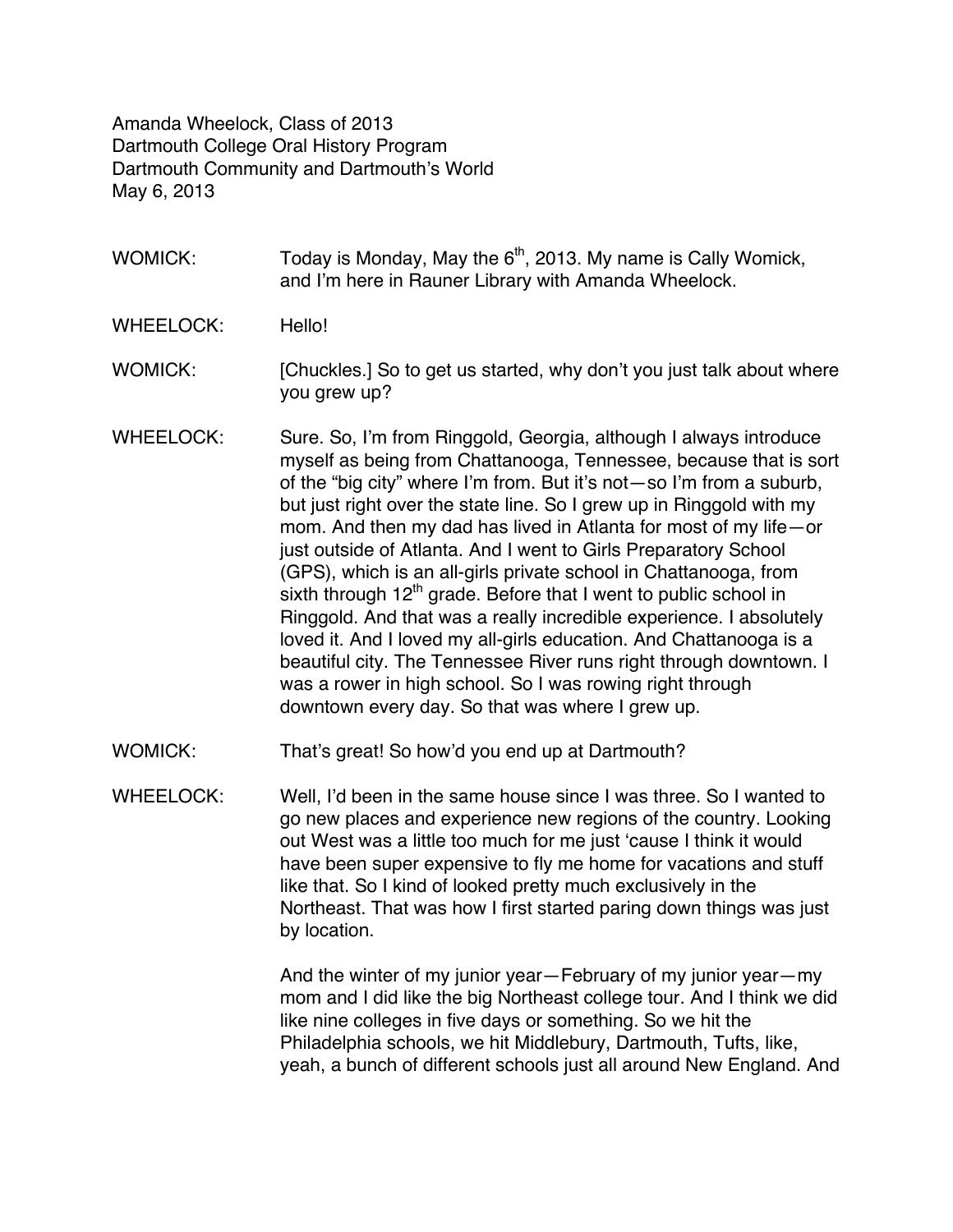I was actually looking for a city school. I really liked Tufts, I really liked Brown, and Providence reminded me a lot of Chattanooga.

But Dartmouth kind of stayed on my list anyways; because even though it wasn't in the city, it was just like a really beautiful place. And, you know, the study abroad really attracted me and the sense of tradition on campus. My high school had a bunch of like really quirky traditions where people would dress up crazy and stuff like that. And so, like, it's not something that I know many people who looked for, like, tradition in their college search. Like, it was important, the professors or the study abroad. But that was actually something that really stuck out to me about Dartmouth, was that they had this sort of like kooky sense. And so it kind of stayed on my list.

And then my senior year I got a likely letter, and so I started thinking about Dartmouth more intensely, I guess. Or started giving it another look. And when I came up, my choices were made easier by… Brown and Tufts were still my top two, but I didn't get into either of them. So I kind of came up, and it was between, like, Dartmouth and Amherst and UPenn. And I came up the April of my senior year and was trying to make my decision and the moment I stepped on the Dartmouth campus – I mean, I didn't actually come for Dimensions or anything.

But I just remember that every person, my host—my random host the admissions office introduced me to was just like, "Oh, my gosh! You're a prospie? That's so cool. Like, What do you want to study? What do you want to do? This is what I study. This is what I do. This is why I love Dartmouth." And like, it was so obvious to me that this was like a very strong community; and a place where despite the fact that I didn't know anybody here, nobody had any connection to me, just because I was an admitted student, they wanted me to be here, and they were interested in who I was. Whereas a lot of other schools that I visited were sort of like: at UPenn I remember it was like, "Oh, like, that's interesting. You should totally come here. Cool. Congratulations on getting in." You know? [Laughter] I just didn't like have those connections with people the way I did.

And it was a little bit of a struggle getting here anyways. My financial aid package like wasn't quite what I wanted it to be. But it was really nice because even though at this point I really didn't want to go to UPenn, they had offered me a little bit more money.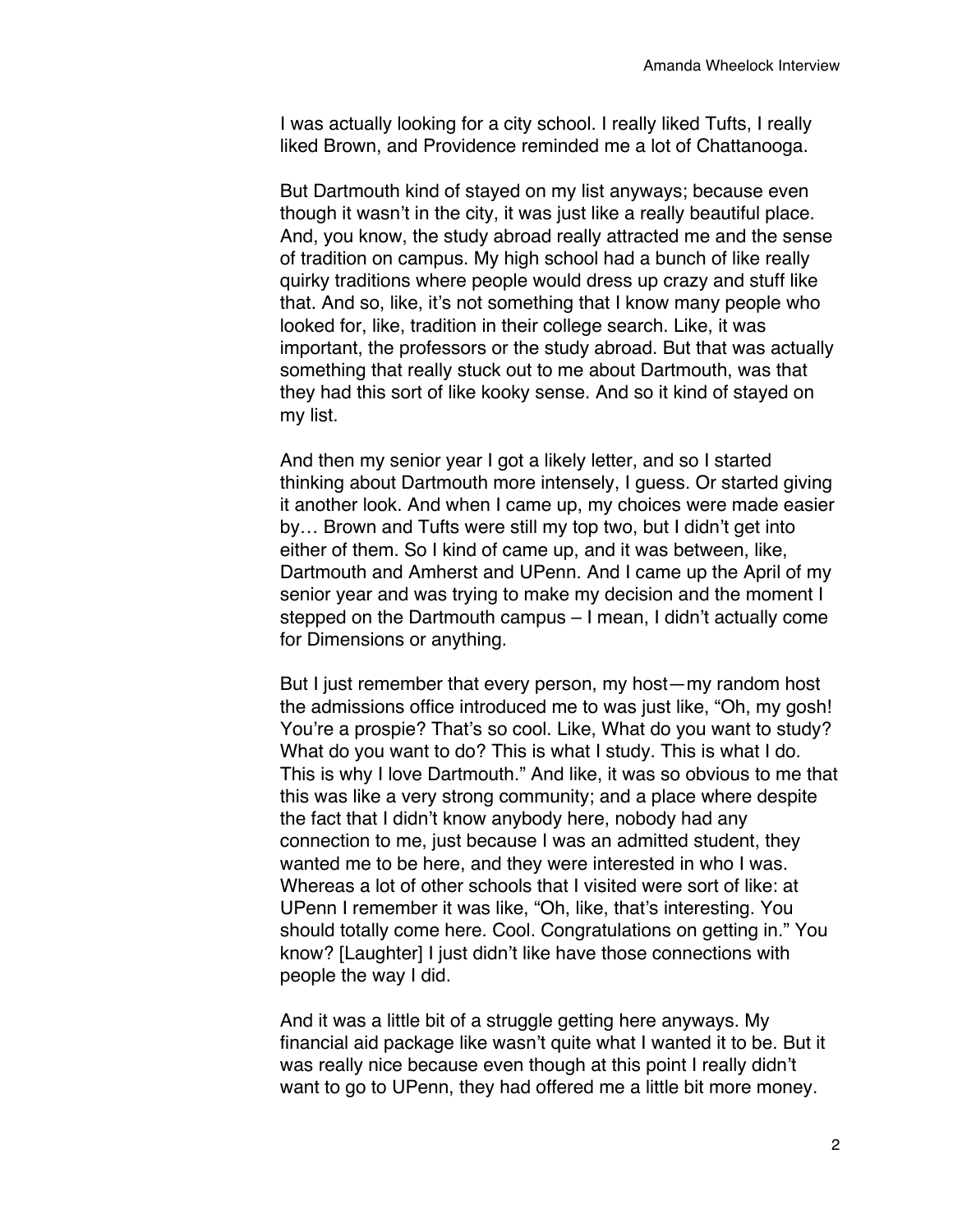So I was able to play Dartmouth and Penn off each other 'cause otherwise I would have gone to Villanova 'cause they offered me pretty much a full scholarship. And I really—Villanova was also a beautiful campus and it seemed like they were really great people; just not quite the academic standards as Dartmouth. So had I not gotten the financial aid package that I wanted at Dartmouth, I would have gone to Villanova. But eventually through like three rounds of negotiations with the two financial aid departments, being like, "Well, Dartmouth just gave me this much," and "Penn just gave me this much," I talked them down, and was able to like—I think it was April 29<sup>th</sup> I like got my last number back from Dartmouth and I had to tell them by April  $30<sup>th</sup>$  or whatever. And I was like so happy. But it was a very stressful month.

- WOMICK: Yeah. I'll bet.
- WHEELOCK: I really wanted to be here. And it was nice because after I made my decision and after I'd like sent in, you know, my acceptance—I don't think they required a deposit, but like telling them that I wanted to be here—my mom was like, "You know, even like from last year, I could tell I wanted you to be at Dartmouth." And I was like, "What! Like you never told me." And she was really good about not ever… Like she wanted me to choose my college which like I think a lot of parents aren't so good about that. But she really wanted me to be at Dartmouth. She could tell, even from the first visit here, that this was the place for me before I figured it out. And so it was really nice to like, once I chose, my mom was like, "Yeah," like, "I think you made the right decision." So.
- WOMICK: Yeah. So what was orientation like when you finally got here for real?
- WHEELOCK: Gosh, that was so long ago! Well, I remember first coming up for Trips, my mom really wanted to move me in rather than, kind of, I think the normal thing to do, if you're on one of the later Trips sections, is to like dump all your stuff in your room and then go to Trips immediately. And then you move in when you get back. But I was really nervous and didn't really want to do that. So we came up the day—but we got like special permission since we were coming from so far away to come up the day before my Trip section. And so we moved all my stuff in. I was living in Rauner 4 in McLaughlin. And, yeah, got all my stuff set up.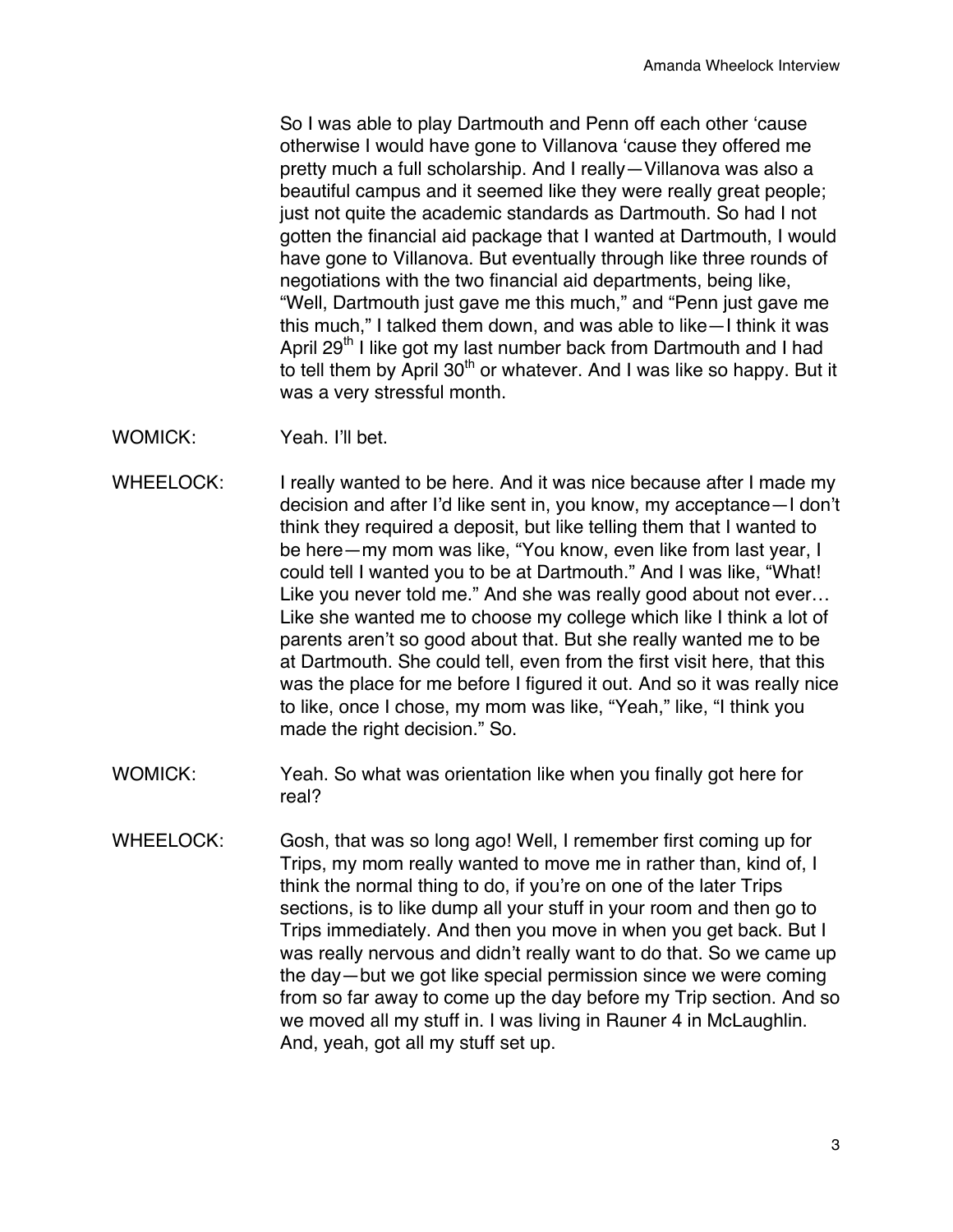And then I remember like my mom driving away, or like leaving. And I just started crying immediately; especially because I didn't know anybody on campus yet, and I was like, Oh, my gosh! I'm gonna spend my first night of college *alone* in my *dorm room*. Like, this is so sad. And I didn't have like a computer yet or anything. And so I went—I like found my UGA 'cause she was there, and I was like, "Do you know like where I could like check blitz or something?" And she was like, "Oh, you're so cute. There's blitz terminals all over campus." Which now there aren't. But back then there were.

And so she like pointed me in the direction of the library. And I went and like checked blitz, and I said, Maybe there's like something going on. And actually that was the day that—I was on Section I so that was the day that Section E had gotten back. So it was the first day of Pre-O, luckily for me. So they had—Pre-O team had just blitzed out about pizza at EBAs or something. So I just like went and showed up, and I was pretty much the only kid there who wasn't from Section E. But I got to like spend that night like hanging out. I just remember really like playing goofy games in the McLaughlin courtyard and like got to hang out with them and that was like my first night. And then I started trips the next day.

And my trip was super-amazing. I did a trailwork trip. My leaders one of my leaders, who was a '10, is like still one of my best friends to this day. And I was actually just talking to her yesterday about the job I just got, which is exciting.

But orientation I like barely remember. I came in. I didn't drink in high school. And so I came in not drinking at the beginning of college; I didn't think it was gonna stick with for like a super long time. But just because I wanted to like—didn't want to test those limits with people that I barely knew or didn't really know. So I wanted to like make the friends first and then, you know, start drinking, I guess. If that was like something I wanted to do. So I like went out a bunch, and I was really excited about like the danceparty scene.

But I didn't drink, which I guess was like—I don't know, seemed pretty normal to me. And it was actually really nice. I remember like going out and like both during orientation and like during freshman fall and stuff, and if people—like if I wanted to play pong and stuff like that, it would be like, "Oh, do you want beer?" And I was like, "No, no, I don't drink." And people were like, "Oh, okay." And like it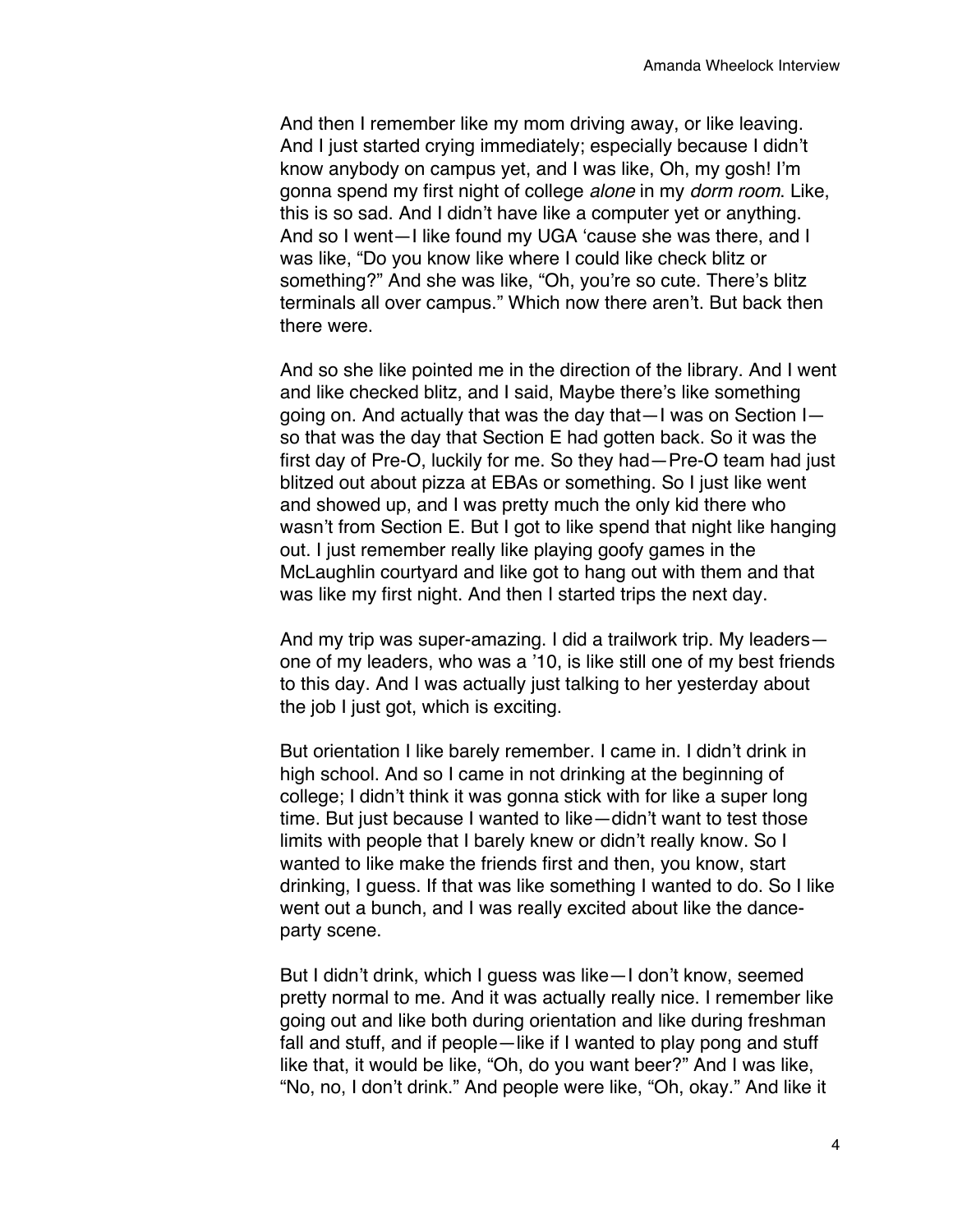was never this sort of like, "Oh, are you sure?" which I feel like for a lot of my friends from high school, they sort of did similar things where they also didn't drink when they got to college and had very different experiences with that. But at Dartmouth it was very much…. It just seemed like, not necessarily that it was a normal thing that everyone else was not drinking, obviously. But like that people didn't really care either way what I wanted to do.

But yeah, I guess the one…. I don't remember anything from orientation. I remember that it was really long. I was so ready for orientation to be over by the time it was over. I was—because we had finished classes May  $15<sup>th</sup>$ ; that was my graduation date. And the first day of orientation was September  $15<sup>th</sup>$ . So it had been four entire months that I had been out of school. And I was like so ready to start classes. Like more than anything about college, I was just like ready to be in class.

And I spent my like…. I took a really, really hard history class. I took History of American Healthcare with Professor Koop my freshman fall, 'cause that was when all the healthcare debates were raging in the House and Senate. So I thought it was interesting. And I knew it was gonna be hard, but I remember that first night of class. We'd started classes on a Wednesday, and I was on 3<sup>rd</sup> floor Berry until the library closed at two because I was doing…. Like that class had like 500 pages of reading a week. And like even the first half a week, it had like 300 pages. And I thought like I had to do every single page, 'cause here I was coming from this like random school in Chattanooga, Tennessee.

I just remember being really nervous about how I was gonna do in my classes because I, you know, knew that I was going to be stacking up against kids from like Exeter and Andover and all these fancy New England private schools. So I knew that like I thought I was smart. But I had no idea. I don't know. I realized afterwards that a lot of students come into Dartmouth with sort of the opposite mentality of, like, Oh, I've always been the smartest person in my class. I'm so smart, blah blah blah. Like I'm so excited to go to this Ivy League school. And then they have this shock where they get like their first B or something. Or like they realize they're not the smartest kids in their classes anymore. But my mom did a very good job of telling me, like, "You're not—there's no way you're gonna be the smartest kid. Like, you're going to Dartmouth." And so I came in with sort of the opposite, of like, I have to work so hard here. Like, I have no idea how I'm gonna do.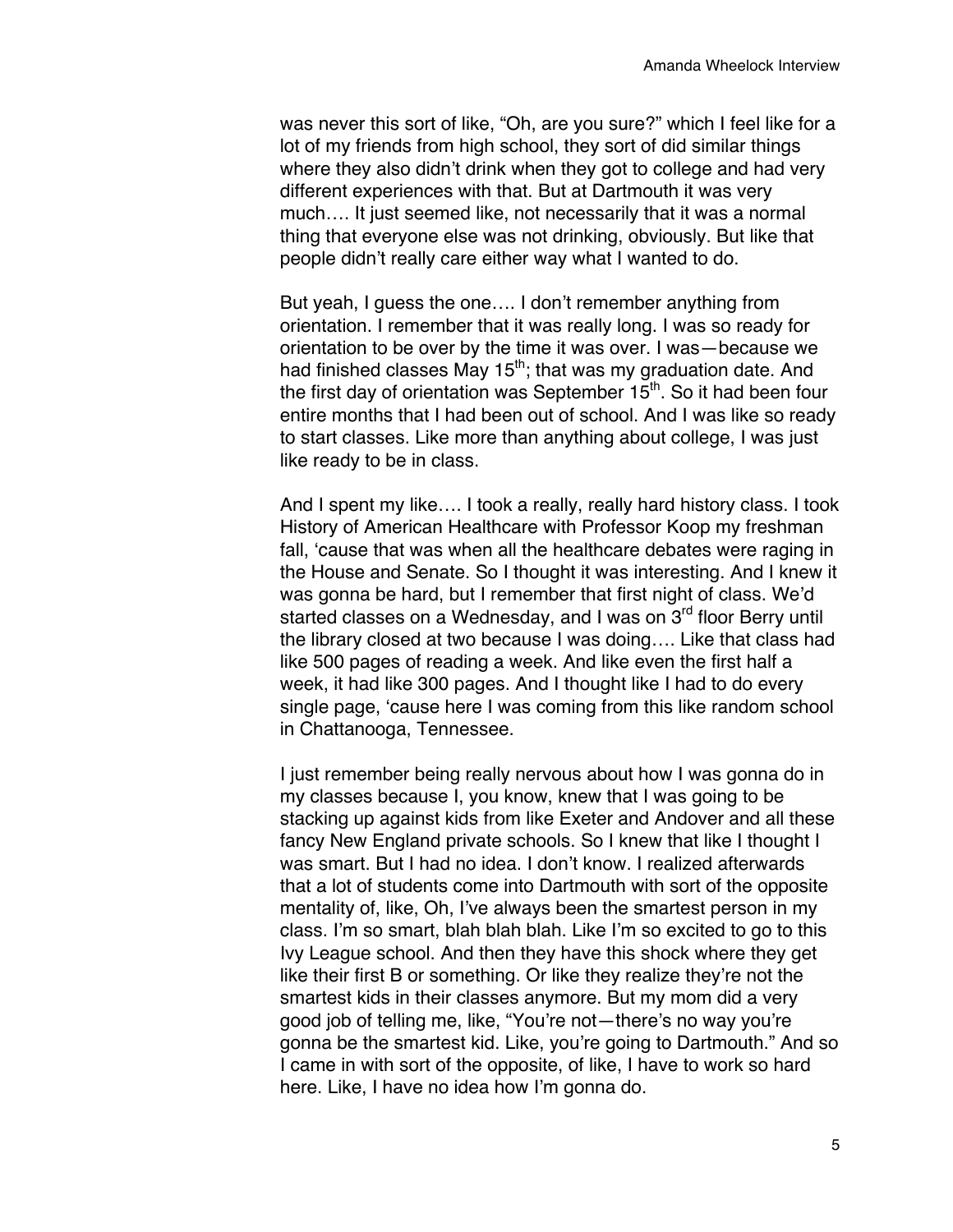So freshman fall was like definitely a lot of studying. I remember people would come into my room on like a Wednesday night and be like, "Oh, like, you wanna go out?" And I was like, "It's Wednesday. Like what are you people doing?!" [Laughter] "This is not a day for going out." So I'd go hang out on like Friday or Saturday nights 'cause I know—I've always been like a social person and to me it was like I couldn't imagine like staying in on a Saturday night, especially just 'cause I wouldn't get anything done anyways. But like I studied a lot like definitely during the week.

I started playing Frisbee. I went to…. There was like an Ultimate meeting either during orientation or like the very first week of classes, of like, "Oh, just like come learn about the team." It was in like Fahey, first floor. And they did this like really funny slideshow about what the ten reasons were that you should play Ultimate. And they were like absurd. And like one of the upperclassmen got water dumped on them. I don't remember how it happened at all. But like basically one of my floor mates—Sophia Schwartz ['13], who still plays—like we went together and like sat with a couple of other people we'd met on trips and like all this stuff. And it was just like it was packed with freshmen.

And so I like knew…. I came in from rowing in high school knowing that I didn't want to row, but that I did want to be part of a team. 'Cause I knew that's a really great way to meet people and also would be…. I knew that I wouldn't exercise if I didn't have a set time that I had to be there and like people expecting me to be somewhere. And Ultimate was a sport that I'd always been kind of interested in. But I didn't really care. Like I was also interested in lacrosse, I was also interested in like, you know, if there was a club softball team or something like that. But I went to this meeting, and I was just like sold on the Ultimate Frisbee team. And just started going to practice a bunch. And like, also studied a bunch. Like, didn't always make it to practice freshman fall. But like that very quickly became like a really good resource for me.

Like I still remember the first off-campus apartment I ever went to was for Friday Night Beers with the Frisbee team. And I actually ended up living in that apartment two years later. But I remember hanging out with like Rob Collier ['13], who doesn't play Frisbee anymore—or didn't like past freshman fall. But just like going. And it was like this apartment was just like packed with people. And it was upperclassmen and freshmen and just like hanging out. It was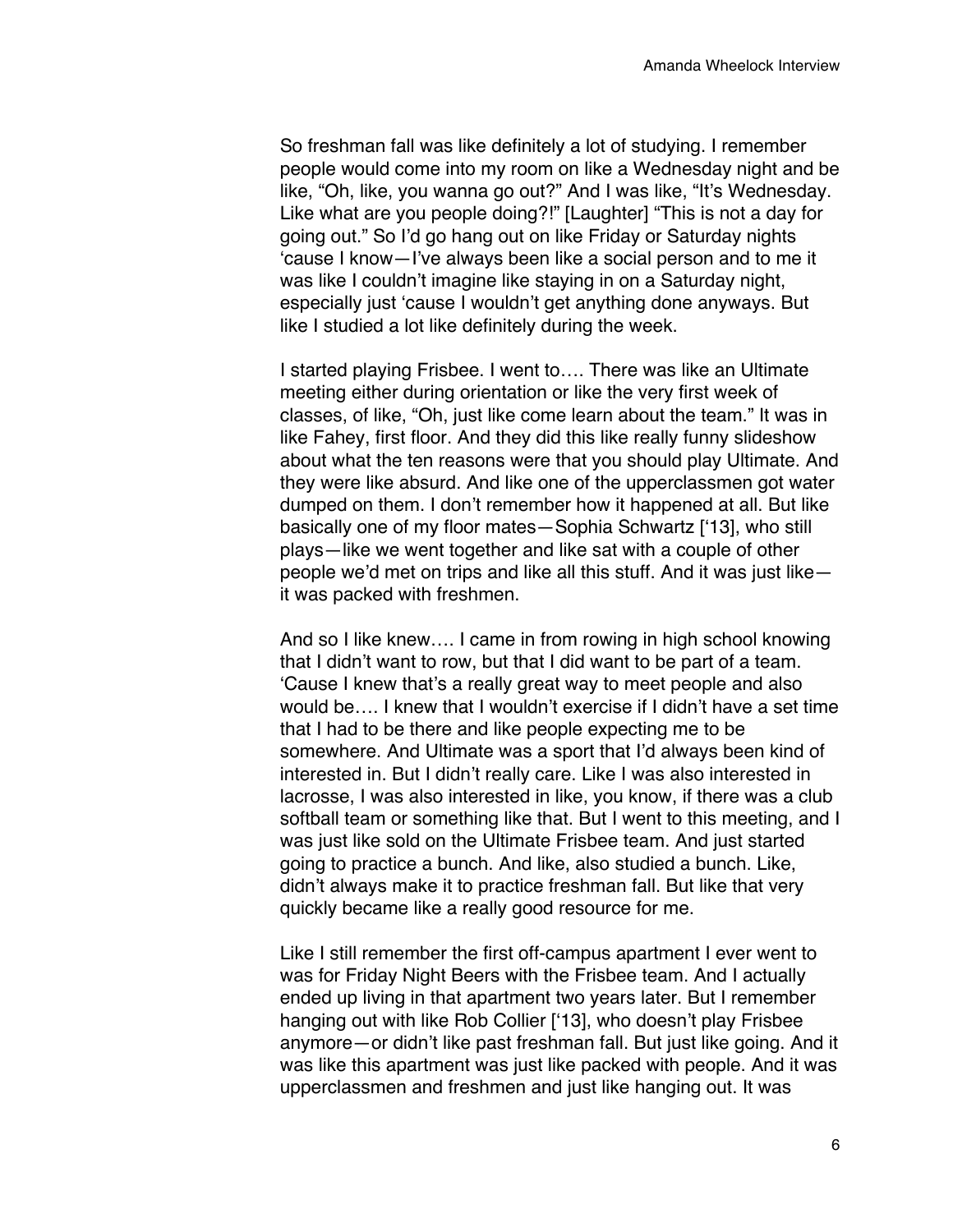really my first going-out scene that wasn't in a frat at Dartmouth, which was also really nice 'cause it was just like people sitting around and talking, and I just remember the room was like buzzing. You know it was just kind of like not necessarily chill, because there were so many people there, but, you know, not in a basement and like in someone's nice apartment.

And I found out later, like a year later, that the people who lived in that apartment, who later became two of my really close friends, actually were gone that weekend at a tournament. And one of the other—these were two '11s—and one of the other '11s had [chuckles] broken into their apartment to host Friday Night Beers in their apartment. [Laughter] And I didn't know this until a good year afterwards. And then, yeah, starting my sophomore summer, I lived there.

So it was like, now looking back, you know, I had no idea at the time, but now looking back I have like so many connections just to that one night. It's sort of, like, I think of that as like when I first realized, Oh, this is like a super…. Like that and just the silly meeting that they did were like the first two times that I realized, like this is a really cool community. Like I'm so excited to be a part of this. And like didn't quite realize then like how big an influence that was going to have on my Dartmouth career or whatever. But it definitely did end up having one. So.

- WOMICK: Yeah. So, I don't know, just talk about the rest of freshman year, everything that was going on.
- WHEELOCK: Okay. Yeah. So I remember I loved my classes freshman fall. I loved—my first class was a 10. I had like a 10, 11, 2A. And I loved not having to get up until nine in the morning or like even later on Tuesdays and Thursdays. I don't think I ever got up until noon like a lot of freshmen do. But being able to get up at like ten or eleven was super nice.

And I remember getting really long…. One of my very vivid memories from freshman fall was, it was like either… It was a weekday, like Wednesday or Friday or something, and around three, 'cause it was time for practice. And I'd just been Skyping with one of my best friends from home. And I got off Skype 'cause I needed to go to practice, and I just started crying. And like I…. And then Sophia walked in, 'cause we always walked over to practice together, and she came in and just found me like, literally, not even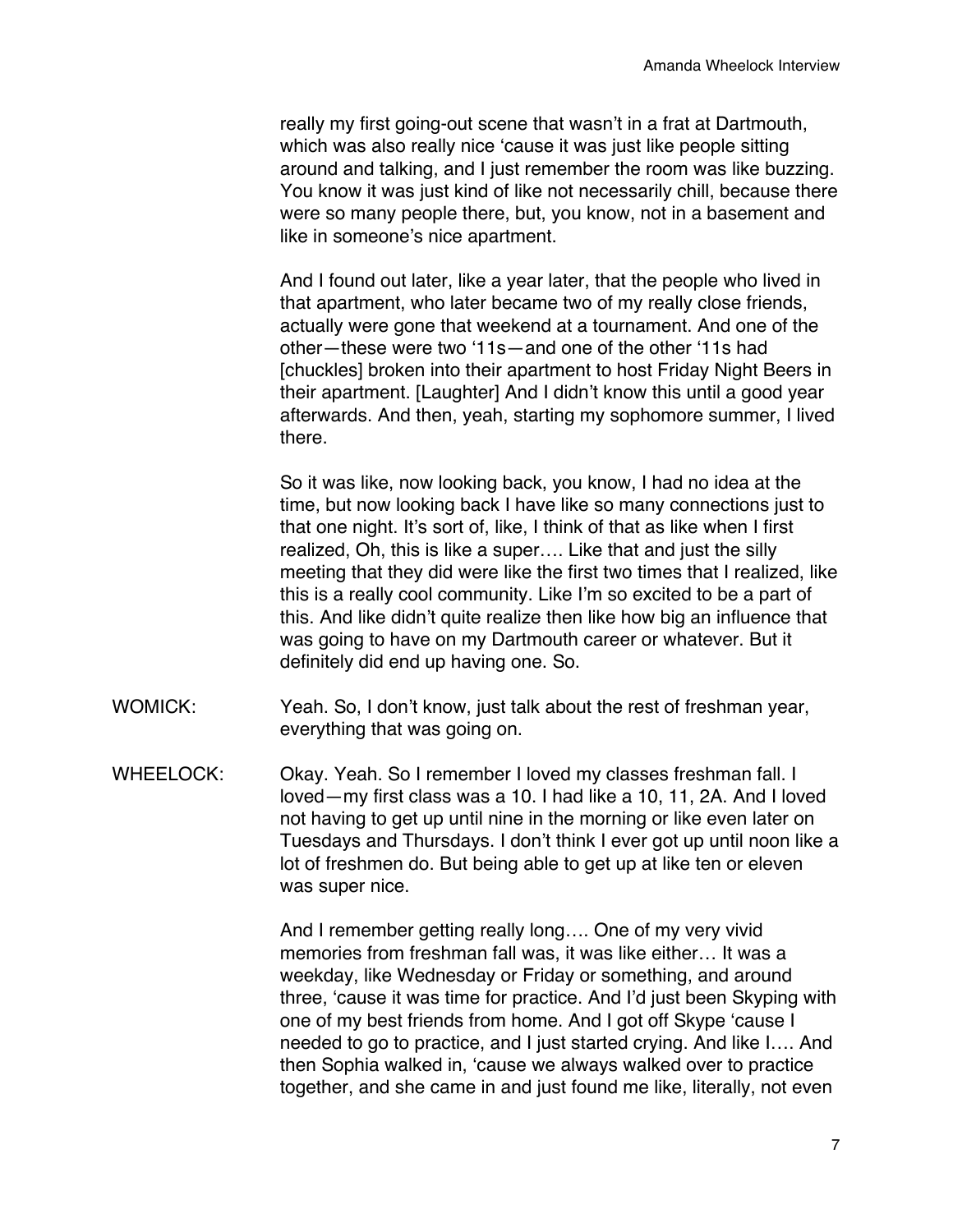like in my bed. Just like literally on the floor of my room crying. [Laughs] It must have been the most absurd scene. And she was like, "Oh, my gosh! Are you okay?" And like, yeah I think she like skipped practice for me that day 'cause basically I was like…I was just like so out of it.

And it was just that feeling of like—'cause I'd been at the same school for seven years. And so the friends that I had there were like, you know, really, really close friends and knew everything about me; knew me better than myself. And I didn't—you know, it had been seven weeks. So like of course I didn't have that.

But I think—I had the impression at least that…. I think because everyone goes to college and they want you as their younger friend who's still in high school to like, you know, see that their school is awesome so that you'll go there, too, and that sort of thing. And like so I remember when people had come back from college for Christmas—like their freshman year—Christmas or something…. Like in previous years when I'd been in high school, everyone was just like, "Oh, my gosh! I love it!" Like, "You're gonna love college so much." Like, "It's so awesome. Blah blah blah blah!"

And like I had all those feelings, too, but what they don't tell you is like that first semester like you're not going to make the friends that you made in seven years at GPS. Like it's just not possible. And that was just something I never thought about 'cause I think that was something people only talk about when they come back from their first semester at college. But obviously like didn't have those really close bonds yet. And so that was just really hard, like being in a place where like no one really knew who I really was.

And I think also like I didn't realize…. I don't think being from the South was ever alienating. But I didn't realize how different it would be. And it was always…. It was frustrating because I could never quite explain it, because it was all these little things that put together like really made a difference. And just like, I don't know, the fact that like for my friends in high school, we'd all go to the football games on Friday night, and we'd all get dressed up and wear like sundresses and heels. And like that was my Friday night every Friday in the fall. And then after the football games, we would go to Waffle House.

WOMICK: Yeah!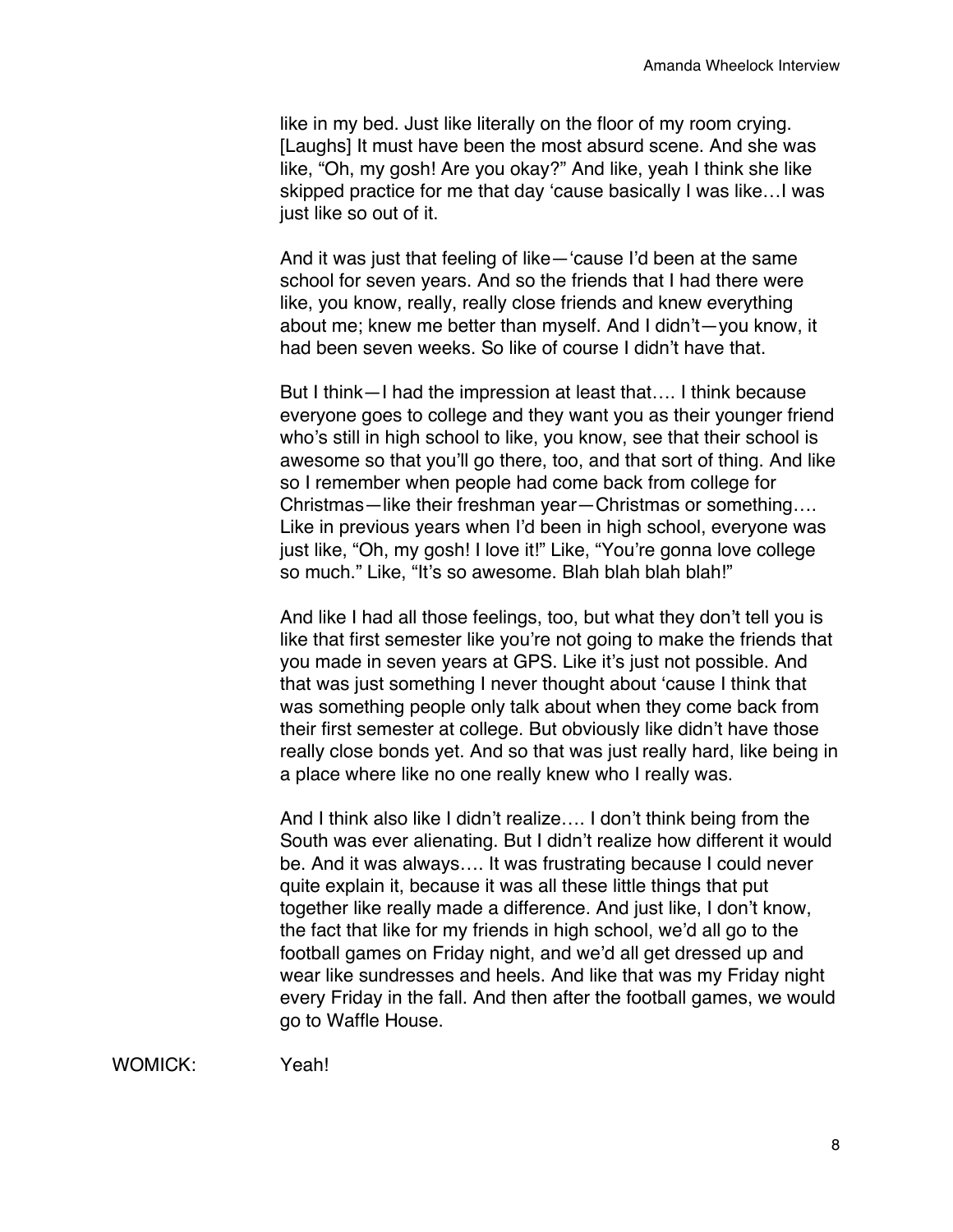WHEELOCK: And like in the North, no one cares about high school football or college football. And like no one wears sundresses. And there aren't Waffle Houses. Like you know! And it was just like really little stuff like that, that like I didn't feel like I was having the common experiences a lot of my peers did.

> A lot of my freshman floor was Jewish; and there was like one Jewish girl in my grade in high school, like two in the grade below me. So that was very new for me. It was just like a culture that I was getting exposed to. Like, my roommate was Jewish. And I actually got to go home with her family for Thanksgiving 'cause she was from Connecticut, and it wasn't like feasible for me to go all the way to Tennessee for three days. So that was really nice.

> But I remember I had three—I didn't have any exams freshman fall. I had all final papers, and they were all due…. One of them was due Monday, and two of them were due Tuesday. And luckily that was back when I was actually motivated to do things before the day before they were due. And so I remember like most of Thanksgiving I was like holed up in their guestroom, which was like in their attic, like doing research, 'cause one of my papers was a research paper. So I was just doing the research all during Thanksgiving break.

> I guess, yeah. One of my other favorite memories during freshman fall was at the first snowfall. It was during finals. So I was like in the library the day that it was supposed to be the big snowball fight. Or that night I guess. And so I just remember like being on third floor Berry, and all of a sudden like everyone getting up at the same time, at like eleven fifty-eight, and like walking out of the library together. And then there was just this like crazy snowball fight on the Green. And then it hadn't actually snowed that much so after like 15 minutes, everyone just went back inside just like nothing had happened and like kept studying for their finals.

And then I remember I would do like that week, I'd write a paper, and then I'd take a day off. And then I'd write a paper, and then I'd take a day off. So I did that essentially for a week. And then on one of my days off, a bunch of my floor mates and I just like went sledding on the golf course. Just like, yeah, took off from McLaughlin, went sledding, and that was super fun.

But at that point I was so ready for freshman fall to be over. Like I was so excited to go home and see my friends. Like I loved my classes. I felt really happy at Dartmouth. I felt like I was starting to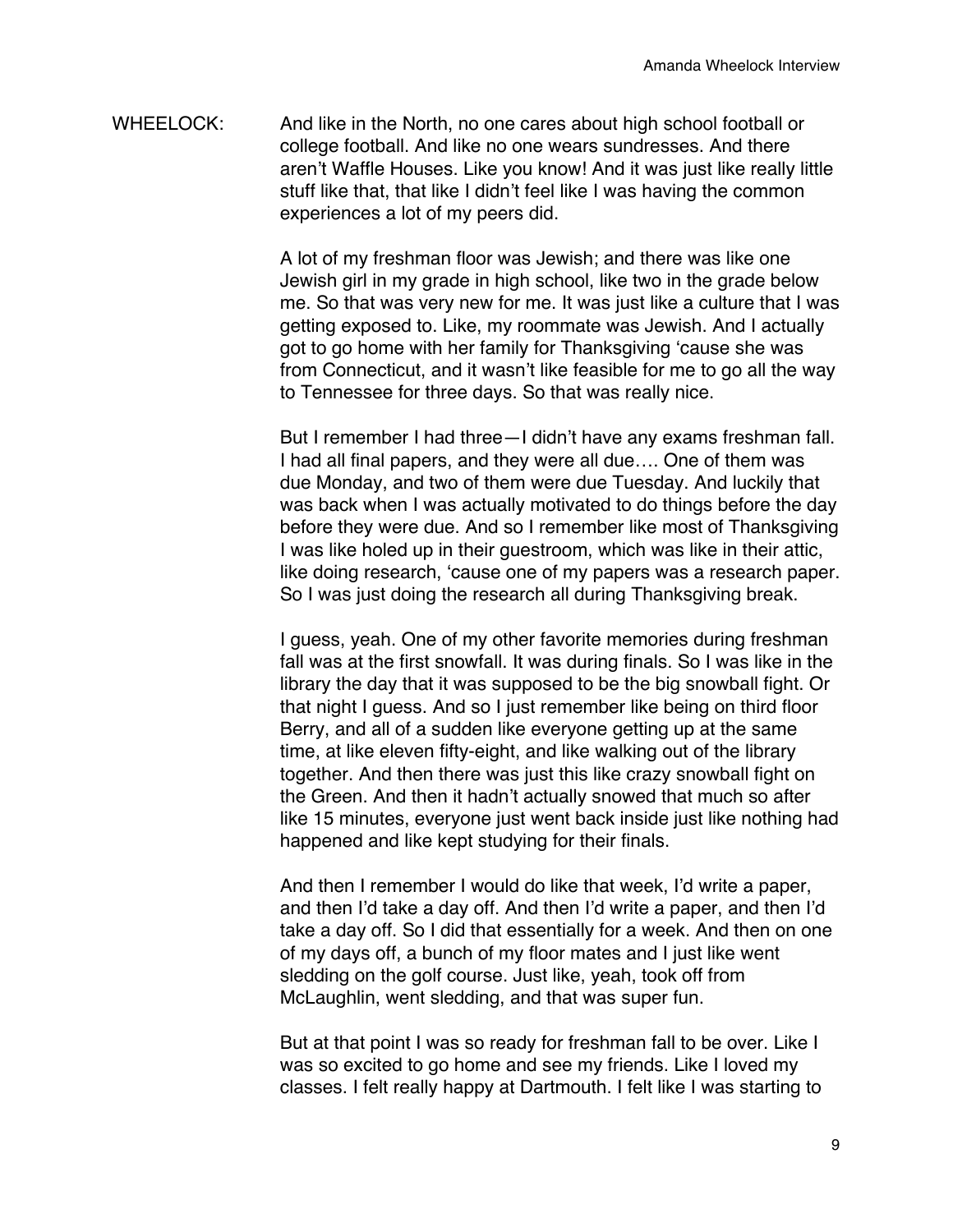make those close friends. I hung out with my floor a lot. But I think the people that I was really connecting with were the Ultimate team, but I hadn't quite like let myself realize that yet, I guess. But I was so ready to go home and to go back to the South and like to be surrounded by familiar things and like people who really knew me so well. So that was like a really good break.

And I came back for freshman winter really energized. And I'd gotten really good grades freshman fall. So I sort of went the opposite direction of like, well, I came in being, Oh, shoot, I have to do every single piece of work because I have no idea how I'm gonna stack up against these people, to being like, Oh, well, maybe I *can* make it here. Maybe I *don't* have to study as hard. And so I started like going out with my floor all the time. That was like everyone's typical ragey freshman fall was like my freshman winter, where I was just like a little term behind.

And we always had practice. In the winter we had practice in Leverone from ten to midnight 'cause we got the really crappy times 'cause all the varsity sports get like their choice of practice times. So a lot of times if we had practice on Wednesday or Thursday or something, like all the freshman girls would like go out—like go shower really quick and then go out together after practice or something.

And that term was sort of the first term—I was actually thinking about this this morning—of sort of when my work-study—I came in and I had to do work-study, and I got involved with America Reads my freshman fall, which was really great. 'Cause especially freshman fall that was really the only time that I got off campus at all. And even though I was only talking to like second graders, it was nice to be talking to people who weren't 18 to 22 years old.

- WOMICK: Mm-hmm.
- WHEELOCK: And that was sort of the first time that my like work-study and my obligations to financial aid and that sort of thing interfered with my academics. I guess really like the first and the only time. Like I think it's been very manageable. And the nice thing about Dartmouth is there are so many interesting—you know you don't have to just get like a library job or a cafeteria job. Like there are so many cool jobs on this campus. I've been able to spend my time getting paid to do things that I think enrich my education, which is really nice.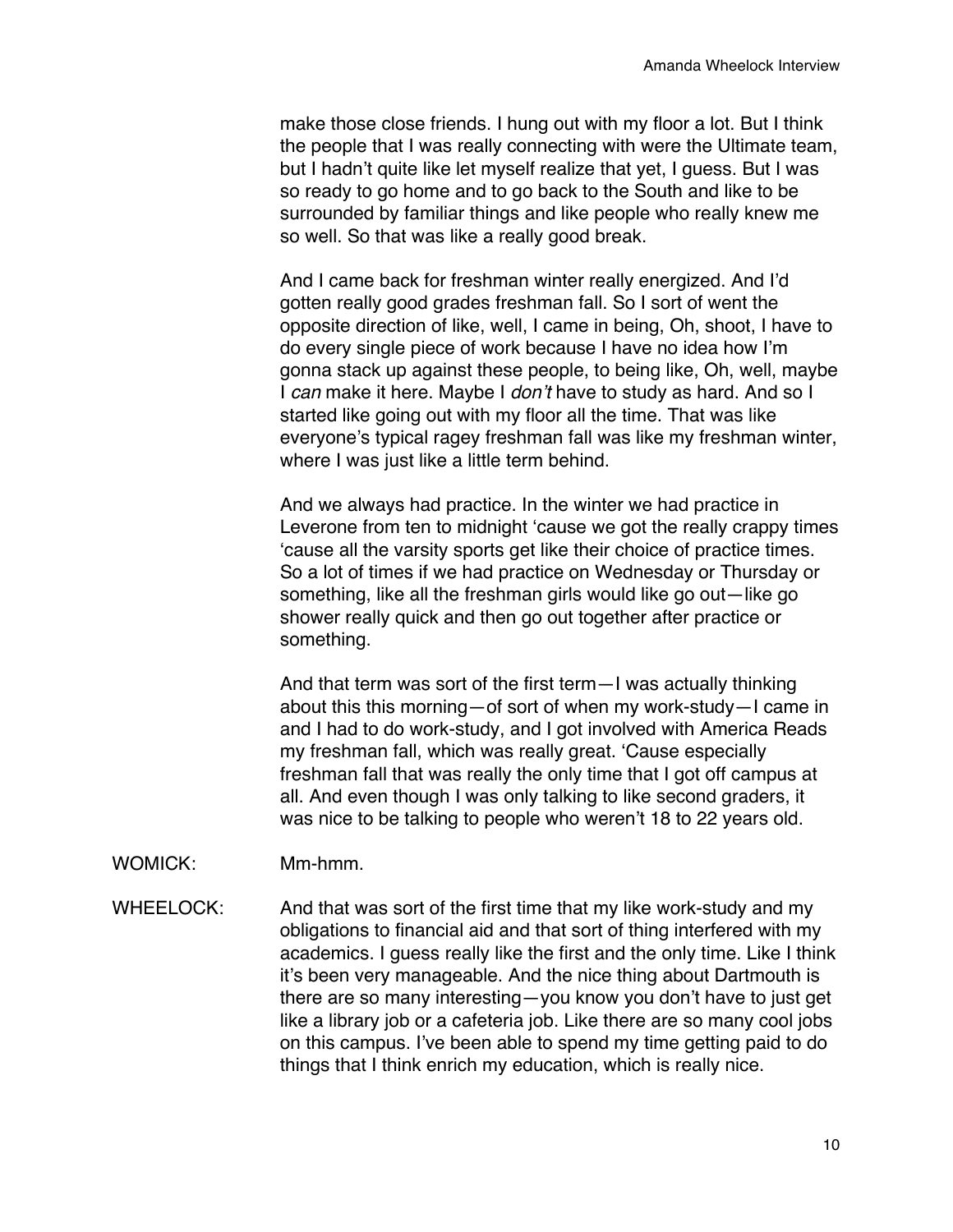But I signed up for a shift that term. And they always tell you like don't sign up during your x-hours; 'cause even if the professor says you aren't gonna use them, like if you have to get a sub for an xhour, like that's not a good excuse 'cause that's a conflict you knew about before. But I was like, Ehh, this professor said at *most* he'll use one, so like I can get a sub one week, and that'll be fine. He used seven of the nine x-hours that term.

## WOMICK: Ooh!

WHEELOCK: And so I didn't go 'cause I had like committed to the —like they had told me, you know, "Don't sign up during an x-hour." And I really loved the job, and I really didn't want to lose it. Like I think this is still a good choice because I'm now student director of America Reads and have been for all senior year. So it's been something that I've stayed involved with all four years. But I just like skipped all the x-hours because like I didn't…I was like, I would rather go to work and stuff. But that was like a really hard choice to make. And I did not do—that's still my worst grade at Dartmouth was the grade that I got in that class.

> And I had a 9, 10, 11 that term, which was brutal. I've never taken three classes in a row again. I couldn't do it. By the time I got to my 11, which was really interesting…. It was Gov 5 with [Benjamin] Valentino who was actually my freshman advisor and was like actually one of the only helpful first-year advisors I think, at least back when they had the silly structure that they had when we were freshmen. And it was a great class. But I just like could not handle it. Like I was always so tired. And it didn't help that I went out a bunch and all that stuff.

> But that term I really remember…. What I mostly remember from that term is that was really the term where like I started really connecting with a lot of the other freshmen on the team and when I made—like I remember that was when I became friends with Ian Herrick ['13], who's still my best friend today. And like Katie De La Rosa ['13], who I lived with all of junior year. And that was really like…. The UGA who was on the floor next to me, Karen Afre ['12], was really incredible. And that was when I first like actually got to know her. And she was so helpful to me that term.

> And like that was when I really first started feeling like, Wow, these people like actually understand where I'm coming from and know who I am, and like want to get to know me better, and I want to get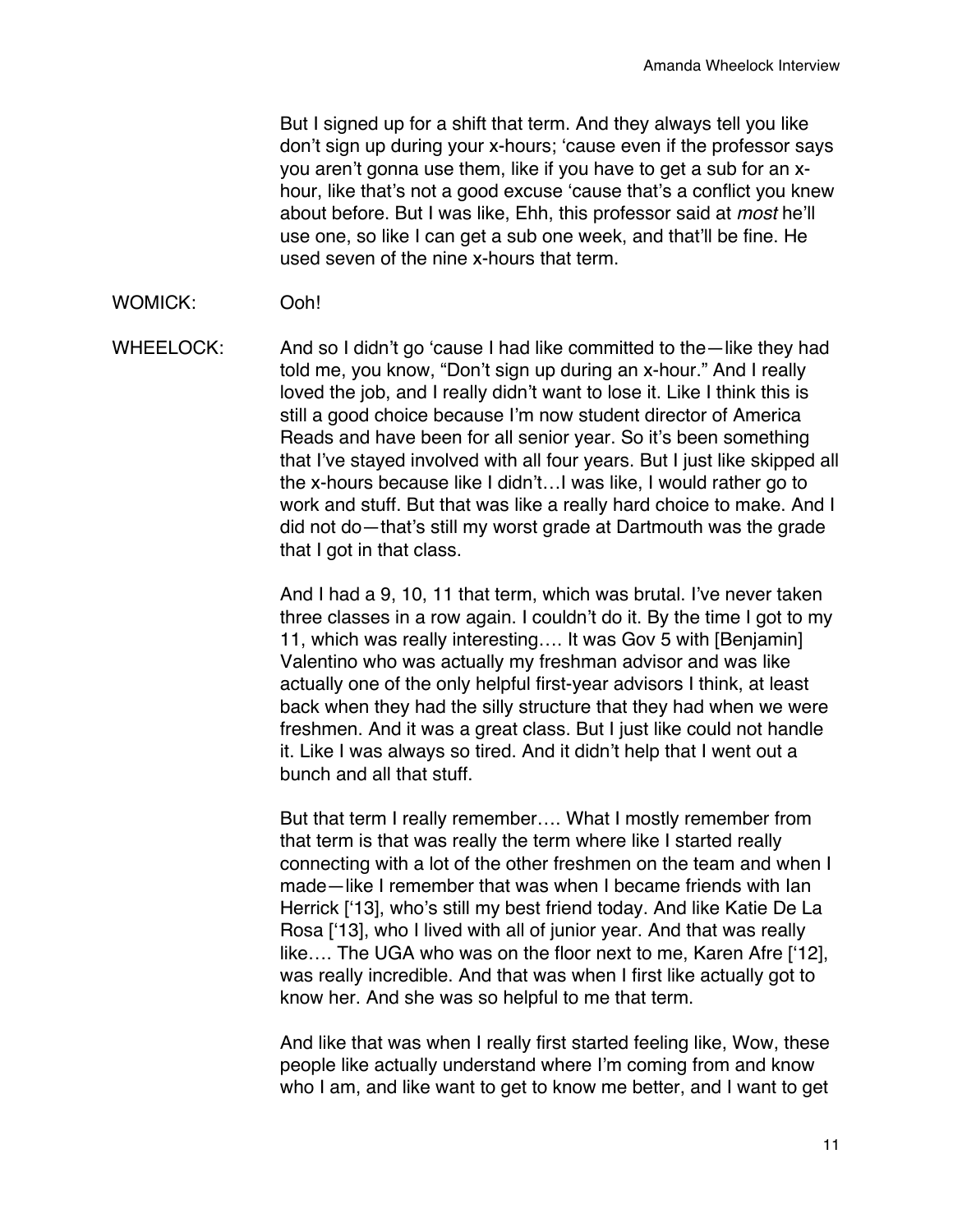to know them better. That was the first time I definitely felt like I had these really like solid friendships. And, no, they weren't the same as the ones that I'd had for seven years in high school. But I could see them becoming that in the future. Whereas in freshman fall, I really just like—I had friends, but I didn't have friends…yet, at least.

And that was when that sort of really started to come together. And that was—I got to plan Frisbee Formal that term. And that was sort of the term that I first started…I realized that the Frisbee team hung out and like studied in Collis. I started studying in all the Collis study rooms instead of the library. Freshman fall was like the only term I studied in the library until this term—or, last term when Collis wasn't open. And it was a tragedy. [Chuckles.]

So I'd like go study with the upperclassmen and go eat lunch on the Collis couches, which were like a Frisbee like, you know, mecca basically. That was like where everyone was at like during lunch and stuff. And I remember also like even freshman fall, like end of freshman fall, beginning of freshman winter, I was like one of the first freshmen who like would go up to all the upperclassmen and like sit on the couches with them.

And it's funny, 'cause like the Frisbee upperclassmen are like the least intimidating people. But every year there's a thing where like the freshmen aren't sure if like they're like part of the Frisbee community enough to like go sit on the Collis couches. And I was like one of the first '13s to do that just 'cause I'm like a loud and outgoing person. And all the other—like, I was like—saw one of the other freshmen in Collis and I was like, "Oh, come sit on the couches with us." And they were like, "Noo," like, "We can't." [Chuckles] And I was like, "Come on!" [Laughs.]

But, yeah, that was definitely like a very weird term in that it was like a very ragey term; but also like when I really started to become part of the Frisbee community, when I first started like hanging out off campus. So it was definitely like…. I think that was a term for a lot of like change for me. And like a lot of solidifying. But like also still like freshmen, crazy, lots of stuff going on, trying to balance work and classes, like that sort of thing.

And then I went on spring break with the Ultimate team, and that was really incredible. I very much felt like I was already part of the team before that. But that's really the time when all the freshmen start to like—you know, especially those who like aren't as outgoing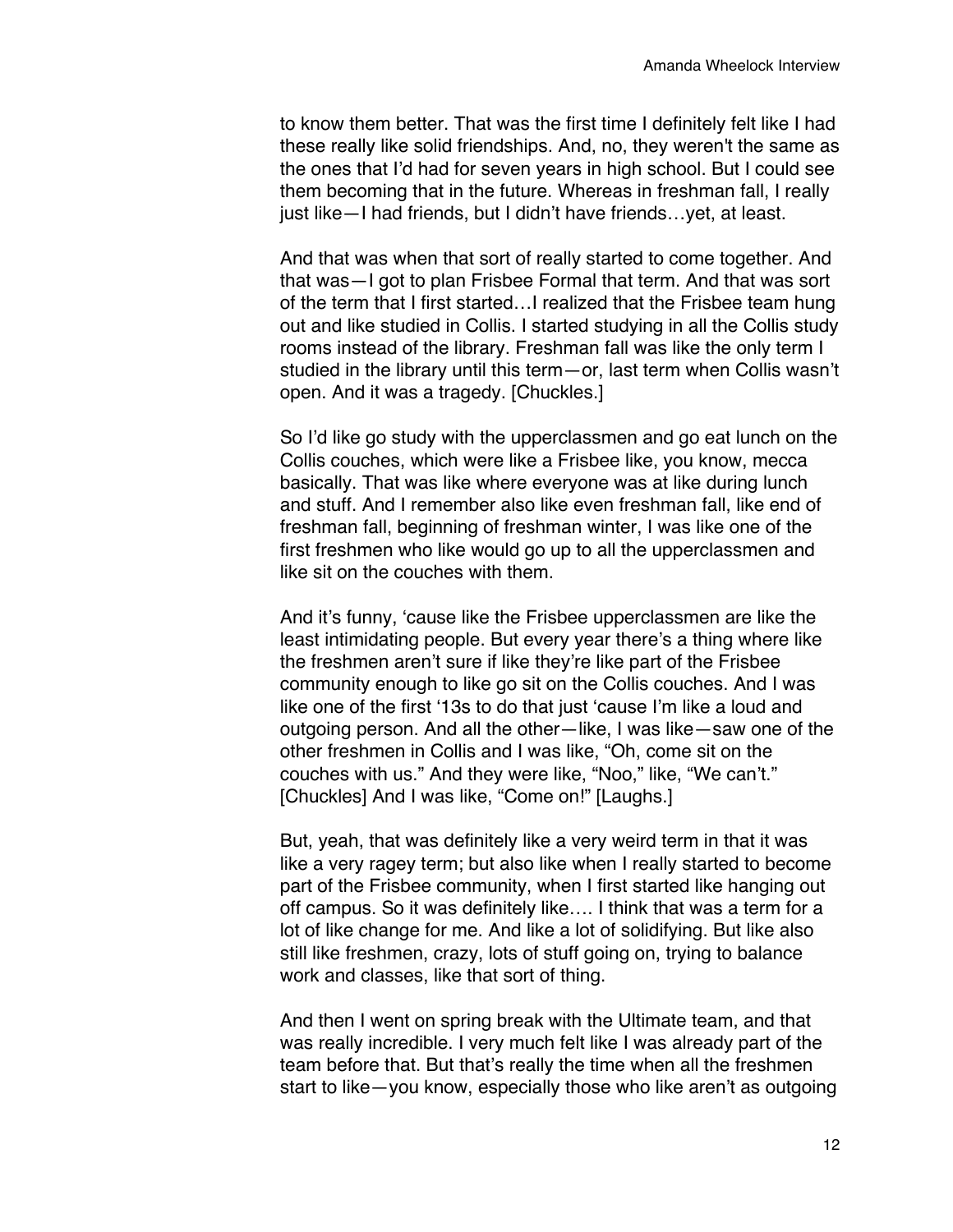or something and haven't maybe met a lot of the upperclassmen that's really when they like first really feel like they're a part of the team. And so that was really like such a great experience. We got to go down South, which was nice for me.

And then I came back freshman spring. And by that point I like really didn't hang out with—I just remember that term like something changed, I think. So I started doing Dimensions. And that became a really big social group for me. So that sort of like took the place of my floor. 'Cause at that point I was already feeling pretty disjointed I guess from my freshman floor. People just like weren't…. They were all really nice people, but I just—I didn't quite click with them. So I kept hanging out with the Frisbee people and then started hanging out a lot with the Dimensions people. And I actually met—one of the girls I met through that, Allie Bosch ['13], became my roommate for sophomore year. I had like never met her before spring term.

So that term was a lot of like hanging out at Sig Ep because that was where the Frisbee team was and where the Dimensions kids were. So like that worked out well. A lot of like making up lyrics in random study rooms in freshman dorms. And that was a really good experience. And I really, really loved Dartmouth and was very happy—like, yeah, that was—like, I really loved it. And sophomore year when I was involved as like a leader, I definitely had a much more like measured perspective, I think, than I did freshman year. But, yeah, I thought it was really fun and like a good program to be involved with my freshman spring.

And it finally got nice outside. I think the worst thing about freshman winter was that like it barely snowed 'cause I'd wanted to learn how to cross-country ski and wanted to go to the Skiway. I think I was at the Skiway like once or twice. And like it was just never snowy enough to like do anything. So it was just kind of cold and like not really all that fun 'cause it was cold but no snow.

- WOMICK: That was when the temperature got down to -30, right?
- WHEELOCK: No, that was sophomore winter, which was when I was not herethankfully. [Laughter]

So it got warm out, and like Frisbee was super fun to play. And like we had—that's when we had all of our tournaments. And that was just like really…. I don't even remember much…. Yeah, I remember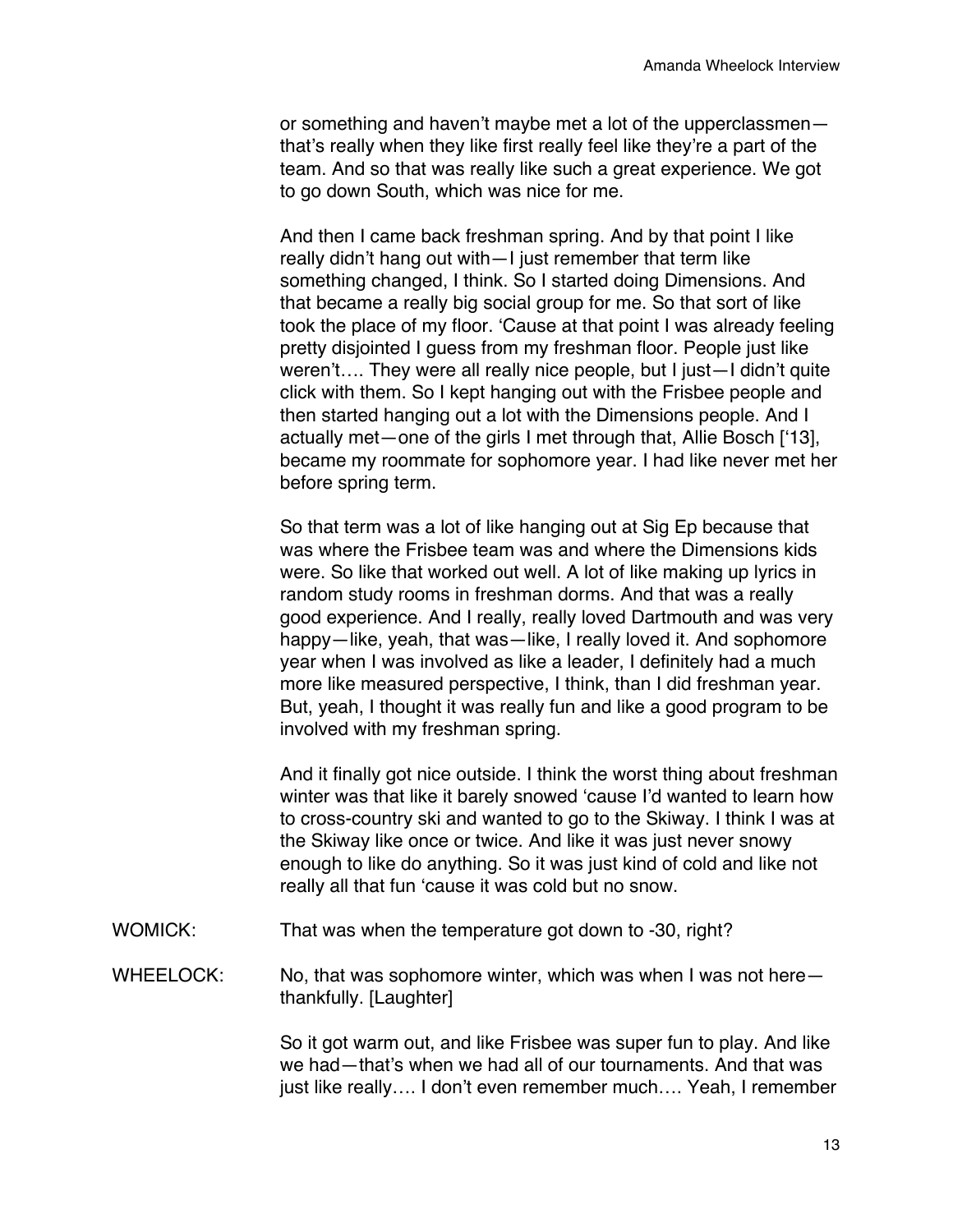like Dimensions taking up a lot of my time and being involved with that group. Like even after the show had happened, like hanging out with a lot of them. And I remember playing a lot of Frisbee and taking like…. I took Geography 1 in the fall, and then I took like my second geography class that spring, and I really liked it and had a couple of other good friends in the class. Like that was a good experience.

I know it was at that point I was already planning on or wanting to do Environmental Studies FSP in South Africa 'cause I took my first pre-req for that freshman spring. I started taking Spanish 'cause I had also, during the winter, I had applied to do the LSA in Mexico. So I did Spanish 1 in the spring, Spanish 2 in the fall. And then went to Mexico my sophomore winter. So that was like—that was a term that was cool 'cause I really prepared, and I felt like I knew what I was doing. So I was taking these classes so that I could do these things in the future. And I knew…. I found like at the beginning that spring that I was gonna do Trail Crew with the DOC for freshman summer. So I didn't really want to go home just 'cause it was so hot in Tennessee in the summers. Yeah. And that was a good term.

And then I mean the biggest thing I remember from that was banquet. Just like we have—the Ultimate team has banquet at the Lodge at the end of every spring. And I just remember bequests. Like I didn't know what bequests were before that, and that was just like such an incredible…. Like that's still my favorite thing about Dartmouth. Like, maybe not my favorite, but it's like one of—I just think it's an incredible tradition of like…. And it's so stupid. But it's just like, Hey, like here's this *stuff*. And like this stuff…. I mean there's some stuff that's on the Frisbee team that's like the actual stuff is meaningful because it's like 20 years old, and it's like from you know, it's a disk from the first tournament we hosted. Or it's, you know, the team flag or like whatever. So there are some like things that are actually meaningful. But most of bequest is like, Here's this *thing*. It like doesn't—like, it's just a thing. Like it doesn't actually mean that much. But like *you* mean so much to me that I want to give you this *thing* as like a physical manifestation of like how much you mean to me. And I think that that's so powerful.

And especially for me it like…. I love bequests, but it doesn't make as much of a difference to me because all the people that I'm gonna bequest stuff to this year, like they already know that they mean that much to me because I tell them. And I'm like so unafraid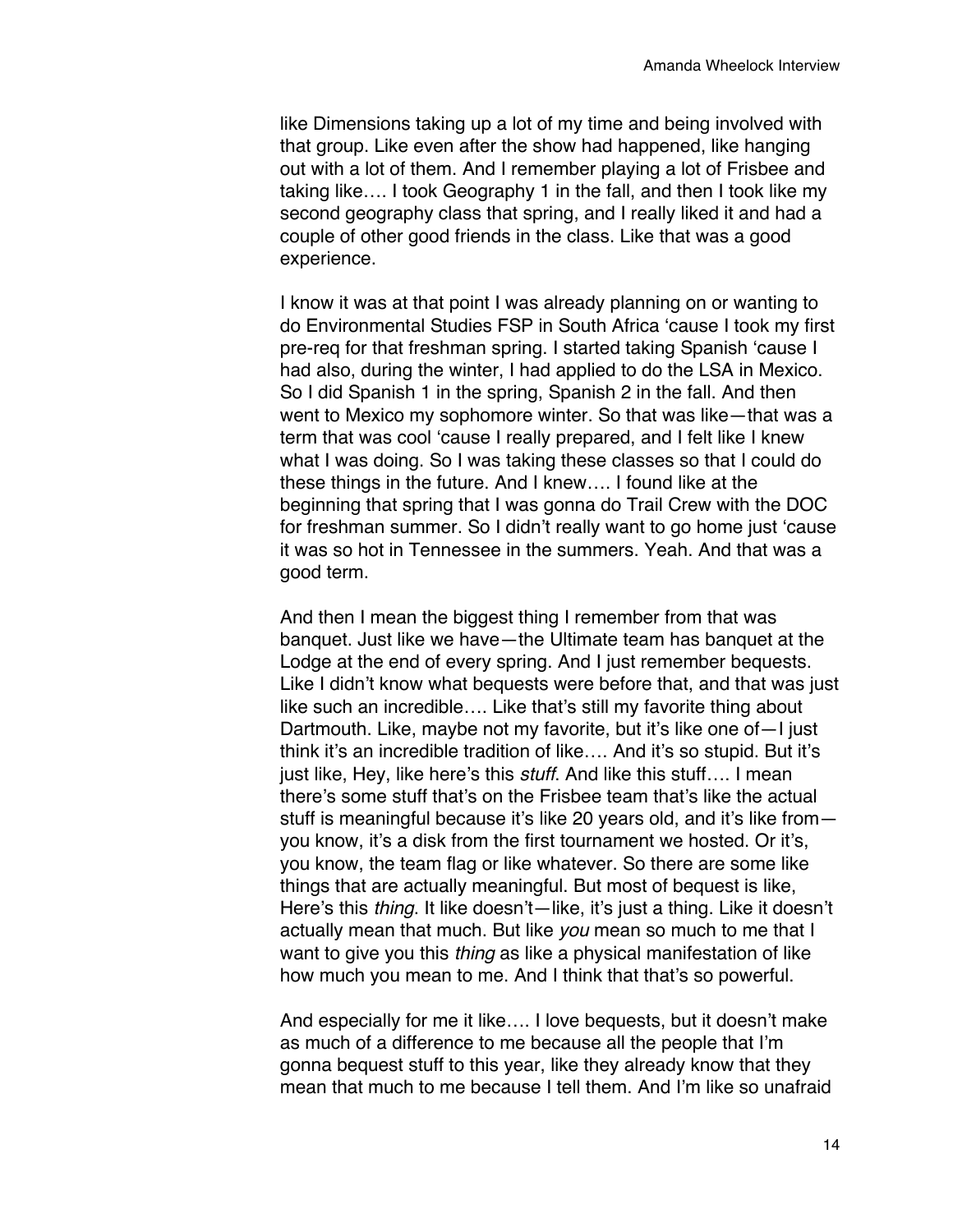to say like "I love you." Like, "I care about you." But like for some of the…. You know, there were like some of the senior guys on our team who I'd like never seen emit any emotions other than like you know intensity about winning or something like that. Like it was so…. Like, you know, there were people like they were just crying. It was just amazing seeing like how much this program and this school and the community meant to everyone and to all the seniors.

And there were sort of…. I mean with the Frisbee team it's interesting 'cause you have like the A and B teams and stuff. And there were some bequests that like only stay in the men's A team, only stay in the women's B team, something like that. But a lot of them were more just like one person appreciating another person regardless of what team we were on. Yes, we like know each other because we like playing with these stupid little plastic discs. But like what really matters to me about you is like X, X, and X. And that was just really cool to see Dartmouth Ultimate like not just as a team but as like a truly strong community that meant so much to people, like so much beyond the sport. You know it was like really the defining experience for a lot of people at Dartmouth. And it became mine as well.

And then I—yeah, I stuck around freshman summer. And like got to spend the summer on the Appalachian Trail, which was incredible. Like, New Hampshire summers are beautiful. And that was when I also like—I came in really loving the DOC as a part of Dartmouth. And I thought that was like one of the coolest things about Dartmouth. And then freshman year just like didn't really make it a priority and got kind of caught up in every other thing that I was doing.

But that was the term where I also first felt like the DOC was a really big part of my community because I met so many people who were really involved in it, both who were doing summer crew and that was also the summer that Ledyard was building Titcomb Cabin. So I met a bunch of Ledyard people through that and a lot of CnT people through Trail Crew. And I met a lot of the '12s who were around that summer who were part of the DOC, 'cause one of them would like, you know, come help us for a day; or like we would be at the Lodge on the weekends, and they would be up there eating dinner.

So that was…. Even though I didn't actually like really get involved with the DOC outside of being on Trail Crew until like junior year or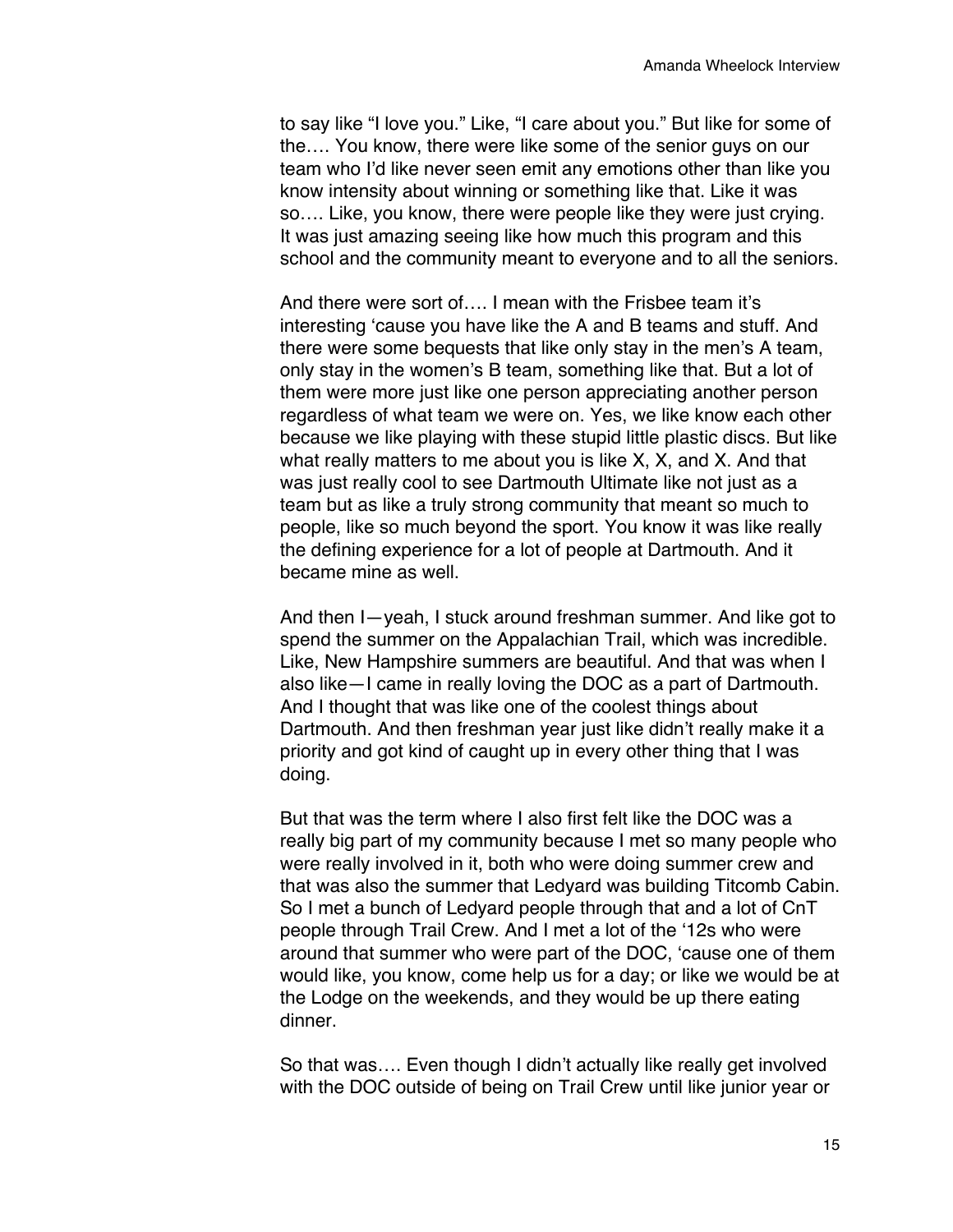something, like I came into sophomore year feeling that that was a community I could draw from. Like even if I didn't go hiking every weekend, I knew enough of the people that I felt comfortable like hanging out and stuff like that. So that was really nice. And then should I just keeping going?

- WOMICK: Yeah.
- WHEELOCK: Okay.

WOMICK: Just keep going.

WHEELOCK: Yeah. And then that summer was also great because it rained like four days during the week all summer. So it was like just really handy for us. And on weekends a lot I would come in. A lot of people who were on Trail Crew stayed at the Lodge. But I had a couple good friends—Sophia who's a '13 was on that summer. So I'd come in and like hang out with her, like stay at her house on the weekends, stay with some of the '12s. And kind of hang out in Hanover and like go adventuring. And she had a car. So we like…and she went to Holderness. So she's from like sort of around this area. So we would go for a hike or like go get ice cream or something like that. And that was just like, yeah, a really great summer.

> And then sophomore fall was a terrible term. I came into sophomore fall like knowing.... I came into that summer, I quess, like not really sure if I was gonna rush. I like didn't really care either way. I was like, Well, it could be fun. But like, seems like a lot of hassle. Like I don't know, whatever. And then actually that summer, like talking…. What really made my decision, ironically, to not rush was talking to two girls on Trail Crew who were '11s, who were involved with houses and who really loved their houses. So you'd think that that would like make me want to rush. But basically like all the things that they said that they got out of their houses were like things that I already felt like I got out of Ultimate and the DOC.

And so I was just like, Oh, like okay. I sort of understand now more from like actually talking to these upperclassmen women like what the benefits of being in a house are. And like, seems like I already have those things, and I don't need to spend money every term to get *more* of those things. And the way that they put it, too, to me was very much like you get out of it what you put into it. And if you put in a lot of time, you're gonna get a lot of really great rewards.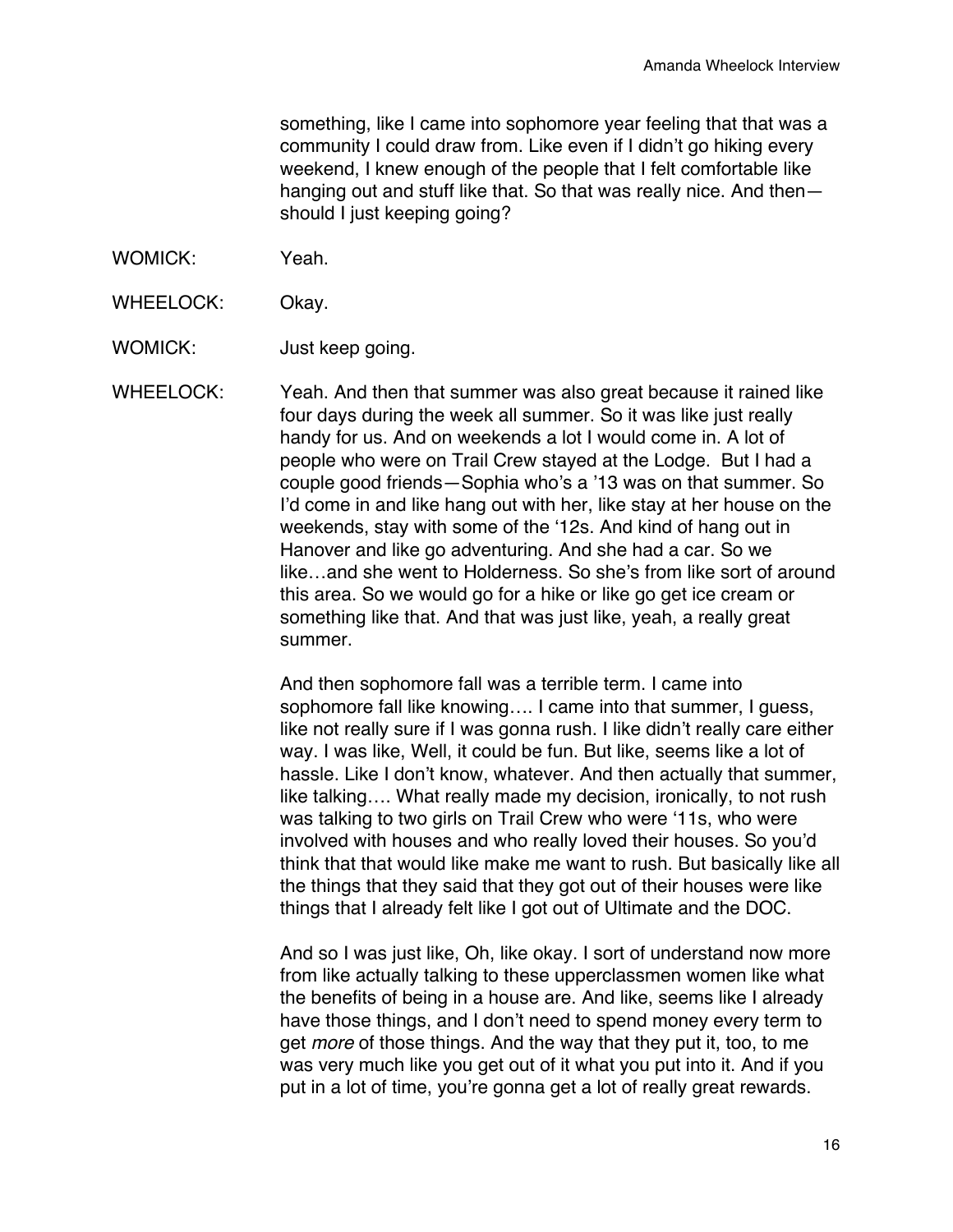And if you just like have it as sort of a side thing, it'll be like nice every once in a while, but it's not gonna, you know, give back to you in the same way. And I realized like, I'm not really gonna have a lot of time to put into this. It would definitely be just a side thing for me. So like why spend the money?

So I came into sophomore fall, I was living in Wheeler, in a oneroom double with Allie Bosch. And that was really great. She was an awesome roommate, and we had like a blast. And I was taking Spanish still and getting excited to go to Mexico. And, you know, playing Frisbee. I don't remember what else I was taking that fall. Oh, environmental studies, again, to—for the ENVS FSP. And something else, but I don't remember.

But I really just remember like even though I didn't rush and knew I didn't want to rush, like it took up so much of like my time and my conversations. And it's funny because I think I'm one of the few people who is very adamantly not involved with the Greek system and never wanted to be. But I still hang out there a lot, and I still have a lot of friends who are. Whereas most people, I feel like, if they're not involved with the Greek system by like their sophomore or junior year, they've kind of like completely drawn back from those spaces. Or they'll go out like on big weekends, and that's sort of it. At least that's the experience of most of my friends who are unaffiliated.

So it was very in my face in the way that it wasn't for a lot of my friends who weren't rushing. And just like every conversation I had in Collis or whatever it was like, "Oh, so like how is rush for you?" "Oh, are you excited about rush?" Or like, "What house are you in now?" Like if I wanted to say, you know, "Oh, I didn't rush," they were just like, "Oh, okay." So I had to, even though I didn't really want to have the conversation. I just remember having this feeling of like, Oh, you know…. But like, Oh, I didn't rush. "But like, how's rush going for you?" 'Cause that was like all people wanted to talk about.

And I remember—I think the last straw was this one girl—who I actually really loved; she's one of my good friends; she's on the team but like a lot of the Frisbee girls are in Sigma Delt and she was in AZD. And I actually thought that if I had rushed, I would like to be in AZD because I knew a lot of the girls in Sigma Delt already. And I felt like those were people I could get to know regardless of whether I was in the house, which I think was true. But AZD, I—like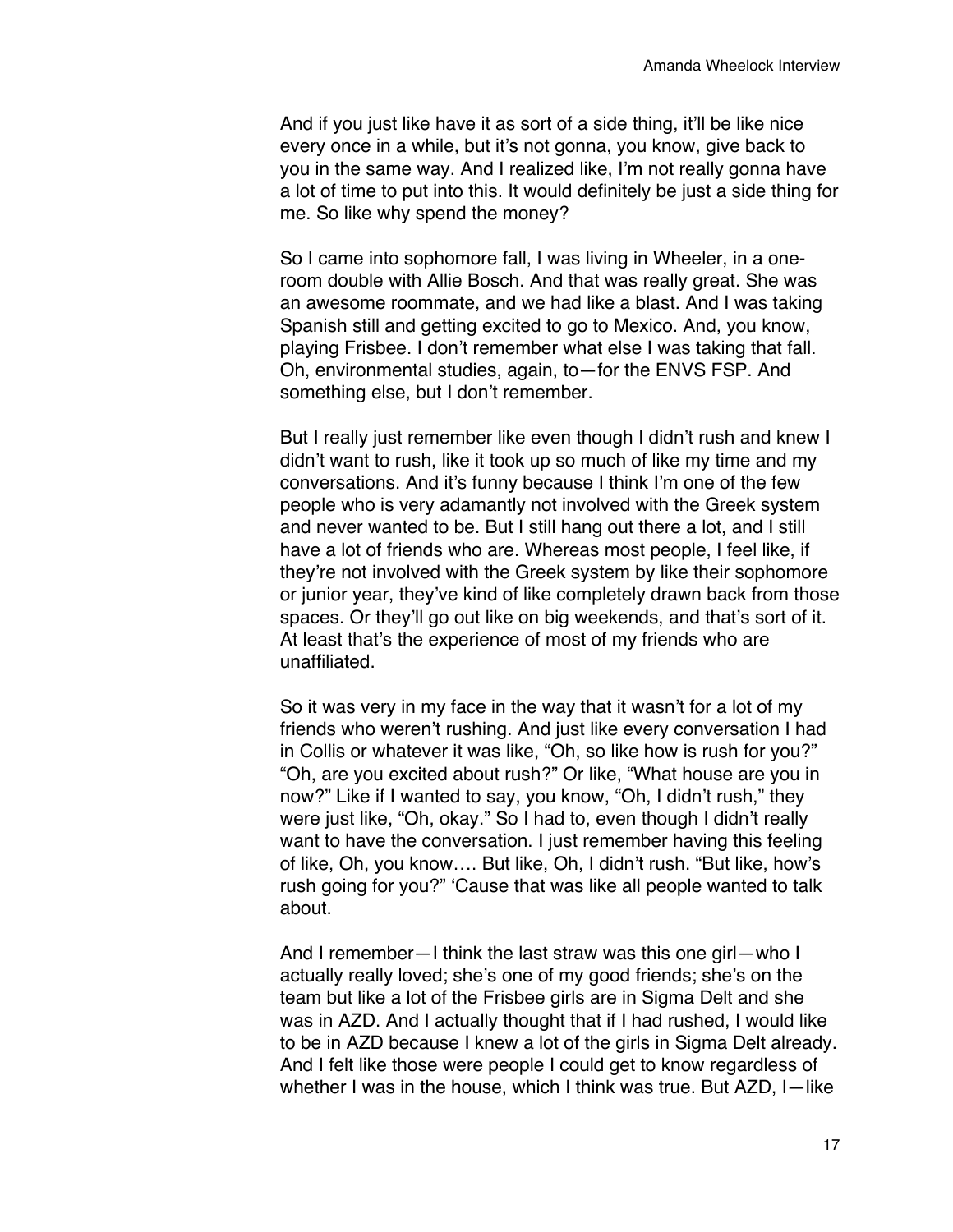all the girls who were in AZD were like people that I knew and thought were awesome, but like didn't know that well, didn't really have a reason to get to know them.

But she was like sitting on…. We were sitting on the Collis couches one day and she was like, "Oh, like Molly," who was like their rush chair or something, "was like talking about you. And like how she would— like it'd be awesome if you like rushed and got into AZD or whatever." And like before I could say anything, she was like, "But, like, I told her, like you're gonna be a Sigma Delt." And I was just like, "Well, I'm not rushing." But like the fact, you know, I wasn't even gonna rush, but like—and I haven't even rushed yet—but like people had already put me into this box of like this is your label, like this is the kind of person you are.

And it just like made me so mad. And like this girl, like I still love her, like she had the best of intentions, but just like the fact that that was like such a normal way of thinking. It was just so infuriating to me. And I was like, Well, if there's any question in my mind about whether or not I was gonna rush, like that just like sealed it. Which, granted, unaffiliated comes with its own, you know, labels and thoughts, too. But like I think it's…. There are more reasons for being unaffiliated than there are for like being in Sigma Delt, being…. I don't know, like it's a larger box that people put you in, I guess.

Oh, before any of this happened, the other part of sophomore fall that was really awesome was that I led trips. And I got to lead like two trips actually. 'Cause I led on section A, and then like one of the trip leaders of section H dropped out. And then they couldn't find…. They'd like gone through all the waitlist, couldn't find anybody. And I was back on campus and was just planning on like hanging out for all of the interim. So I ended up leading two trips of '14s, which was pretty crazy.

WOMICK: That's intense.

WHEELOCK: I ended up having 14 '14 Trippees. [Laughs.] But I led two hiking trips, and that was like really awesome. And some of my Tripees like…. It was cool to see some of them, like, some of them are still best friends and to like hang out with them that fall. And I don't think I did as good of a job as a trip leader as I wanted to, just because it was like so overwhelming to like have so many. And like also I wasn't having a great term. But it like was a great experience and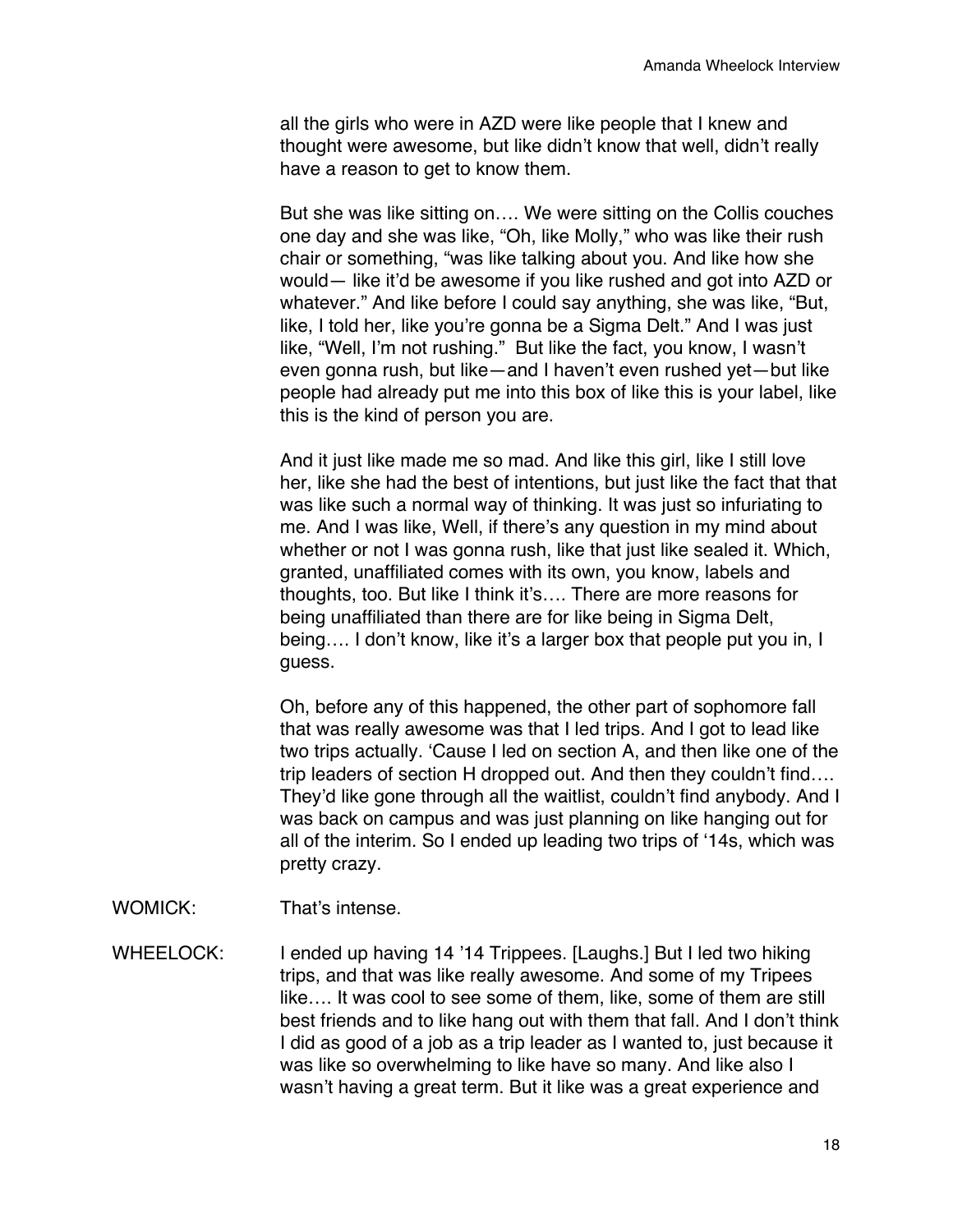was really cool. And was like the first time I sort of like…. It hit me like, Oh, I'm not a freshman anymore. Like I'm supposed to tell these people like what's cool about Dartmouth and what's not. I don't know. Or like what's fun. But, yeah.

And sophomore fall, also, because I don't think it was just like the Greek system thing, but just also the fact that I hadn't left Dartmouth since I'd started. Like I went home for like a few days. I went home at Christmas and I went home in between freshman spring and freshman summer, but for like a very short amount of time. And then I didn't go home at all after freshman summer, so I went right into Trips and interim or orientation, whatever. So I just hadn't—I hadn't been home. And more than I hadn't been home, I hadn't been not at Dartmouth for a really long time. And like even though freshman summer was like in the middle of the woods, it was still like with Dartmouth people, like I was at Dartmouth on the weekends. And I was just ready to be somewhere that wasn't Dartmouth and that wasn't Hanover.

And so I think that was sort of it, too, was just like a feeling of like burnout. And I'm really glad that I did what I did freshman summer; like I wouldn't change it. It was an awesome job. But yeah, it wasn't like…. I was ready to be gone by the end of sophomore fall for sure. And it wasn't like a terrible term. Like I had a really fun time getting to teach the new freshmen how to play Frisbee and like all this stuff. But by the time my LSA came around it was like, just, yeah. Like, I needed it.

So I went home for Christmas again, and I went on my LSA to Mexico, and I had this incredible host family. I had two brothers who were about the same age as me, and one of them I got along with really well. So I got to hang out with his friends a lot. And I played Ultimate Frisbee down there actually. So I got to hang out with my teammates a lot. And I definitely did hang out with the Dartmouth kids. That was my biggest problem with the program was that like they didn't ever hook us up with the international students' group or something like that. We really only had each other.

And like luckily, because I had a really cool host brother and I played a sport, I was able to make connections with local students like relatively easily and like much more easily than some of the other kids in my group. But most people like definitely felt…. And maybe some people also wanted to just hang out with the Dartmouth kids. But like I, for one, wanted to go to Mexico to speak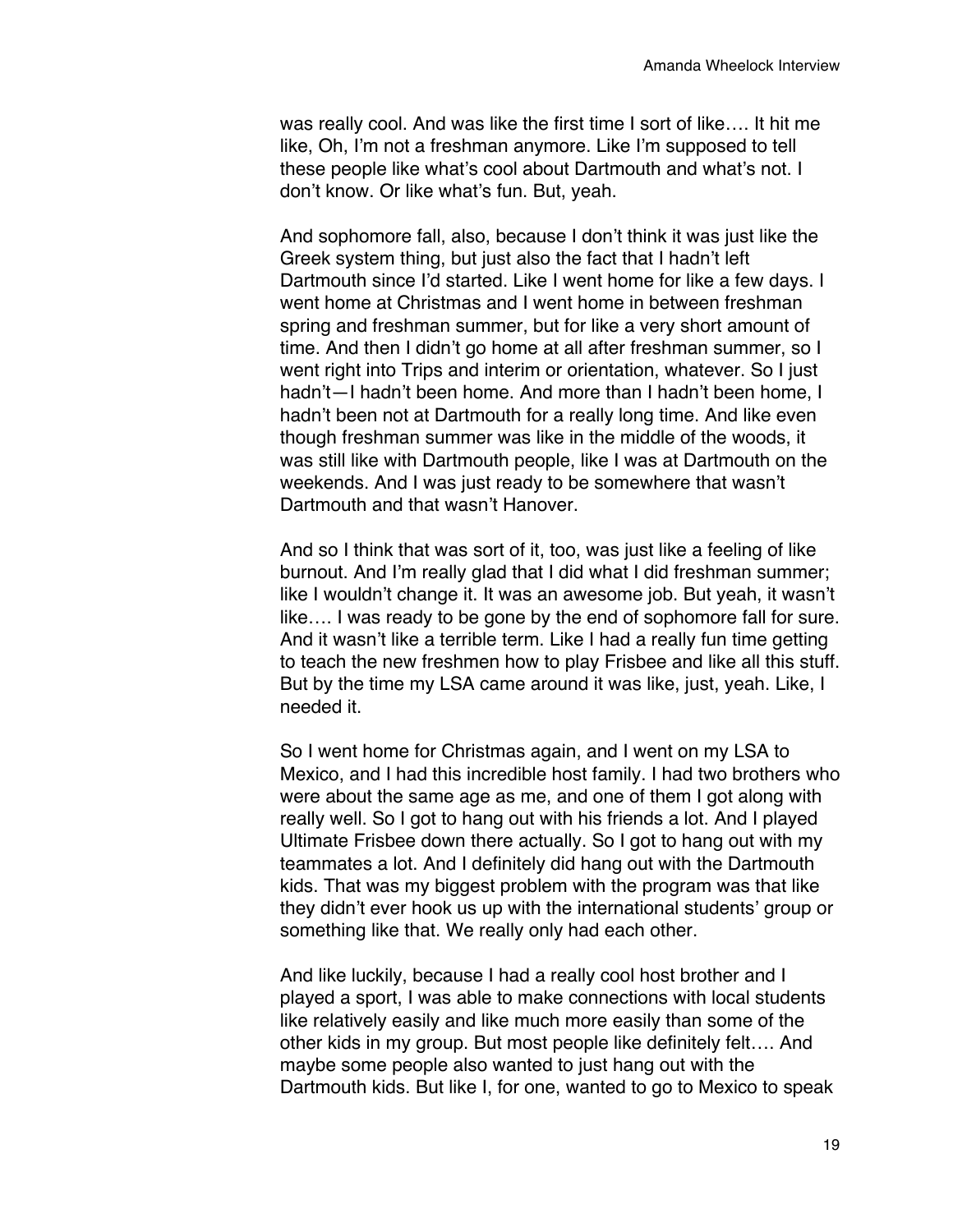Spanish and to learn about Mexico, to learn about how Mexican college students live their lives. And I think that the structure of the LSA made it more difficult to do that than I expected it to. Just in that you're only in classes with other Dartmouth kids, and they don't really try to like give you any resources outside of that to meet people.

But I managed and had…. I loved Mex-—I just loved the pace of life there. I think our history teacher said it really well, in that like, "Americans live to work, and Mexicans work to live." And like family was just a lot more important there, and that was—yeah, it was just yeah. It was just more relaxed, and you did things because you loved them. And, yeah, you worked because that was what gave you money to do things you loved and to hang out with people you love, rather than like you were gonna work 80 hours a week 'cause like that was what you wanted to do.

I really loved that attitude, and the weather—it was 70 and sunny or 80 and sunny every day. And like it was winter in Hanover. And that was the winter it was really cold and really snowy, and I was not bummed that I was missing it. [Laughter.] And the LSA in Mexico was set up really nicely in that we had like four different fieldtrips. We went to Mexico City, we went to Oaxaca, we went to this like indigenous village and volunteered for the weekend—which, like, as a development, like a geography major, I have some issues with, but [chuckles] like was a good experience. And we got to hang out with really cute kids. So that was cool.

And then we went on vacation for a week, so I went with like half of my group down to the very southernmost part of the country. We went to see some really cool ruins. We actually…. My trip leader, who had graduated the year before, was working down in Mexico studying monkeys. So I got to see her which was just crazy. And then I went to the beach for a few days on the Pacific coast. And that was really the first—I'd been to Australia when I was really little. My dad's family is all Australian. So we had gone when I was like six to visit everyone. But other than that I had never been abroad before going to Mexico. So that was just…having the Dartmouth sort of safety net and having the professor, like Professor [Antonio] Gómez, from Dartmouth was amazing. He's like still one of my favorite professors to this day. And so having that structure was really, really nice, and I'm really glad that I did go on a Dartmouth program.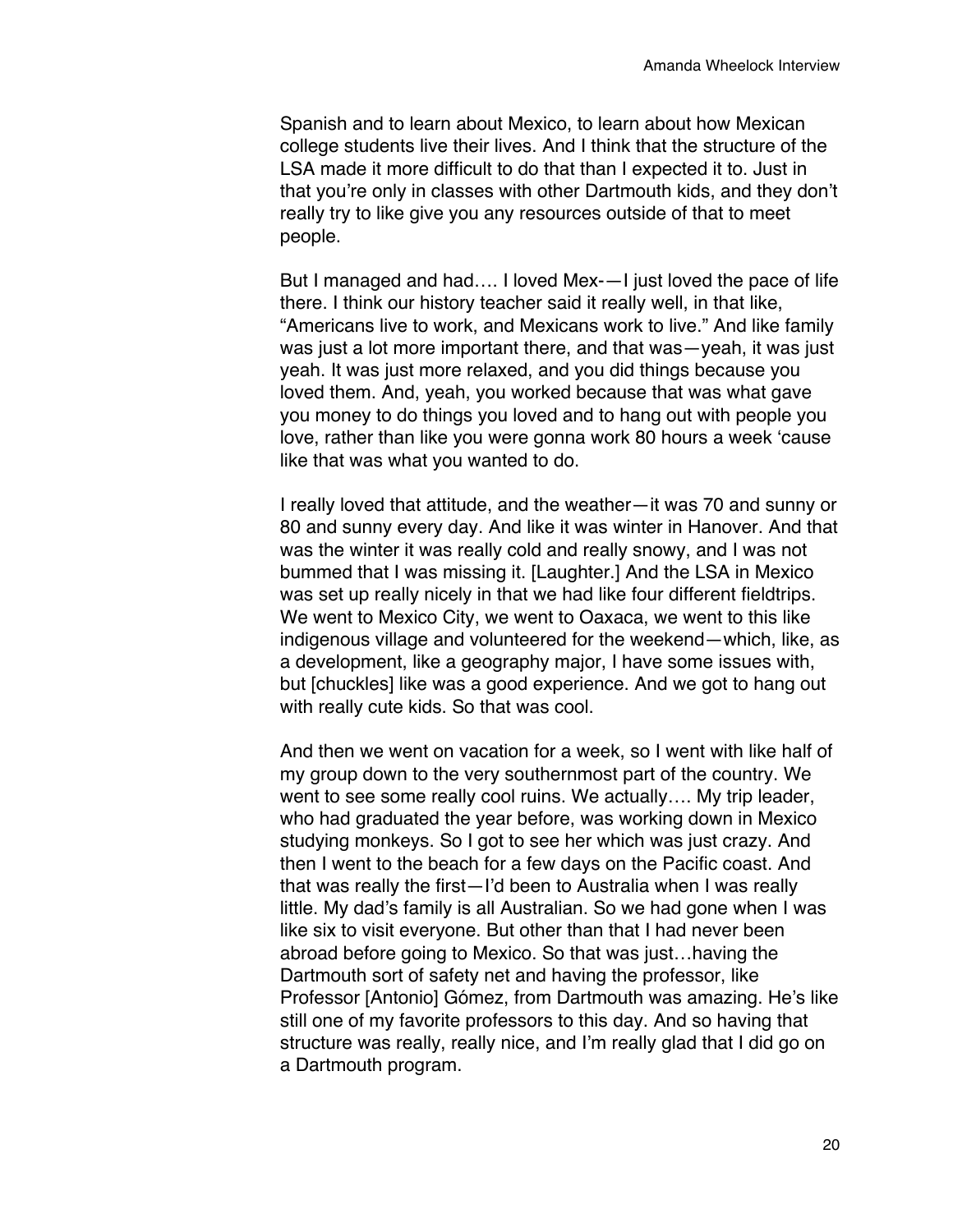Yeah, but so it was a little like too Dartmouthy for me at times. But it was enough of a vacation-like when I left Dartmouth I was so ready to be gone and like that was the term that I needed. Like it was really incredible. I learned a ton. I've actually been able to keep up with my Spanish mostly since then, which has been nice. And it was just like an amazing like first abroad experience. And like really, really understanding that like people actually—like, it's not just that people speak a different language or that there's, I don't know, like that the geography is different or something like that; but that it's really a different way of like seeing things from country to country. And like the everyday way that you live your life is so different, and that was really cool.

And that was where I kind of figured out that I really—I haven't like acted on this or anything—but I'm really interested in languages and sort of the differences. And like the fact that there are like words in Spanish that I understand because I speak Spanish, but I can't translate them to my friends. And like that there's things I can express in a language that isn't even my own language that I can't express in English.

Like there's this one Mexican saying—and this isn't even like an all-Spanish thing but in Mexico specifically—like the thing that really sets Mexican Spanish apart from other countries in Latin America is that they have a lot of slang. And there's this one expression, ni modo, that my host mom would use all the time. And like if you really want to really roughly translate it, it means like, Oh, it doesn't matter. It's sort of like, Whatever will be, will be. Like, Now we have—like, Okay, like yeah, that wasn't great. But now I have to move on from it. Like whatever. It can be like all those different things.

But like really there's just no translation for it. And just from hearing her say it in all these different scenarios, like I feel like I really understand the meaning. And there were certain words like that and stuff when I got back and I couldn't explain. So that was really cool. In Mexico it was beautiful, and it was amazing. That was such a good term.

And then I came back straight to spring break with Ultimate team again, which was really fun. And then sophomore spring I lived…. I was supposed to be in the Lodge. Allie Bosch and I were living together again. We had both been off for the winter. She had gone home. And so we got stuck in the Lodge when we came back. But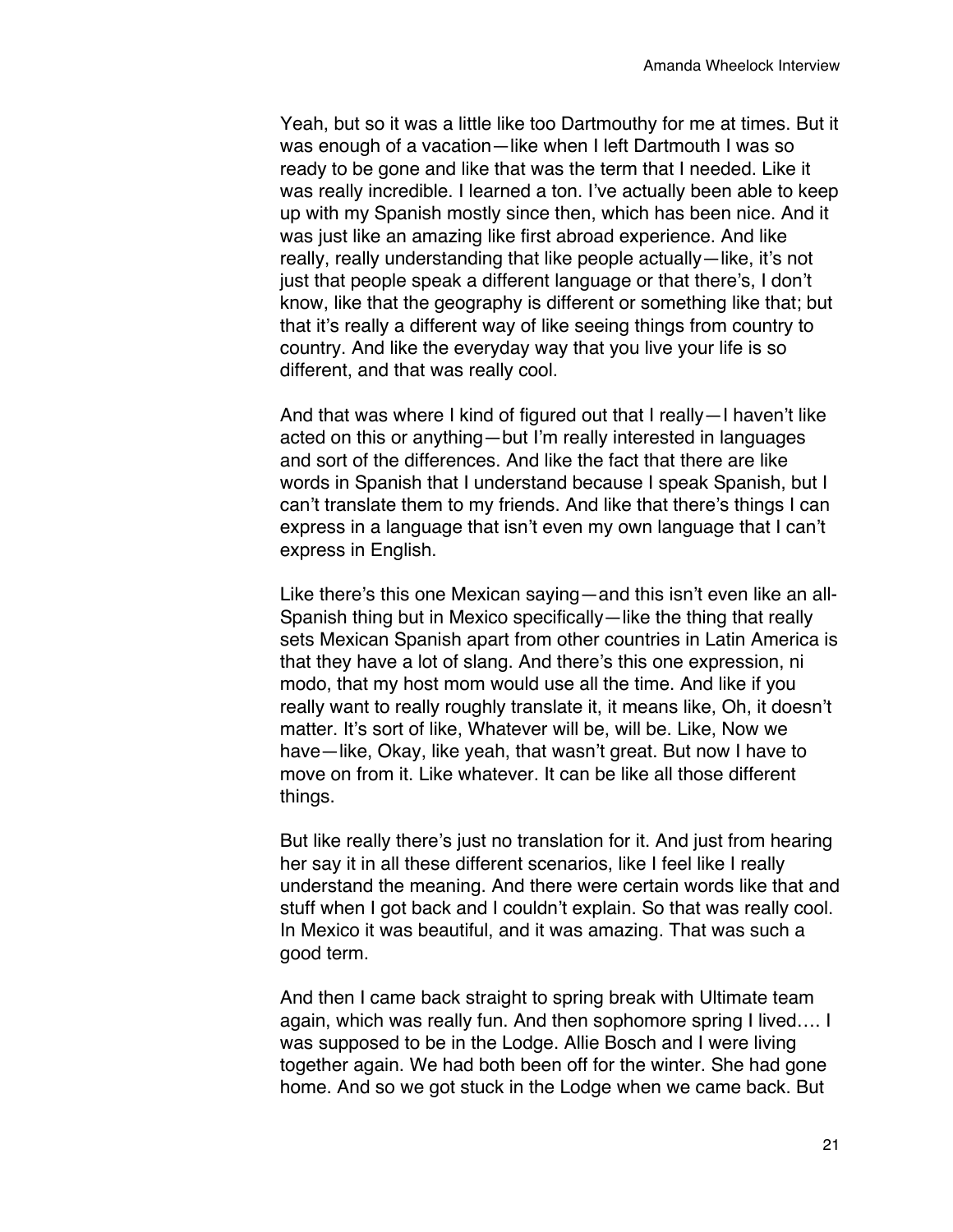luckily, like we lived there for a week, and it was like so far. It was like all of the bad, like inconvenient parts of living off campus with none of the good parts of like cheaper rent and like having your own kitchen. [Laughter.] Like, it just didn't make any sense.

But one of her sisters from Sigma Delt blitzed out, and like her roommate had just decided to like leave for an off term like literally the day before classes started. And she had a mid-Mass triple that had like two spots open now. And I'd never met this girl, and I was like, "I don't know. Like what if I don't like her?" But so we ended up…. But Allie was like, "No, you're gonna get along great." So we moved in after one week of living in the Lodge, we moved into mid-Mass, which like everyone had told me like how convenient Mass row was, and I was like, But does it really make that much of a difference? And like it totally did. [Laughter.] I don't know how, but it was like—Wheeler was also really convenient and also a great dorm, but it made such a difference. And so I loved living there.

And so Bailey actually, Bailey and Allie and I—and so it was like Allie and I lived together first, and then the three of us lived together. And then Allie and Bailey lived together junior year, and then Bailey moved in with a bunch of Frisbee players her senior year. So we've all lived together this year. So we've kind of switched everyone around. But that was really great 'cause I just moved in with this like rando girl I'd never met before. And then she ended up becoming one of my best friends and has been and will be for the rest of my life. So that was a very happy accident.

And sophomore spring I came back like so refreshed from Mexico. And that was just like when I really started to feel like, you know, kind of a leader on the Ultimate team. That season was a little tough because it had been so snowy that year that we didn't get our fields until like the fifth or sixth week of term; whereas normally, like this year we got them the second or third week. Like last year we got them the first day 'cause it didn't snow at all junior winter. And so, which, yeah was one of those things that I just never really thought about, like making a difference. But we just like had to practice like on the Green. And you can't really have a full practice on the Green. But that was like where we were. At least the B team. So that was like a little hard.

And I was taking decently difficult classes that spring. I was taking two geography classes, which was my major. So I spent a decent amount of time studying, but like a lot of time just like outside. I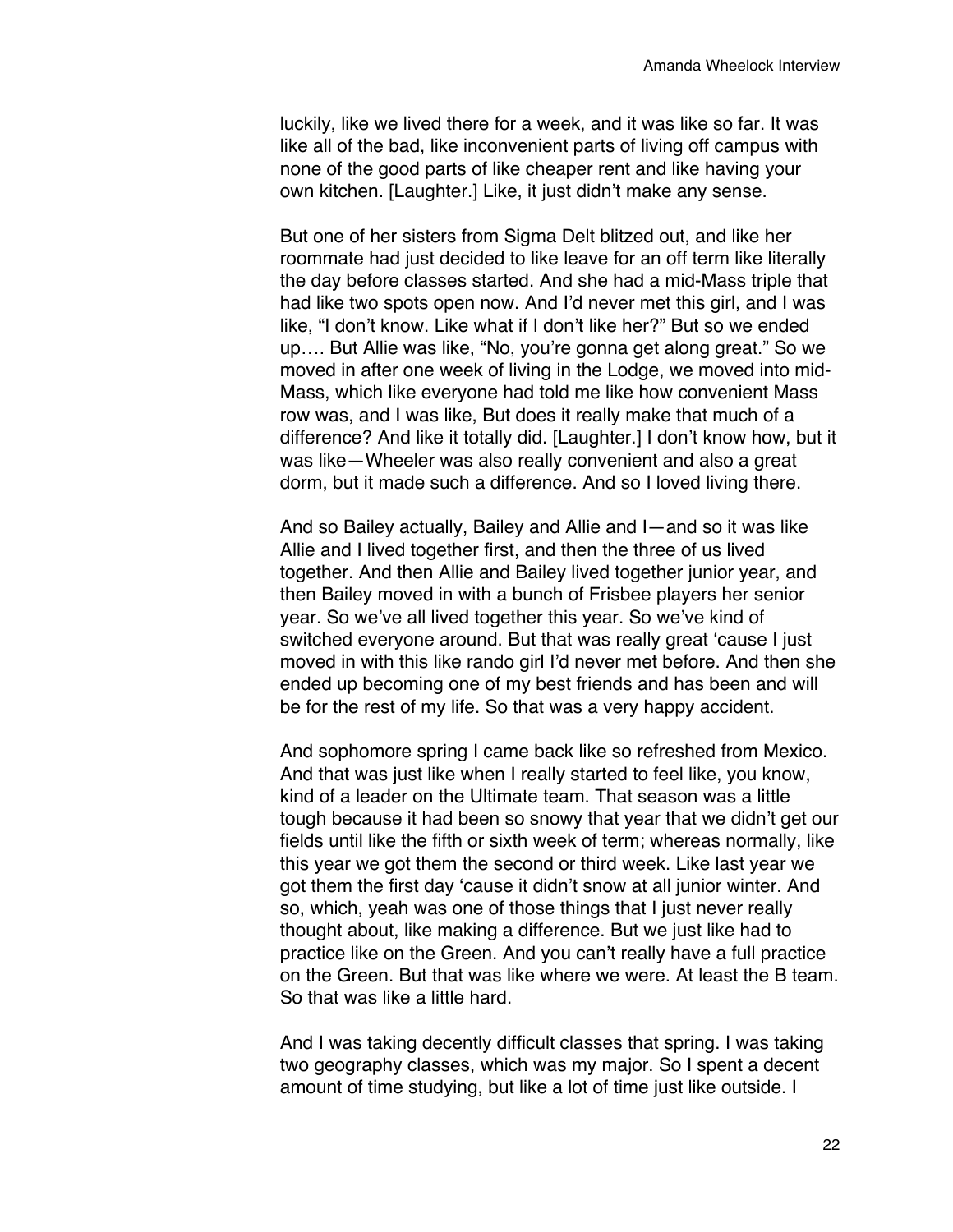don't know. It was like a pretty unremarkable term. It was just one of those sort of like in-between things, because I had just gotten back from Mexico. I was excited about sophomore summer. But sophomore spring was just kind of like, Eh, like just another term at Dartmouth. And I like don't even really have like very many specific memories from that term.

That was—I'll take that back. I guess the '11s. Some of my best friends on the Frisbee team were '11s. There just weren't very many '10s, at least on the women's team. And the '12s I never quite connected with. But I had like four or five really, really close friends like who I'm still in touch with who are '11s. So that term was a lot of just like hanging out with them as much as I could while they were still here, which was really fun, but also really hard. 'Cause that was like the first year that it was like, Oh my gosh! People are leaving me and scattering everywhere. But other than that, it was, yeah, pretty unremarkable term.

And then I went into sophomore summer, started living off campus, which made all the difference. I love living off campus. Just having my own space. I think especially…. If I had joined a house, the only reason why I would have would have been to like have my own social space to invite people over and to—because I really love like hosting things and like being able to hang out with my friends. But it's so hard to do that if you're like living in a dorm room and you're like, "Hey," like, "come hang out in my bedroom." Like, "Let's watch a movie." [Laughter.]

So I was so excited to move off campus and did so like pretty much as soon as I could. And I moved into that apartment that I had been to like first thing freshman fall that two of my '11 friends had moved out of. And so I lived there sophomore summer and then junior winter and spring with the same two girls, Noam and Katie. And that was really fun, just like being off campus.

Like it was the summer; I was taking two really interesting classes. That was when I got to take the Public Policy class where they had like all of the speakers come in. So I got to have lunch with Rudy Giuliani, and I got to talk with Jeanne Shaheen. And I got to like hear Tim Geithner speak. And like all these really incredible people who are obviously so intelligent. And like I didn't agree with everyone who came in.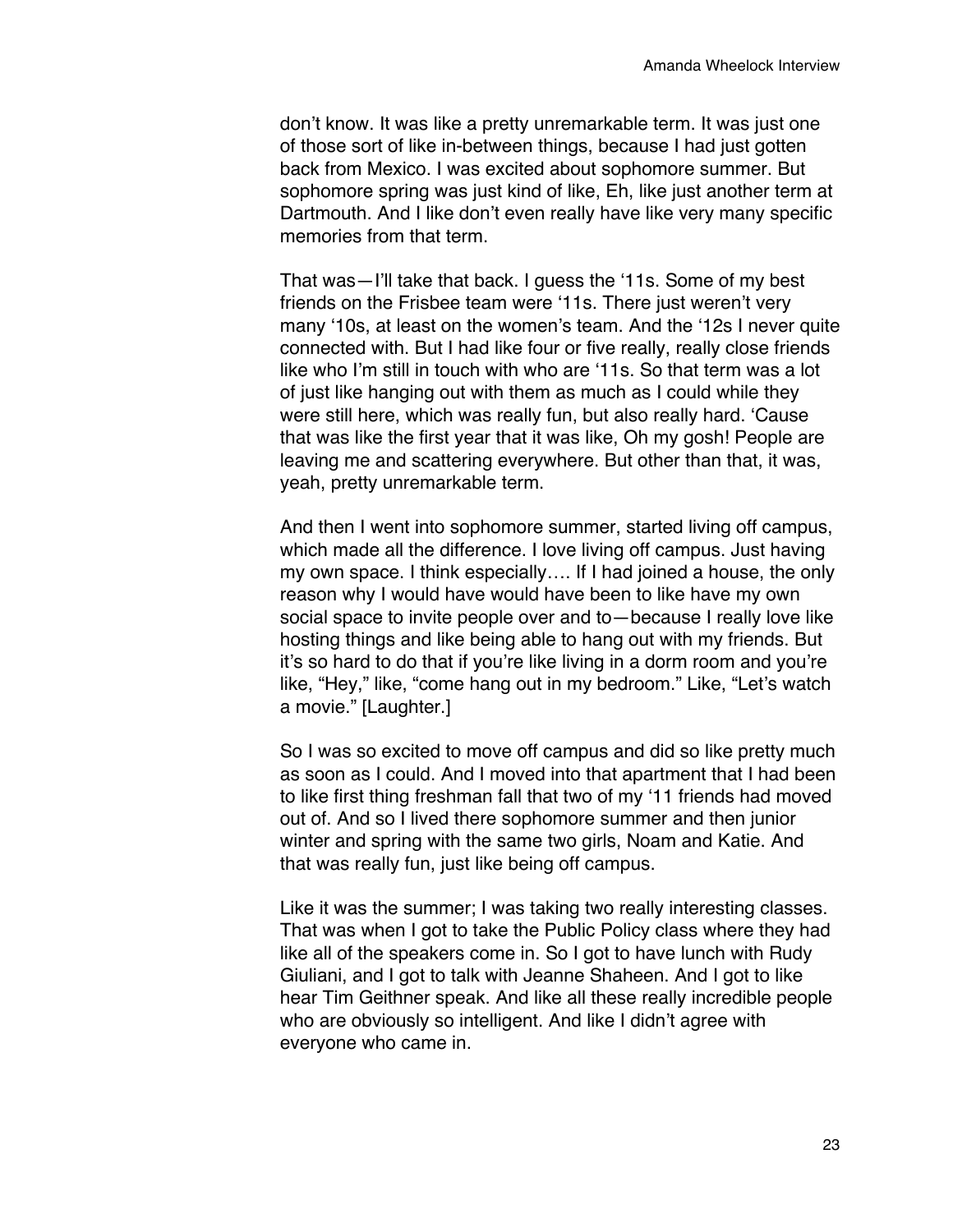But like I think the coolest one was I got to have dinner with like four other people, like four other students, and Robert Reich. And he's crazy. And also like so short; I had no idea. But just like, a) knowing that he had been like a secretary of labor, but then also just like he was definitely the most liberal like mainstream politician that I had met, or like really heard of, I guess. Because he was someone that like was able to…like is pretty, decently radical; but worked in a like, you know, a normal administration as the secretary of a department. Like, you know, very high up there. So that was really cool to see sort of like how he balanced his success, which requires some amount of being in the mainstream and appeasing people; but also like being a pretty radical leftist.

It was cool to see someone like who has sort of dabbled in being…like trying to think of myself as a radical but not quite, 'cause I always end up sort of seeing it more of like the working inside the system being more effective. But that was like stuff that I thought a lot about that term, with it being like my first policy class and like meeting all these people who did have the power to effect such important changes. And then I also took my last prereq for my FSP that I was gonna go on in the fall to South Africa and Namibia.

And ended up working a lot that term. Because I was only taking two classes, so I was, Oh, I can add on an extra job. America Reads doesn't run in the summer, so I decided to start interning in admissions, and that was like a good ten-hour week. And then I was working at the Hop, although I had started that sophomore fall. But during the summer especially they need people to work a lot of shifts just 'cause there aren't as many people around, but there are still just as many shows. So I was working like 20 hours a week. And the most I'd worked in a week before that was like 10, maybe 12 hours on a busy week. And I was pretty consistently working 20 hours a week that term.

But I was like, Oh, I'm only taking two classes; it'll be fine. My two classes ended up being about as hard as three normal classes. So I wanted to plan my sophomore summer in a way that I could just like wake up and not have anything planned for the day and be able to go on an adventure. And I wasn't able to do that. If I wanted to adventure, I had to plan it out. But that being said, like it was still… It was really rewarding doing two jobs that I really loved, like taking classes I really loved. So it wasn't quite as just sort of like as freefloating as I wanted my sophomore summer to be. But it was still really incredible.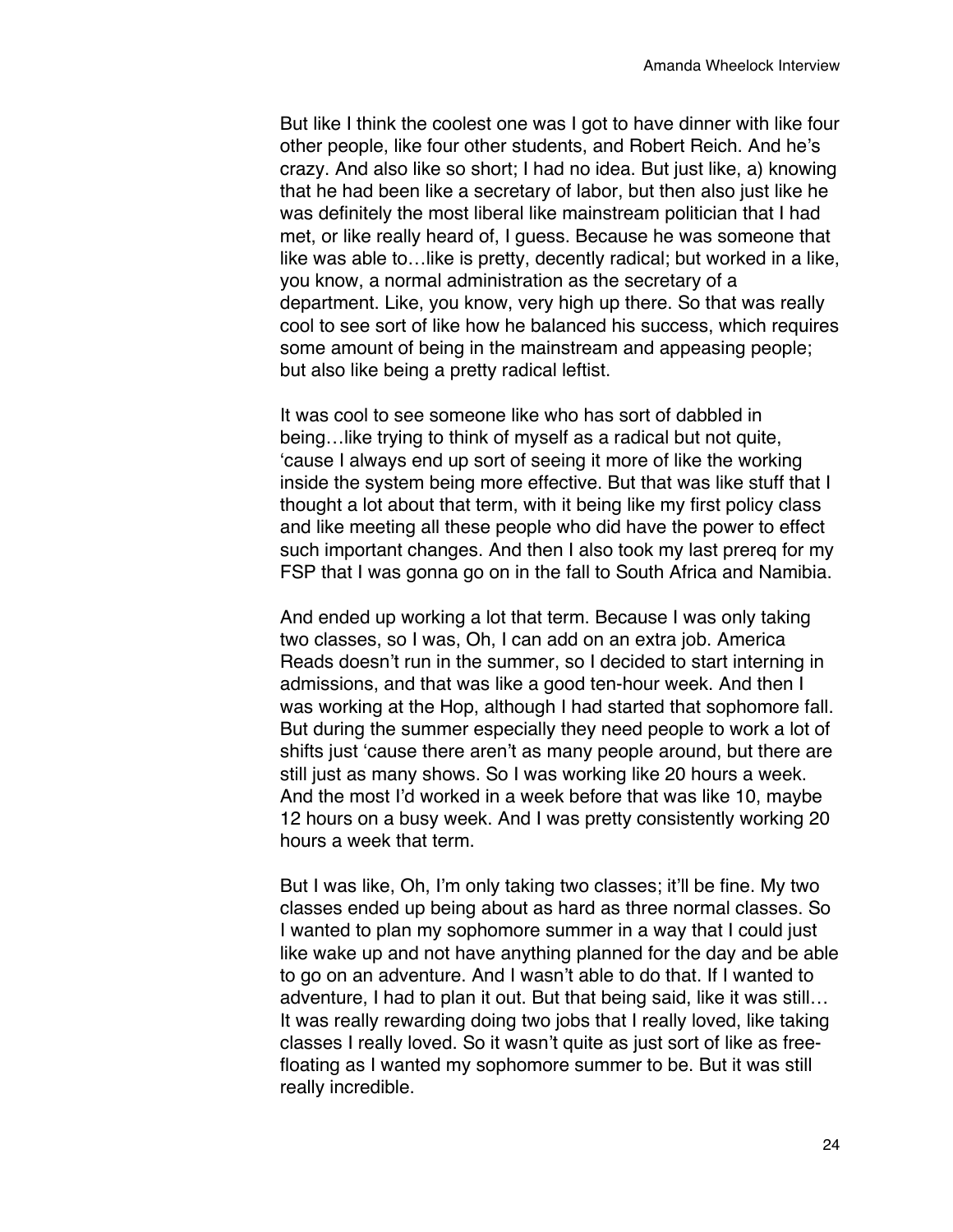I pretty much just spent my entire summer outside, either doing work on my porch or sitting by the river or playing Frisbee. Like I didn't want to be anywhere near Webster, like I didn't want to be anywhere near like the indoors at all. Like, it was just such a beautiful summer. And that was like the best part of the term for me, was just being able to hang out with people who I loved in places that I loved.

Frisbee's really fun in the summer; 'cause you—since there are fewer people on, you get to play with…. The men and women basically join to create like a mixed team. So I got to play with like the A teamers, who I'd never played with 'cause I never tried out for A team, I like always wanted to play B. But also like the men who I'd had never, ever played with because usually women's are all joined in the fall and then we split for the winter and spring. So I'd played with like the other girls who were '13s, but I'd never obviously played with the men. And so we were all just like one team. We all had practices together. And that was so fun. Just like getting to have that bonding as a team and a class.

And I got to know…. I think the coolest thing sophomore summer was that I got to know a lot of people who I'd already known but never—because I'd wanted to like hang out with my '11 friends—I'd never had the time to like blitz some '13 and be like, "Hey, I think you're interesting. Like let's get lunch, we don't know each other that well." And I also met a lot of people who I'd never met before in our class. And that was really cool. Just like really…. I came out of sophomore summer with two really strong friendships, both with guys on the team, who I'd known for two years, but I'd just never like…. Thought they were cool, but like had never been that close with them. And a couple of other good friends as well. Or like people who had just been kind of acquaintances and now I can actually like call on as friends. And that was really cool.

And then I went to South Africa, and that was amazing. I took a year off from Trips 'cause I was gonna be off fall and winter. So I didn't do anything involved with that program that year. But went home for a couple of weeks to like decompress from Dartmouth and all that sort of stuff and get ready. 'Cause I knew I was gonna be living with the same 13 people, like a lot of the time in tents, for ten weeks. I was gonna be around these people all the time. So I needed some like—so I basically spent like a week shut up in my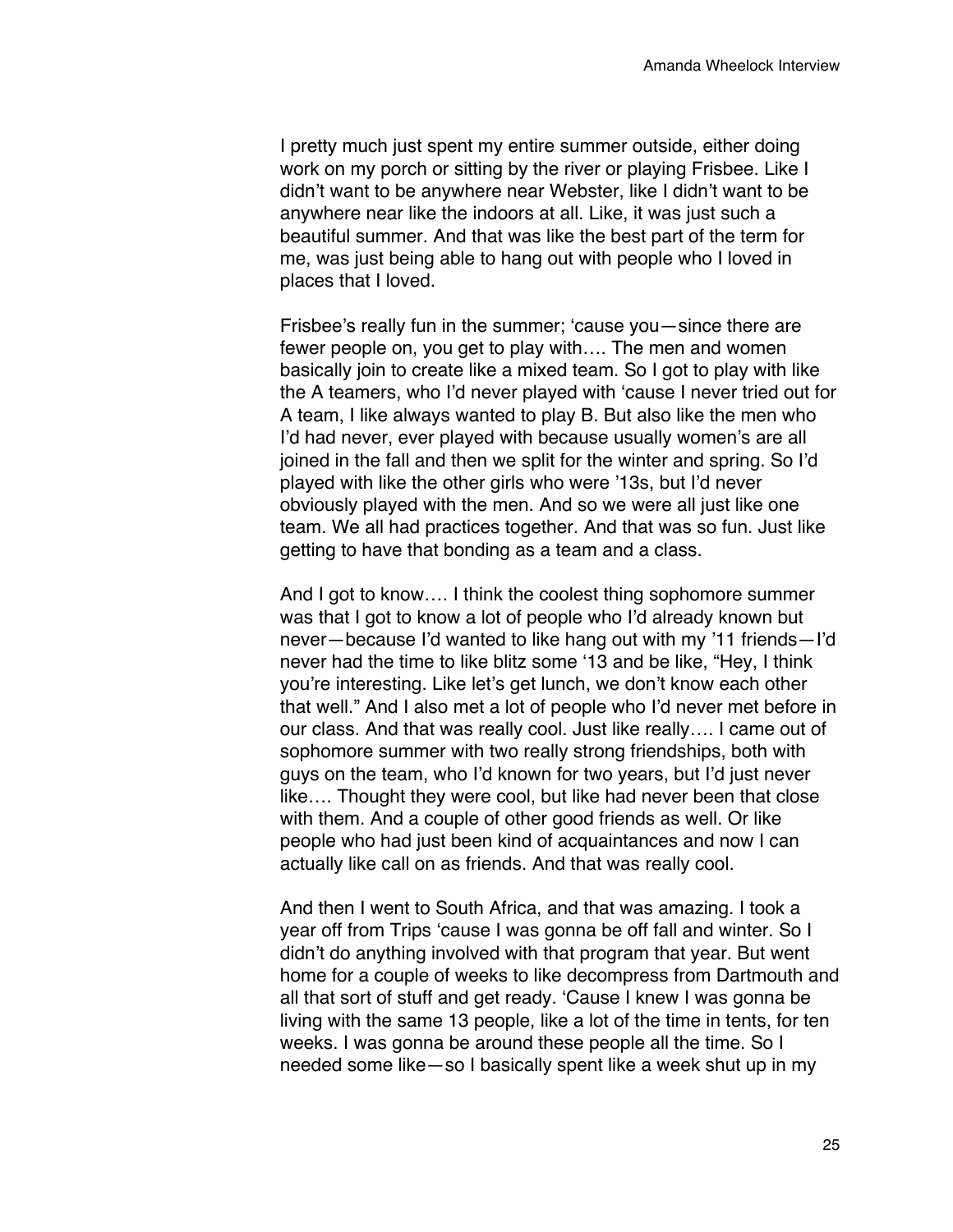room like watching TV at home to like get—like, stock up on the alone time.

And then that was really incredible. I came into Dartmouth really wanting to study international development, that's why I became a geography major. Because I remember like getting the letter from a lot of the smaller departments sent out these letters the summer before our freshman year saying basically, "Hey, we exist, and we have cool classes. Like here's a list of some of them. You should take them." And I got the one from the geography department and like every class title was like, you know, Moral Economies of Development, like Food and Power, like, you know, Population, Culture and, you know, whatever—the environment. And like they all sounded so interesting to me.

So I came in and took Geography 1 my freshman fall. Absolutely loved it and like was a geography major from then on out. Decided to modify with ENVS so that I'd have a better chance of getting on the ENVS FSP 'cause I really wanted to do that. And then it actually turned out I really liked the ENVS stuff, too.

So I took mostly development classes within the geography department the first couple of years, and with the FSP, the two like sort of focuses—foci—of the FSP were conservation and development. And so we went to all these national parks and were learning about, you know, the conservation management plans for these parks and how like these big spaces can be used to conserve like animals and plants and all this stuff. But then we also went to a lot of like sort of eco-tourism lodges and talked about how the environment is playing a role in development in these places and, you know, especially in South Africa, Namibia, you know, ecotourism is like one of the main development projects.

And through that FSP I realized that I really didn't want to do development. That I thought it was really interesting, and I like thought that some of the projects were really cool. But it just like wasn't where my heart was. And like that's something where you like need to be in it 150 percent, if that's what you want to dedicate your life to, 'cause it's so hard. And like I thought it was interesting, but I just—and it was funny, 'cause I had this moment where I was Skyping. I was in South Africa, I was in like this little Internet café in Pretoria. And I was Skyping my friend from home, who goes to the University of Richmond. And I was telling her, "I just like"—we'd just gotten back from our first fieldtrip, and I was having these feelings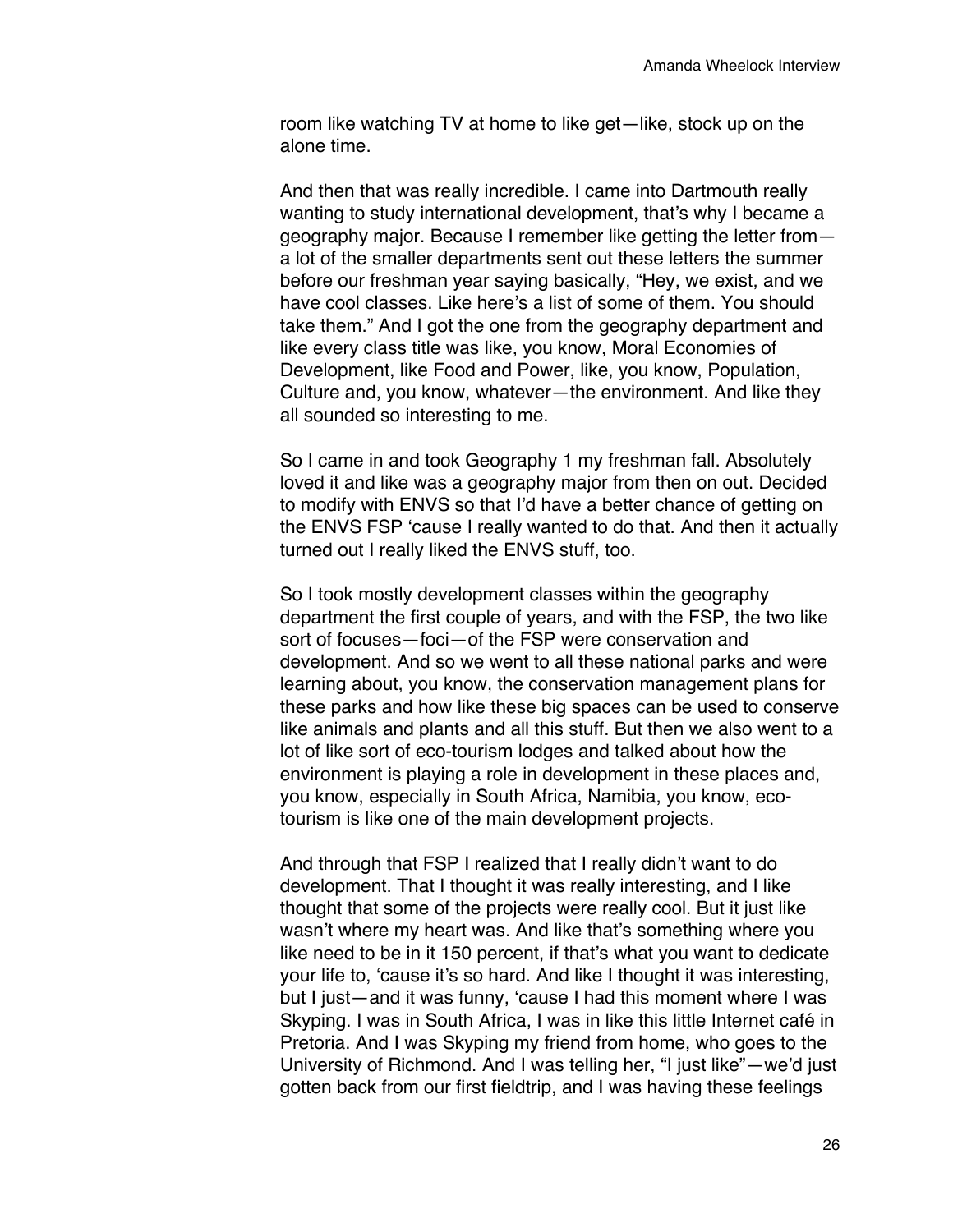of like, I don't know. Like this isn't…. Like I don't know if I could do this. And she says to me, "Well, you haven't really liked your development classes for like two years…like really since you've been at Dartmouth. Like they haven't always been your favorites." And I was like, "Oh, my gosh, you're right."

And it was just like one of those moments where like that had been my like—that was what I was gonna do with my life for so long 'cause I knew I wanted to like give back in some way. And that was the most obvious way to do it was like, you know, go work in the Peace Corps after graduation. Go volunteer. Essentially, get paid to volunteer for the rest of your life.

- WOMICK: Mm-hmm.
- WHEELOCK: And that was the way that I saw that like I was gonna give back like all the gifts that I had been given growing up. So I knew that like if I didn't have that, then like what was I gonna do? You know, like that was what I'd been interested in. So I couldn't really let it go. And so even though she was right and I hadn't—like, the development classes had given me a lot of trouble and a lot of just like…. In the geography study of development and stuff, there's just so many questions of morality and of, you know, colonial power structures that are still in place. And like all these things. There's just like so many issues. And that had really troubled me. But I hadn't like let myself realize that.

So it was one of those like really nice moments of like your friends know you better than yourself. And as soon as she said that, I was kind of freed from this like…. You're right. Like, I shouldn't do this. Like I haven't been interested in this in a while. Or, my heart hasn't been in it for a while. But I actually did really love the conservation part of the environmental studies FSP. I really got interested in the environmental science part and sort of in the human environment relations.

And also got to see some incredible places. Got to go on safari for a week as "class," like quote unquote. It was amazing! Like it was such an incredible program. Just the fact that Dartmouth offers that is unbelievable to me. And like to study abroad was one of the things that stuck out to me about Dartmouth. And it's been one of my favorite parts. That was an incredible term. I learned so much about myself and about what I want to do with my life and what I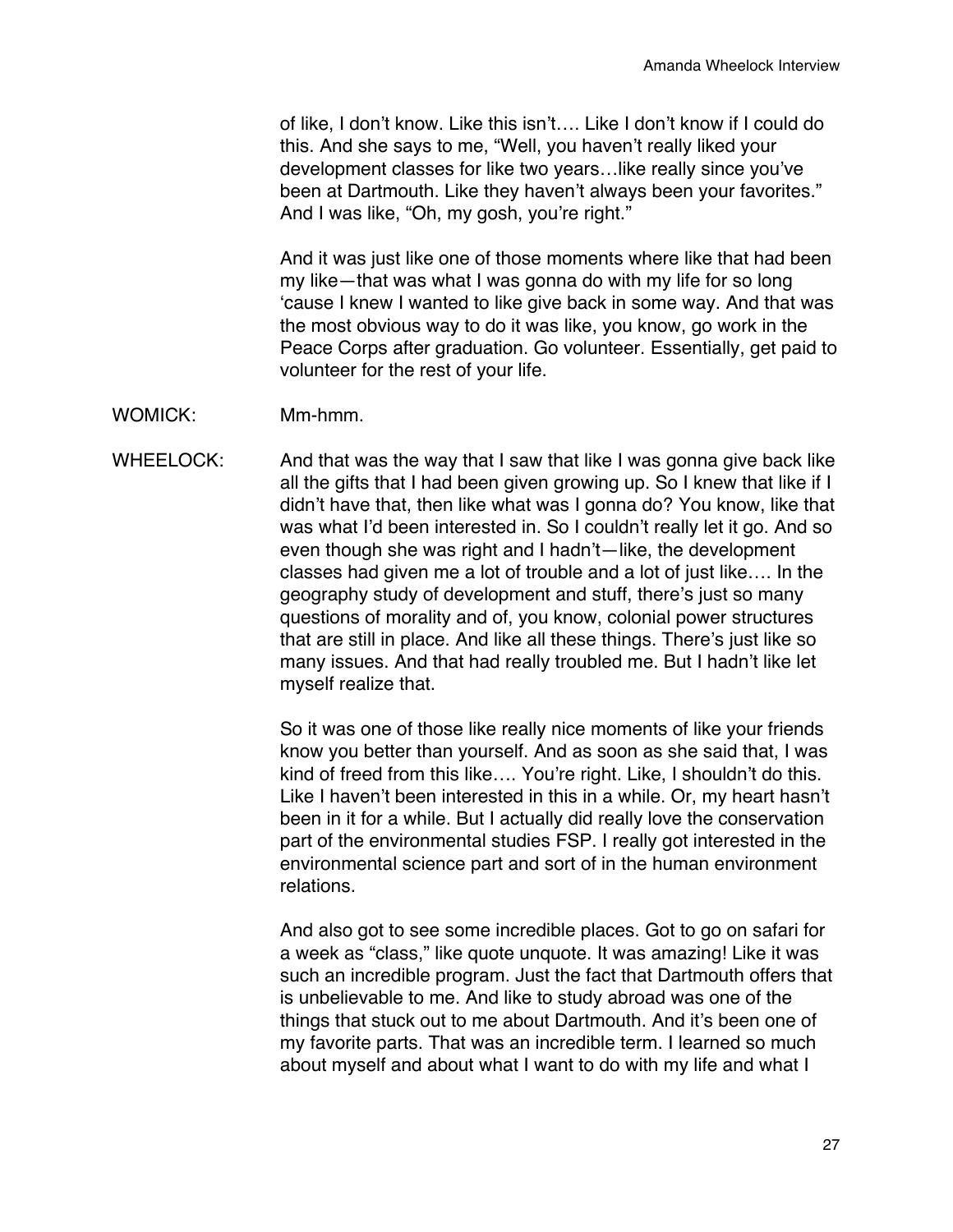didn't want to do with my life. But also just like being able to see the places we saw.

That was interesting in that my first abroad experience was such a cultural immersion, language immersion, sort of program. And this was very much like…it wasn't meant to be that at all. So I was in this foreign country like very much as a visitor and a traveler and like an academic, and not as someone who wants to try and understand the culture. So that was interesting, too, just in how different they were.

And then meanwhile in the summer and like into the fall, I'd been trying to look for internships for the winter. And I'd applied to work at the State Department and I thought that'd be really interesting, in sort of their Office of the Geographer. And I actually did get offered a position there, but I was gonna have to go through…. Like I had to be cleared at the secret security level to work there. And I was gonna have to do that while I was in South Africa with no internet and like go to like the office in Johannesburg. And I like found out that I got this job and it was like my dream; like it was such a prestigious internship to get. And I also got hired by the admissions office which was—I kind of like applied to as my backup to just work there full time in the winter.

And I realized like (a) it was gonna be such a hassle to get security clearance and like what if I tried to go through it and because I was in this foreign country, like didn't even get it, and then I didn't have an internship for the winter? But also I was like so homesick for Dartmouth, which was funny 'cause at this point I'd really only been for like five weeks. And like at the end of my term in Mexico, like, I didn't want to come back. Like, I mean I was excited 'cause I was coming straight back to spring break. But at the same time it was like a hundred of my closest friends. But at the same time like I could have stayed there for another ten weeks. Like I loved it. And I loved South Africa, Namibia, but it was such a tiring program. And it was also just like I really missed Dartmouth 'cause I had really found.... Sophomore summer was when I really figured out, like, I really felt like I'd found a home. And moving off campus made such a difference for me, like having that sense of grounding and just like I missed that community, and I didn't want to be gone from it for like six whole months in a row.

So I decided to decline the State Department internship and come back to Hanover. And I moved back into my original apartment with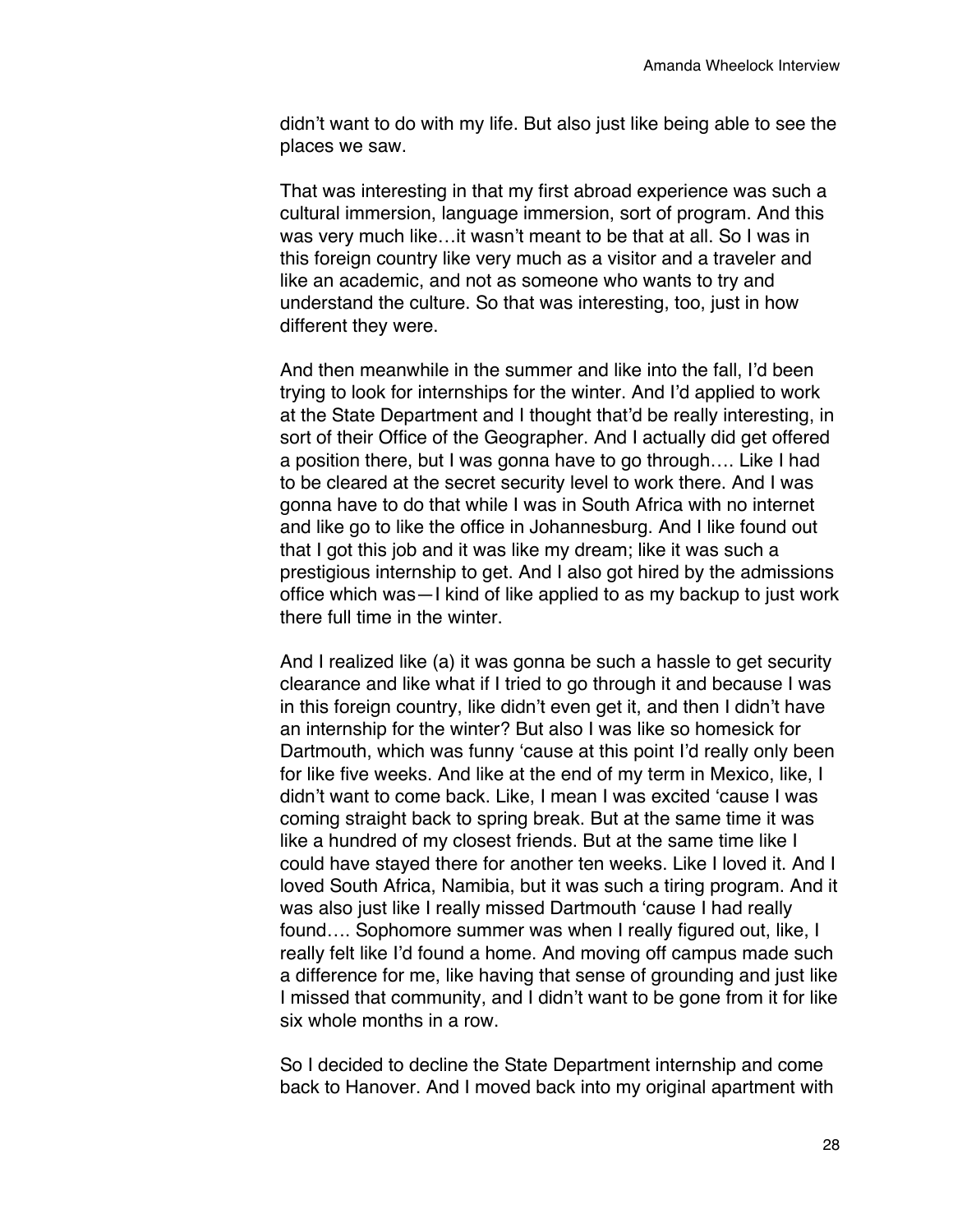the same girls from the summer. And luckily one of them was also doing a Hanover FSP, so that was really nice, 'cause otherwise I think it would have been like a little lonely at times. But we were always at home cooking dinner together and that sort of thing. And actually several of my other really close friends were also doing Hanover FSP's that term.

So that was really nice 'cause I felt like a real person. Like woke up at six every morning, went to the gym, went to work, got home at like four-thirty, like spent the evening, like—I did—like, I worked at the Hop as well that term, so sometimes I'd go to work or like I was doing Presidential Scholars, so I might be doing research. Or I would just like apply for internships for the summer or like just sit around and read a book. And like that was so nice. And we got, my roommate who was doing the Hanover FSP, and I both got season passes to Killington, so we'd go skiing on the weekends. I just had the freedom to like actually do, like actually just take the time and like have three-hour dinners with people. Not that they always had time to do that with me, but like [chuckles]—'cause everyone else was still taking classes. But that was just like…like sophomore summer and really junior winter were like, man, I finally figured out like who I am on this campus, like where I fit in. That was really fun.

I started captaining the women's B team that term. So I got to know a lot of the freshmen who, you know, I'd missed in the fall. And a couple of them became really close friends of mine. So they were over at my apartment all the time. It was just really, really…like I felt like a real leader on the team, both in that I was captain, you know I had this like position of leadership, and also in that I was the one who they were asking questions about like what classes they should take for the spring. And that had been me two years before asking the junior women then.

Or, you know, or like offering them the space that wasn't a frat for Friday or Saturday night. Like that was just a really nice feeling of being able to be like a social leader on the team also, and provide that home for people. 'Cause that was like really all I wanted to do even since like freshman year. It was just like being able to also give back to like the people that had hosted me at their houses and be able to like do that, too.

And went on spring break again. It was awesome. We had like some really great tournaments. I think that was the spring break where we like—the women's B team specifically like bonded most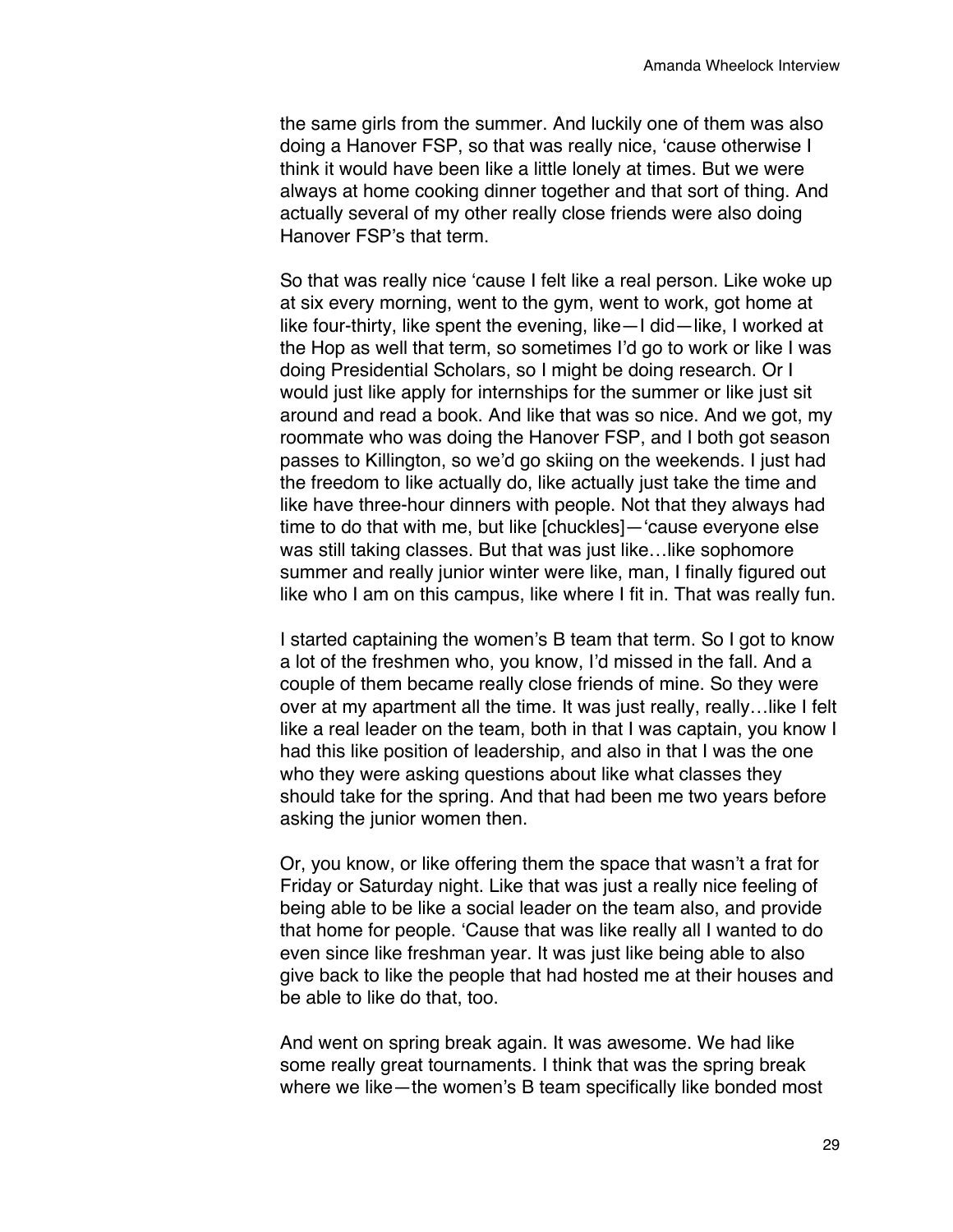as a team, and that was really fun. We had a bunch of seniors last year, which we normally—like by the time people are in their senior year, a lot of them have moved up to A. So we don't always have a ton of seniors. Like this year we had two. The year before that we'd had one; but last year we had five. And so that was just like…gave our team a really strong sense of like a whole team and not just like a bunch of freshmen and a couple of upperclassmen.

And then junior spring I was captaining and I started taking classes again. I kept doing all the jobs I'd done in the winter plus…. Oh, and I really liked working for admissions. I guess that's like an important part of junior winter, too. I got to do like some really fun stuff. My boss was a '09 who like at the beginning of the term was very much my boss. And she was really good, like considering how young she was, at like, you know, making sure that like you're the interns and I'm the boss. But like because I was in there all the…like everyone else was part time. And because I was in there full time, by the end of the winter like she wasn't my boss anymore. Like she was just like my friend that told me what stuff I had to do basically. And she moved to New Orleans at the end of last year. But like she is also still someone I keep in touch with.

That's like…. I don't know. I feel like it's been a theme of Dartmouth for me, is that like the community doesn't end. Like for a long time at the beginning of this year I was really worried about like, I'm never gonna have my friends all in the same place at the same time. And that probably is true. And like I just found out this weekend that I'm moving to California and will be living like an hour south of San Francisco in the middle of nowhere. Like I'm working at this environmental ed center where we literally don't get cell phone service. But like I know that I'm gonna like still have—like one of my friends, who was an '11 who was one of my best friends, lives in Monterey. So I'm gonna be an hour and a half away from him now. And like a couple of my friends are moving to San Francisco.

But even like beyond the geographical proximity, one of my good friends has been in New Zealand for two years at grad school. And like he's still one of my good friends. Like, you know, I've been able to keep in touch with him. I now have a place that I can go, pretty much, a place to spend the night like anywhere around the country and a lot of places around the world, which is such a cool feeling. And like I feel like that community for me, like it definitely relies on you like reaching out to people and then taking the time to Skype or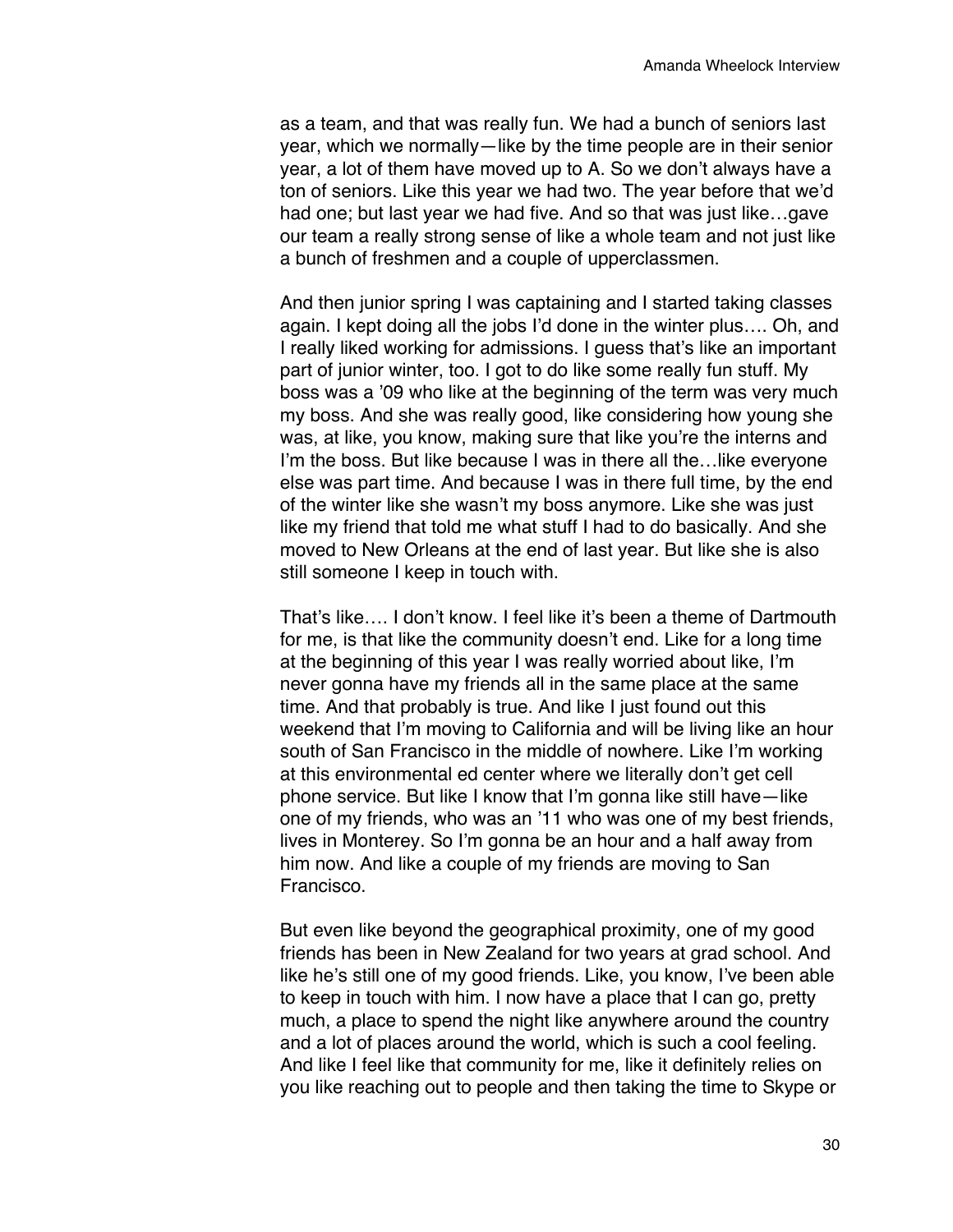just like send a little email to someone you haven't talked to in a while, someone you haven't seen in six months maybe. But like it's so…it still happens, and it's so worth it, and that's been a really cool thing to see.

Anyways. So then, yeah, junior spring was really busy. I was captaining, I was taking three classes. I tried to take four; that lasted a week. It was a joke. And I was working four jobs 'cause I was working all the jobs I'd done in the winter plus a couple hours a week for America Reads. I was working a good 20 to 30 hours a week. But it just kind of like…. I think that that's something—a choice that a lot of people at Dartmouth—not a lot—but some people at Dartmouth have to make and have to do. And I really…. A typical work-study only needed to work like eight to ten hours a week. But it was just sort of…. And it sort of happened because I already had those jobs and I really loved all of them. So I didn't want to stop doing any of them. And it was like something that I felt like I could handle. So I did.

And then I was just like super busy all the time, like still was able to do fun things on Friday and Saturday nights, but like—and able to play and all that stuff, but had to manage my time pretty well. And like, you know, didn't really want to get like crazy drunk. Also like even if I hadn't been busy, I don't think I would have wanted to do that. I definitely outgrew that after freshman year. But that was really nice 'cause I definitely felt like I was very purposeful and still like—yeah, loved where I was living. Like that was just a really great term. Junior year was really like an awesome—I really felt like I had a sense of myself and sense of this place. And I knew who I wanted to be spending time with, which was really nice.

I got an internship for the summer working in DC in environmental policy at the Sierra Club. So I found out about that in the spring. So that was really exciting.

I also found out in the spring that I was going to be on Grant Croo for Trips. So that was super exciting. So I started going kayaking. So that's something I'd done like a very small amount in high school. And I grew up— My parents are both very outdoorsy; they'd taken me camping all the time. So I grew up doing that. And I was excited to get to spend three weeks like living in the Grant. I'd been to the Grant for a week during Trail Crew and loved it. And I was so excited to be able to go up there and to be kayaking all the time. So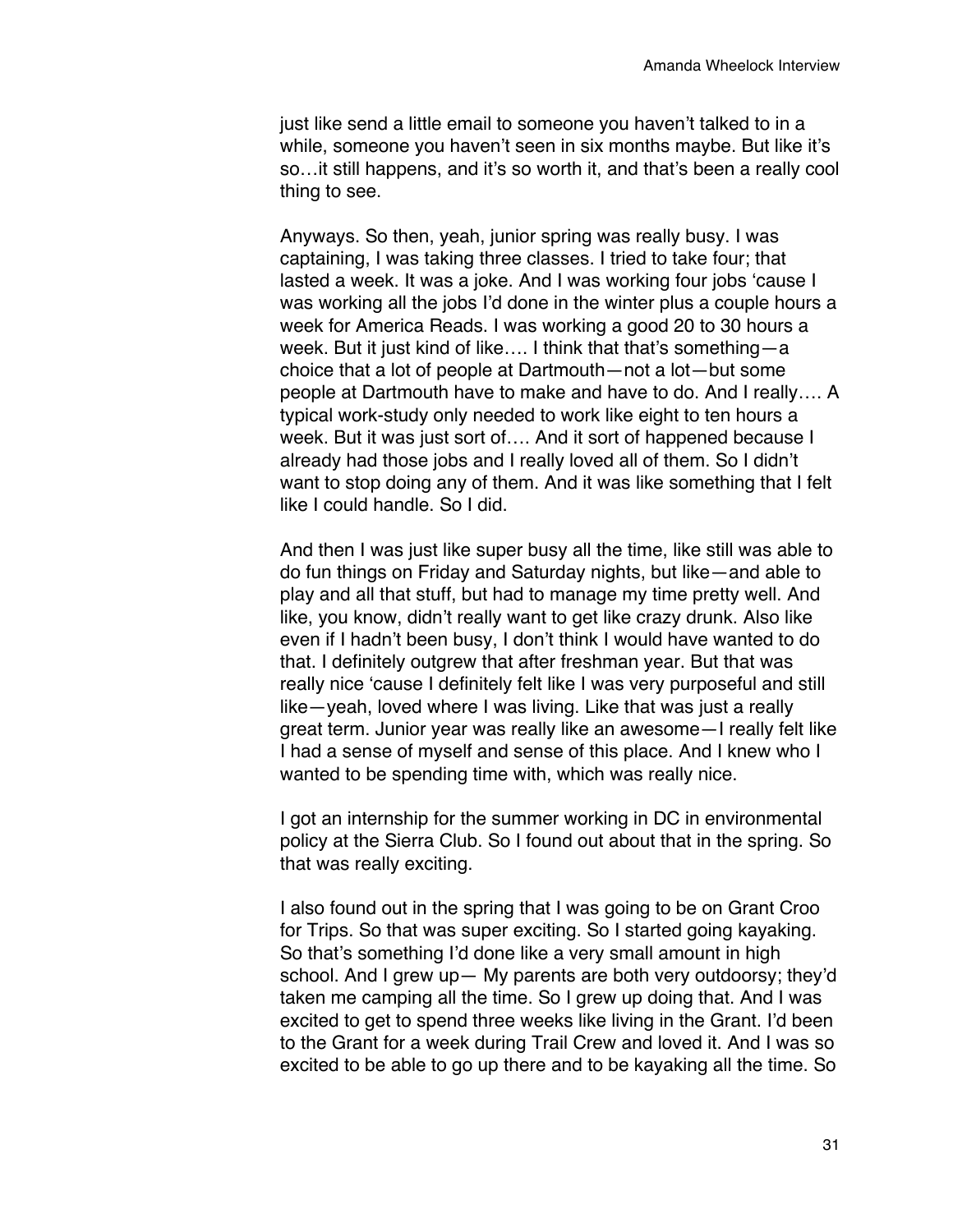it was something I'd wanted to do coming into Dartmouth, like hadn't taken the time to do.

So that was—yeah, just like, a great term of like finding out that I got into things that I wanted and like having this strong community around me. Looking forward to starting new ones like with the croo and that sort of stuff.

And then this summer I went to DC. I worked in environmental policy. I really loved it, and I could see myself going to grad school for that a couple of years down the road. But realized pretty quickly that I don't want to be in an office, which is why I'm working in the middle of nowhere next year. But that was like…. It was, again, one of those experiences that I had, similar to junior fall, by figuring out what I didn't want to do. It was something that I didn't want to do, but I still really loved it, and was still getting to have like this awesome experience. But it helped me really figure out what I did want to do, which was really nice.

I had a fair amount of Dartmouth friends, both people who'd already graduated and were living there full time, as well as other '13s who were there. The Sierra Club hires like 30 interns, so a couple of them—specifically like two girls from Williams and Harvard became two of my close friends in the summer. I played Frisbee, which was, again, like theme of community for me like pretty much whether it's in Mexico or at Dartmouth or in DC like, I've been able to do.

I lived by myself, which I hated. And I realized very quickly that I—I kind of knew that going into the summer. But I had the housing through my family to live by myself. So it was like actually gonna be cheaper to live by myself than it was to live with a roommate somewhere. But I hated coming home and having noth-—and like cooking. And then it would be like eight o'clock, and I would be done with dinner. And I would like, would have nothing to do and no one to hang out with. So like pretty much every night—I was like playing Frisbee two times a week. And then I would like try to go to happy hour with people from work or like go over to my friend Ariel's house or something like that. Like I had to have something to do after work. 'Cause if I got home at like six p.m., I was just like—I didn't know what to do with myself. So I don't really ever want to live by myself again. I hated that. I really like having my own room, but like not living by myself.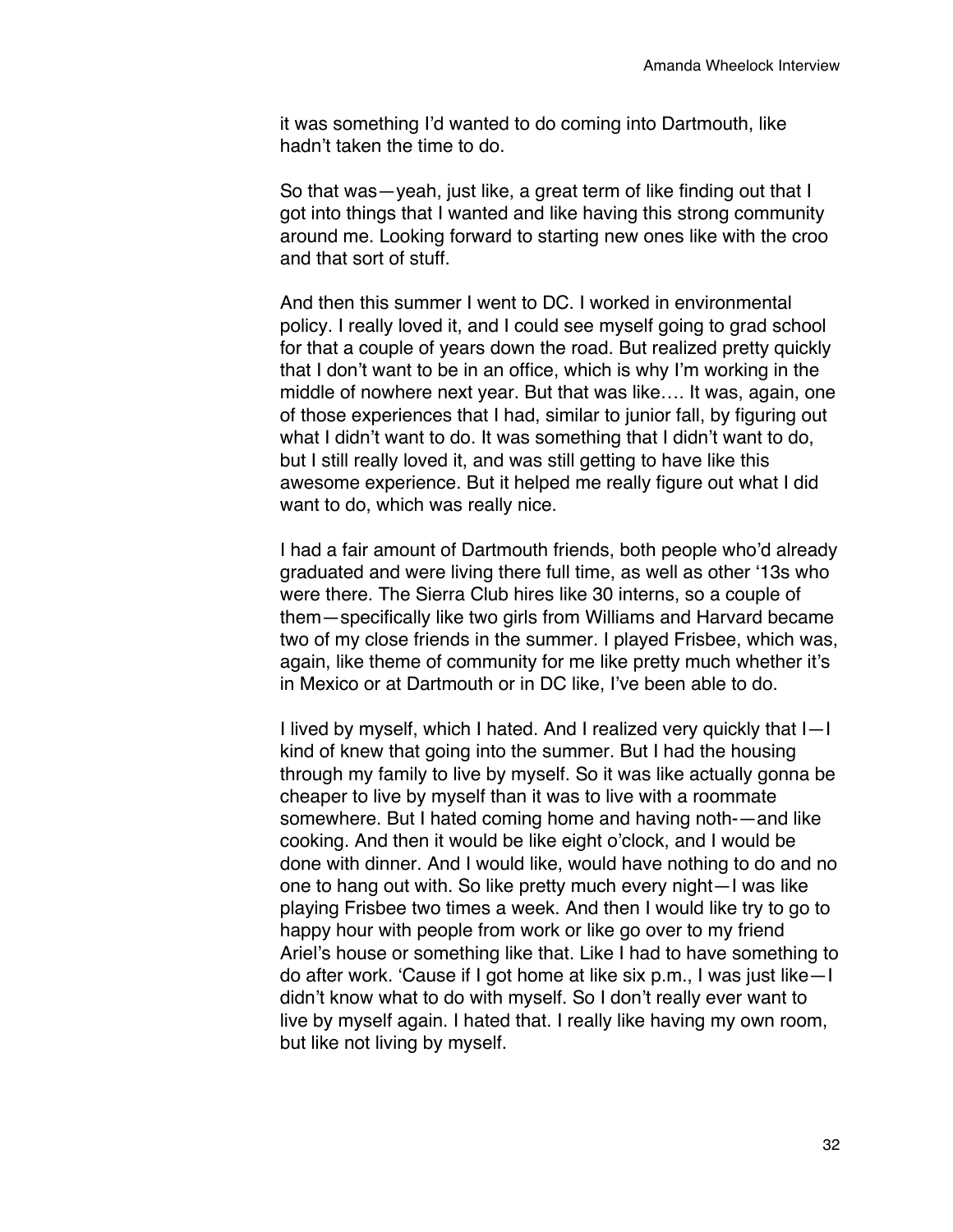But that was a really great job. I got to learn a lot of stuff. DC was really hot. But it was nice to see like…. That was my first term really away from Dartmouth. I mean I still hung out with Dartmouth friends, but they were very much like…the three or four people I really wanted to be hanging out with in DC. And then beyond that I was able to sort of form—and also like the people I played Frisbee with, like the way that I got onto the team I was playing was through a former Dartmouth captain who was an '09 who I'd never met but like got to be friends with through the summer. So that community definitely did still follow me.

But I really needed at that point like a term—especially coming into senior year from three terms in a row—I needed a term like away from Dartmouth. 'Cause I really hadn't had one. I'd been like physically away, but I'd been on Dartmouth programs. And, you know, or like both of my off terms had been working at Dartmouth: my freshman summer and junior winter. So I really had never completely escaped it except for like during Christmas vacations.

So that was really nice because it allowed me a lot of distance and, going into my senior year, I gained a lot of perspective on how I wanted to spend my time that year and like who I wanted to spend my time with. And what was important, what wasn't. And also just like what I wanted to do. Like what life was gonna look like after Dartmouth. Like not necessarily that I'm gonna be in a big city, you know living in DC specifically, but just like that I could have as much of that community as I wanted. Like if I reached out to a lot of Dartmouth people, they would reach back. But if I didn't, like that really wasn't what I wanted too much last summer. And I was able to kind of like gain distance from it, which was nice.

And then I came back for senior year and was like freaking out because I'm a senior. Got to be on Grant Croo. Got to spend three weeks hanging out with '16s, which made me feel old, but also like was awesome. And it's just beautiful up here. It's so amazing to me that I go to a school where we have 27,000 acres of land just like waiting for us to go explore it. And that that's like something that we prioritize and is so beautiful. And that was really cool also because through Grant Croo, Ledyard became one of my communities. And I got also more involved with C&T senior year, 'cause I realized like I just want to be outside and doing fun things with cool people. So that like was…I like finally acted on that.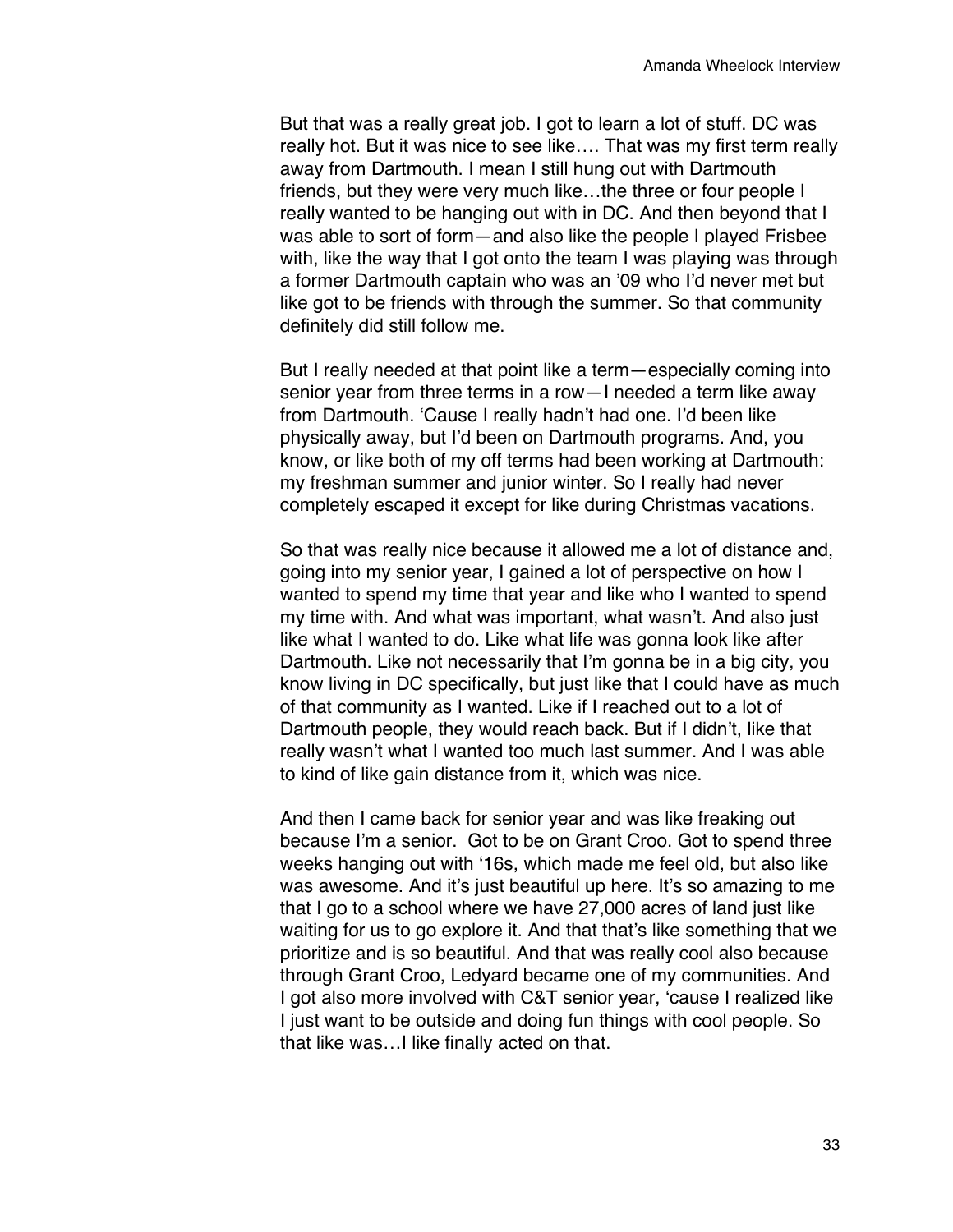Like I'd always—like I said, since my sophomore year, I'd really considered the DOC like a social community of mine, but it wasn't like something I actively did. And if I wanted to go outside, I kind of like just would do it with my own friends and that sort of thing. But getting involved with those groups was a really like cool part of my senior year that I didn't necessarily see coming until I like knew that I was gonna be on Grant Croo and knew that I was gonna be kayaking all the time. I actually really liked it. And I started going kayaking when I got back to school, too.

And it was really weird like being a senior on the team and being like the people that everyone looked up to. I'd already been like organizing stuff for the team for a while. But like it really fell to us and to the '13s. I'm living with—like in the fall I was living with all senior Frisbee players except for one, like Bailey, who had been my roommate sophomore year who didn't play, and then one junior on the Frisbee team who was like also one of the B team captains, like one of the really strong leaders on the team. [Break for ringing phone]

That was really cool because in the past there's been certain misunderstandings between like the A and the B teams because they have different priorities. And for the B team it's much more a sense of, you know, this community and this entire program. And like, yeah, we want to play Frisbee, but we also just want to hang out. Whereas for the A teams, like some people also have that sense; but some people like they're there to like practice and get good at a sport. And like any community benefits are just sort of like icing on the cake. But their main—like they want to go to nationals. They want to be the best they can be, which definitely makes sense to me, but wasn't always like my priority.

And in the past there have been like a lot of—not a lot, but as I got older I noticed it more. You know, as a freshman it didn't stick out for me that much. But, you know, as I got older and was part of the disagreements about who got practice time in Leverone during the winter and who didn't, and like how important it was to have two B team practices versus one B team practice a week, and that sort of thing.

It was really nice 'cause we had one captain from each men's and women's A and B teams living in the same house. So that was really fun and just like a really great example to me; like just a constant reminder of how much that program meant to me and how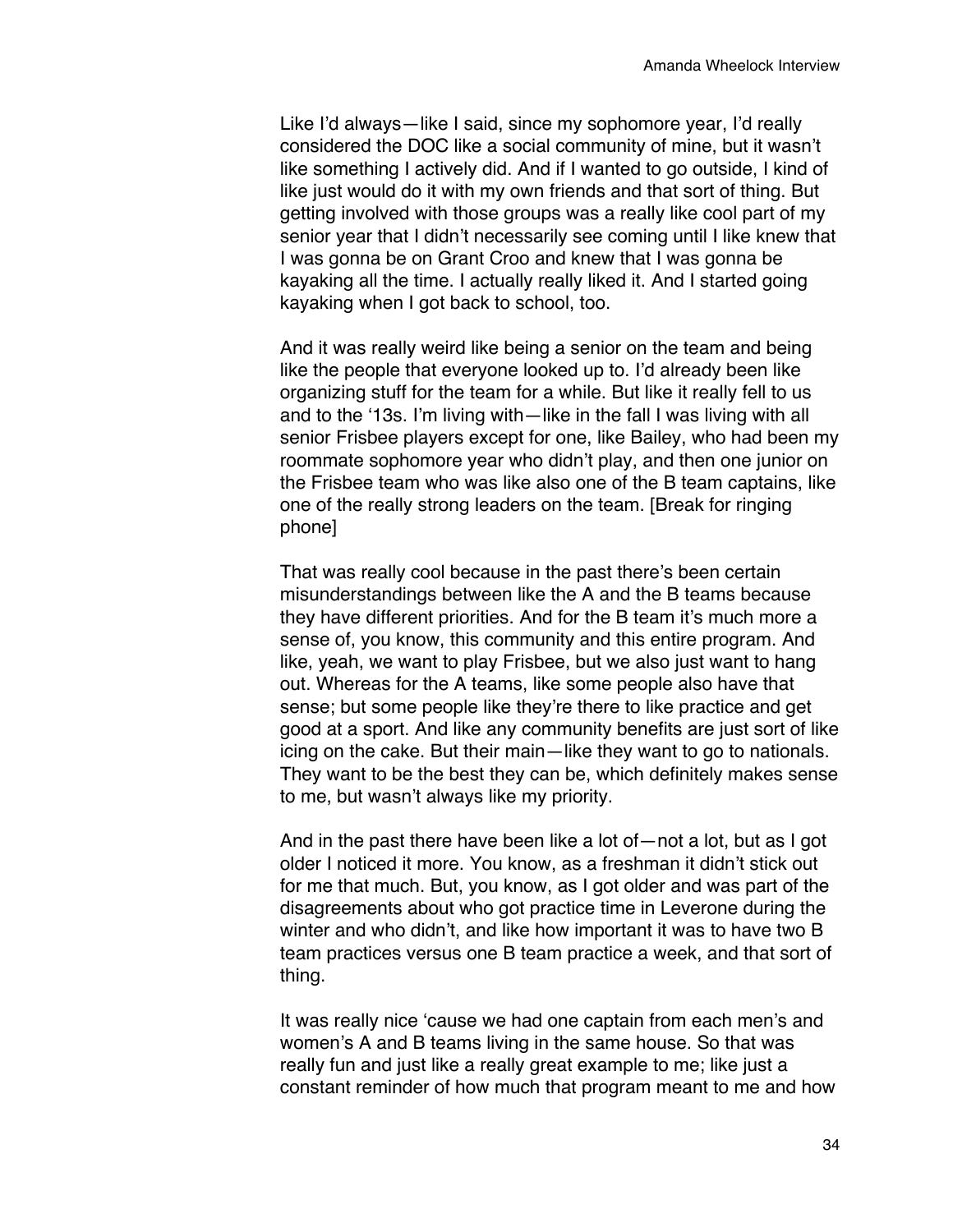much we were all such good friends, and how like we could bring everyone together. And that was really cool. But also like a lot of responsibility coming into senior year.

I took my senior seminar in geography which was incredible. Richard Wright is an amazing professor. Also just funny, but like his name is Richard Wright, and he decided—and he's like British and like decided to be a race scholar whose name was Richard Wright, and *Native Son* and also about race. I don't know. I always thought that was funny. And 'cause people are like, Richard Wright teaches at Dartmouth? I'm like, No, no, no, no. I'm pretty sure that Richard Wright is long gone.

But that was an amazing class and getting to know—I mean that's been one of my really cool, like really cool parts of being at Dartmouth is that I think that, not necessarily geography feels like a community and that that's who I'm hanging out with every Friday night. But that I picked a department that's big enough that it's able to offer a good broad variety of classes and cater to a lot of different people. But it's small enough that, you know, we had two seminar sections, but they were at the same time, and they are 2A. And so every Thursday during our 2A break, they like do an extended break of like 20 minutes. And we would go downstairs, and they'd have snacks, like the department would have snacks for us, and we would get to mingle with the other section. 'Cause they wanted all the majors to know each other, not just the people in your section. 'Cause it used to be that they would only offer, you know, one section for the seminar. And, you know, as the department's grown in the last five years they've had to start offering two, but they still want you to get to know everybody.

And like—or, this spring, this winter and spring, one of the professors is retiring. So they're hiring a new candidate. And every time a candidate came to town, one of the things they were doing was they would email out to all of the senior majors in the department and say, like, "Hey, this candidate's coming in. If you wanna have lunch with them at the Hanover Inn on this day just blitz back." So like three or four majors would go to lunch with this candidate and just like get to grill them about like, "Okay, so like if you come here, what do you want to teach students?" Like, "What are your research interests?" All of this. And then we gave our input to the department, you know.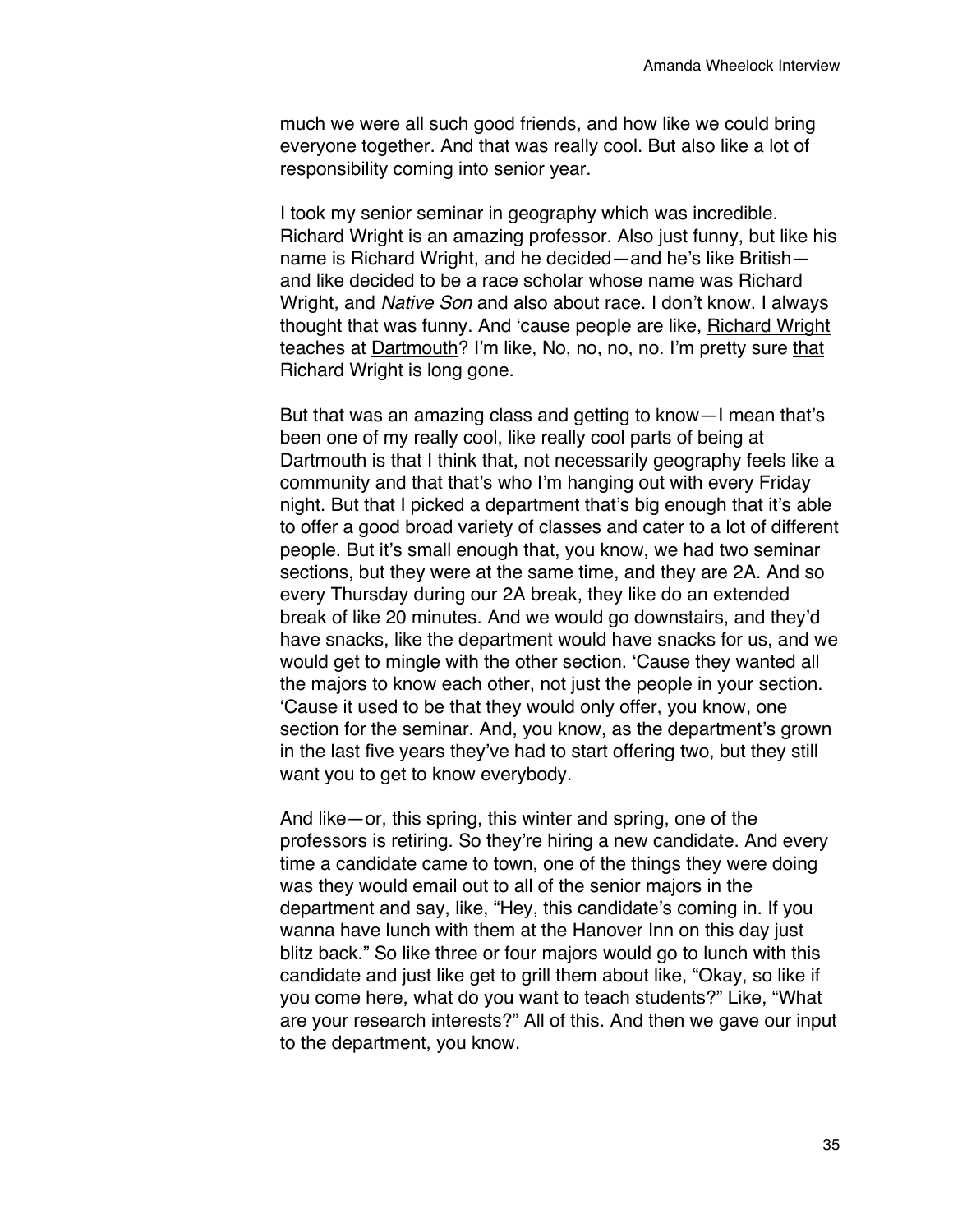Or after the Dimensions protest several weeks ago—I was actually gone. I was off campus that entire week; I was on vacation. But like one of the emails that I got was from the head my department, being like, "Okay, so what—The faculty has met. Like we want to know what we can do." Like, "Please send us your ideas." And the week after that, when I unfortunately was also unable to go because I had a meeting for Tucker, but they had like a discussion of steps that the department could take of like maybe doing some counter-mapping exercises of like spaces where historically like people have felt marginalized on this campus. Or like doing a letter writing campaign like from all the students and faculty of the department to the board of trustees.

And just like being a part of a department that like cares so much about its students and like wants our input on the new faculty member and like wants to take steps to figure out like how they can better campus climate as, you know, as faculty…. Not to mention the fact that I've just had such great interactions with my professors. I've been able to write papers about things that really interest me. I've had the freedom to really study what I want to study. Been able to do really incredible projects that I've learned a lot from. That's been a really cool source of community in a different way than I normally think of it. But like a sense of support, I guess, and a sense of grounding that I've kind of taken for granted at times because it's just like I don't realize that like not everyone's departments are like that 'cause that's really the only thing I've ever known.

And similar with the environmental studies department. There is, you know, a luncheon for majors every term. There's like—this year they started doing this thing like every Thursday—or I think it's switched to Tuesdays this term—but like after 2As, they just have like cookies and cheese in one of the faculty lounges, and like everyone's welcome. It's like a mixture of undergrads and grad students and professors. And there's like, you know, maybe ten to 20 people there that're there like every Tuesday for just like half an hour just like chatting, stuff like that. And that's really cool to me.

So taking my senior seminar was really nice in that a lot of the geography—like my one big thing with the geography department is that they want it to be really open, especially 'cause so many students, myself included, didn't get to take geography in high school. They might not know what it is. So there really aren't any classes with prereqs. Or if there are, there's very few of them. They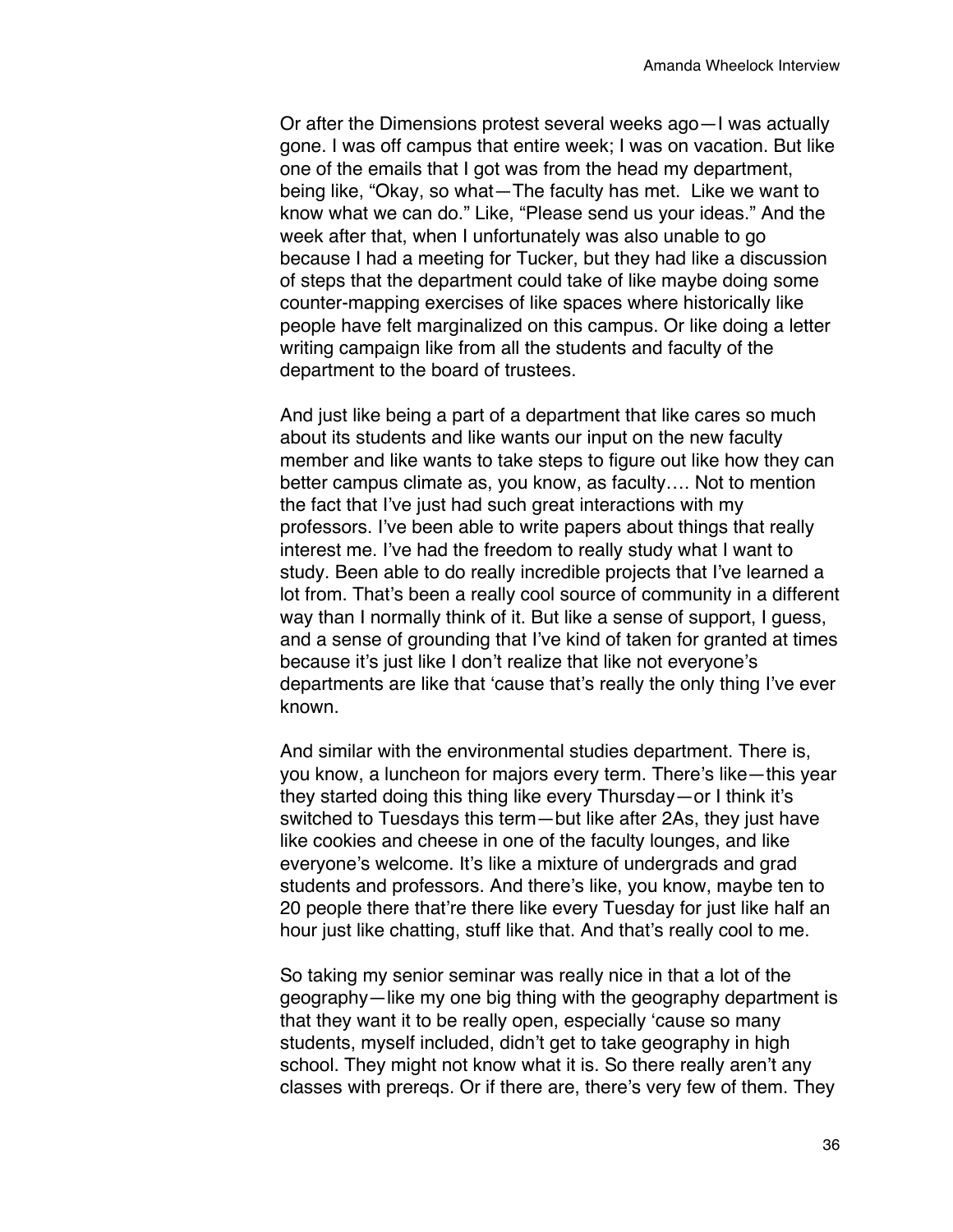might have one prereq or something like that. And so with that, sometimes, as a geography major, you can get classes where half the class is like majors and is really interested and they already know half of this stuff and the other half is like—not necessarily people who aren't interested, but people who are taking it for a distrib, taking it as a third class that they're not gonna put that much effort into. Or maybe they just don't even have like the develop- like, by my junior year when I was taking, you know, my last couple development classes, like I had already taken six classes on development, and I knew a lot of this stuff, and I knew a lot of the jargon that someone coming into that class as their first geography class just wouldn't know. Even if they are really interested in the class, that there's no way for them to know that. So the seminar was really great because it was finally a class where it was all geography majors, it was all people who had a background in this sort of stuff, and that was really great.

And I got to take two other—I took History of Jazz and Reproductive Ethics for my last two distribs, which were awesome. And I think it's so dumb that people tell you to take—like get your distribs out of the way freshman year, 'cause freshman year I definitely didn't know like which classes were going to be like the really cool distribs. And by senior year I'd heard Reproductive Ethics was just like an awesome class. So I took it, and it was an awesome class. And like I wouldn't have ever found that freshman fall. So I'm glad I waited to get those done, I guess.

Senior fall was an awesome term. I loved it. That was the first term, I think, that I really loved every single one of my classes. Like I've had terms that were like all of my classes had been pretty cool or like two of them have been really awesome and one has just been okay. But that was like—I was so engaged and like so interested in all three of my classes, which was really fun.

I started working at Tucker. I moved up from just being like a regular America Reads tutor to student director of the entire program. So that was a big time commitment I took on. And so because of that, I quit working in admissions, added on more hours at Tucker. So I was still working about 20 hours a week. But doing like—I was working at the Hop, which I love; like it's such a fun job—as an usher. And then working as student director for America Reads and working as a tour guide were sort of my three things that I had going on.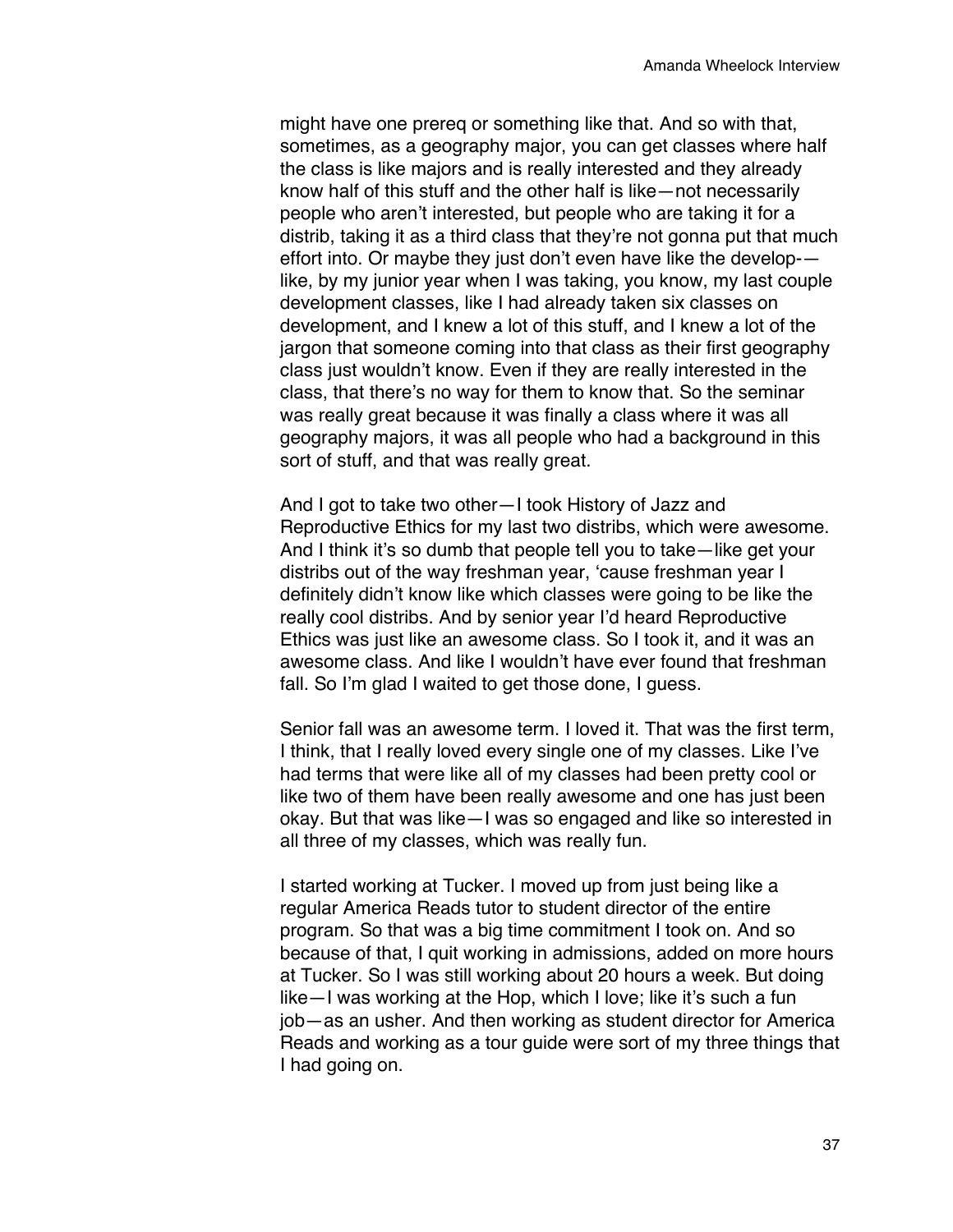And it was funny 'cause, yeah, just sometime sophomore, junior year, I realized that—at some point I switched out all of my—like I was involved a little bit in MEDLIFE and like Amnesty [International] freshman year. And I switched out all my extracurriculars that I didn't get paid for for the jobs. So like Ultimate is really the only thing I do outside of classes that I don't get paid for. And it has been that way since like junior year, which is actually really nice, 'cause I'm doing these like really cool jobs as my extracurriculars. But I'm also getting paid for them, so.

But yeah, I was just like working a lot again and taking really interesting classes. Starting to get a little freaked out about the fact that it was senior year and like I had no idea what I was gonna do. But I knew kind of like coming out of the summer, I knew that I really wanted to be working with the environment, wanted to be working with kids, didn't want to be working in an office. But I wasn't really worried about like looking for jobs yet in the fall. And… what else? Yeah, I don't know.

I was so excited about the long break 'cause I got to go to Peru with a couple of my good friends. It was one of those things where it was like a big splurge for me. But I was like, when….You know, I have no idea when the next time I'm going to have a six-week break to just go off and do something. And like, everyone tells you, like, "Go and travel when you're young." So like I'm young; I'm gonna travel. So a bunch of my friends went backpacking in Peru for three weeks. We went to Machu Picchu. We went to the deepest canyon in the world. Like it was amazing. I got to use my Spanish, which was always funny because out of the five of us, I was somehow the only one who spoke Spanish, any Spanish. So I got us through, especially in a few rural places where no one spoke any English. But that was really incredible, and, again just like getting to travel abroad was really amazing and like a great way to spend break.

Came back for the winter. I was pretty miserable at times. [Laughs] I don't know. I just like was taking not even—sort of decent like…. I mean decently hard classes. But was taking really interesting classes. I took Environmental Applications of GIS, which was my last major class. I took an English class, which was super hard but was so interesting. It was  $20^{th}$ -century lit, and it was like–I loved English in high school. I hadn't really studied it here. And I've loved  $20<sup>th</sup>$ -century literature. So I took that. But I was reading like yeah a novel or two novels a week. And what was my third class? Oh, and then I took Emotion as just like an interesting third class that I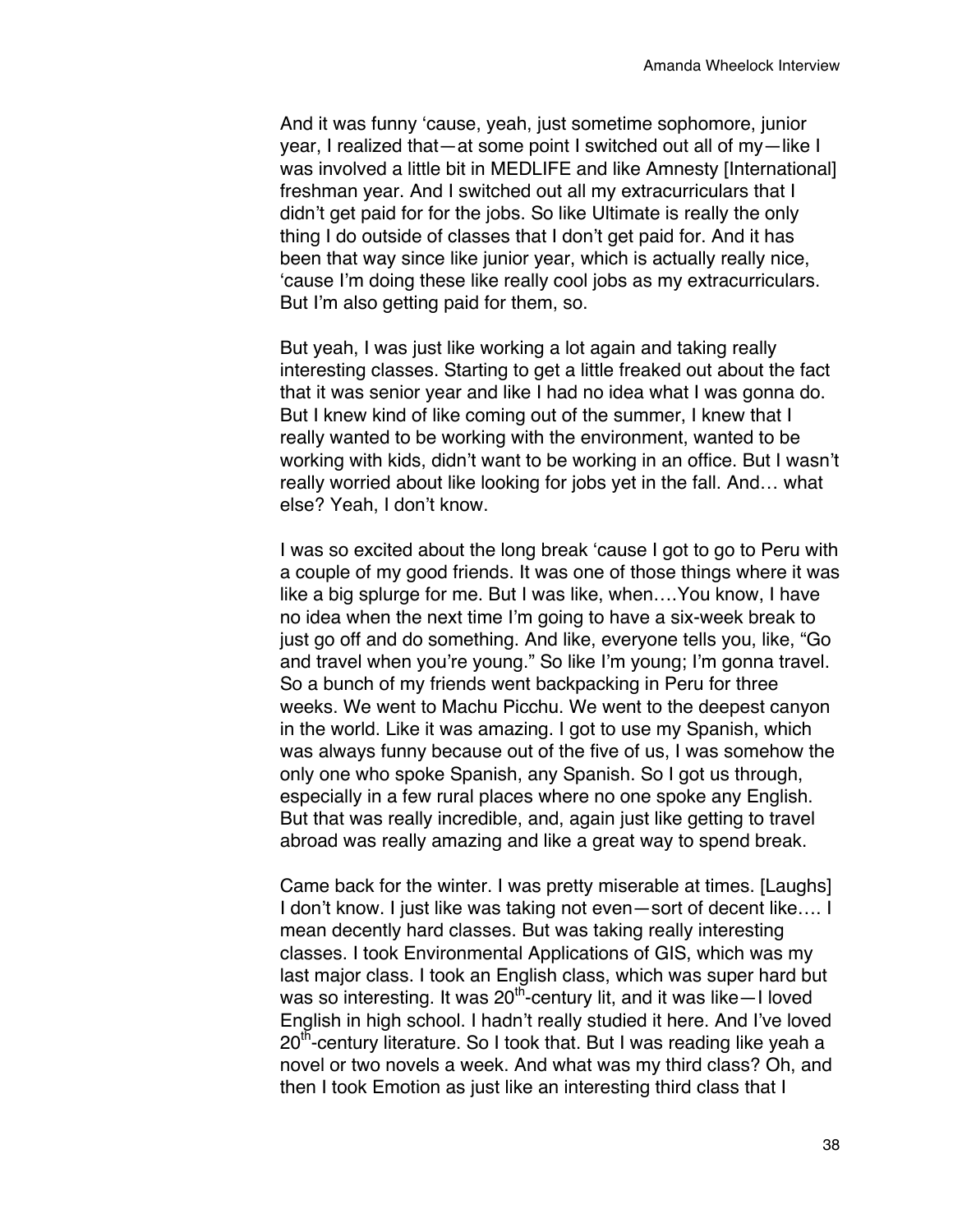NRO'd and didn't really have to…. But just the other two classes really just English was like so much work. And then like on top of that, you know, like having to do all the normal work I do….

My sleep schedule in the winter always gets really messed up because we have practice from ten to midnight. And if I'm running around at eleven-thirty, I'm not gonna get to sleep until at least two. So, but I was still captaining, so I got to do that for like all of junior and all of senior year, which is really fun. And, you know, getting to teach the freshmen. So like it had all the makings of a good term.

But I think like just because of the weather and because I was like starting to get stressed out about you know next year and about leaving, and the fact that I really hadn't applied for anything yet. I really didn't apply for anything until the spring just 'cause I didn't have time. And this spring I'm not taking classes. But, yes, I don't know why I was so stressed out all the time in the winter. I don't know if I had like seasonal affective disorder a little bit. Maybe that's what was going on. But I was just like kind of stressed all the time, like not always in a great mood. But like mostly just, you know, trying to make time to spend with friends and I don't know….

But then this spring has just been like really incredible. So I went—I kind of wanted to go on Ledyard spring break 'cause that would be super fun, to go kayaking, but I was captain, so I couldn't really like ditch Frisbee spring break. And it was also really fun 'cause we have like—the freshmen every year get to like make fun of—like, make up skits to make fun of the seniors. So it was like such a weird feeling like being made fun of 'cause I remember the skits that we did to make fun of the seniors. And I remember watching the '11s get made fun of and then finally like being—the '13s are being seniors, and that was like just pretty—such a weird feeling. You know, of being like so old. [Laughs] But it was just so like yeah. It's been such an incredible community for me so it was nice to have my last spring break; it was so fun.

And then I came back, and I'm not taking classes this term. So I'm working still for Tucker, working at the Hop. I'm actually doing—this is—God! Dartmouth has so many cool things. So I like took this English class last term, and it was like an eight-person English class; the smallest—or a nine person—it was the smallest class I've ever taken at Dartmouth, and it was my last term. And for me the reason why I wanted to take an English class is 'cause I always like—I read these books, and I'm not like—or, I'll read a book, and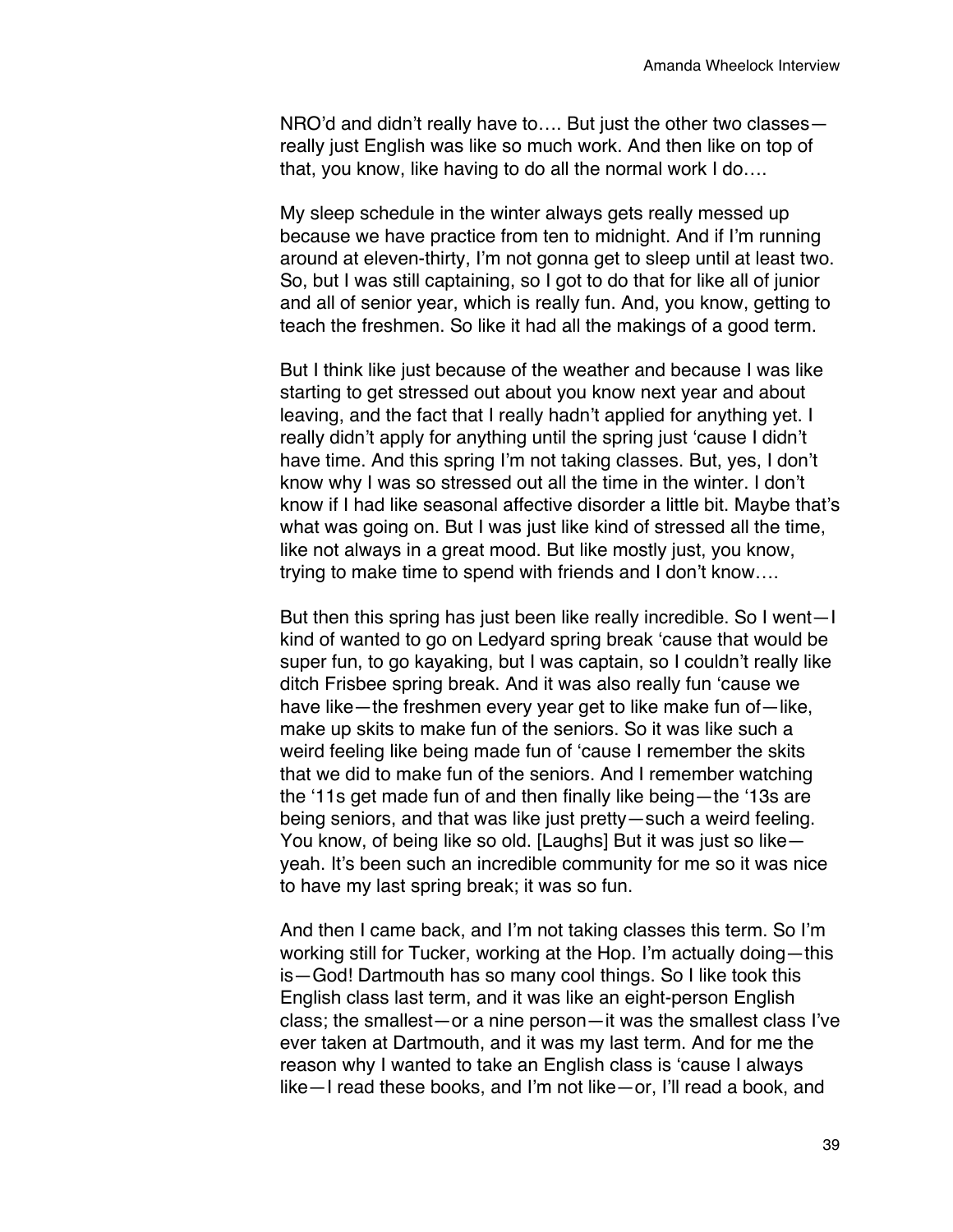I'm like, Oh, that's so interesting. But I know that if I was talking about it with like six other people right now, I would get so much more out of it than I just did. And it happened with this book *Disgrace* [by J.M. Coetzee]; my junior fall I read about it 'cause—or, I read it—'cause we were in South Africa, and it was about South Africa. And I was like, man, like if only I were in English class reading this book. And then I actually got to read it as part of my English class the next year, which was cool. And definitely did get so much more out of it the second time around.

But because of that, like when there were things that like we didn't get to in class and stuff, I would just like go in to my professor and talk to her. And so one day we were just like talking about a book we'd read—a book I'd read; I think it was *Disgrace* actually—and we started talking about like my life in general and other sorts of things. And she was just like, "Oh, you're not taking classes next term so like you'll probably have some extra time." And I was like, "Yeah." And she was like, "Do you wanna do research for me?" And I was like, "I'm like not an English person. Like, I don't know—I don't know if you know." [Chuckles] And she was like, "No, you'll do fine. Like you're doing great in the class. Like, I'd love to have you." So, like I've taken, you know, one English class, didn't—like, she just like offered me this job. So now I've been doing research, a little bit of research, for her this term in addition to like my usual jobs. And then mostly my job for the first couple of weeks of term was like looking for jobs.

And now that it's nice out, all I want to do is just like…. Oh, and I was in a musical. 'Cause like two '16s like wrote a musical. And I just like, was like, "Yeah, why not? Like I'm gonna have extra time next term." So I tried out for it at the end of the winter and I got a part. So we're doing that like this Friday and Saturday. So that's like—this week is busy 'cause I'll be in rehearsal all the time.

But, yeah, this spring I've just been like trying to spend as much time as possible—like now that it's nice like outside, and it's such a beautiful area. I'm actually working at Camp Moosilauke, half an hour north of here, for the summer. So that'll be really fun. But—so beautiful, and the people—and I just want to spend as much time with my friends as I can. But, yeah, I don't know. It's been such a great term and such a great way to end. I'm so glad I didn't take classes senior spring. It's been so great. I don't know, I think I'm running out of things to say.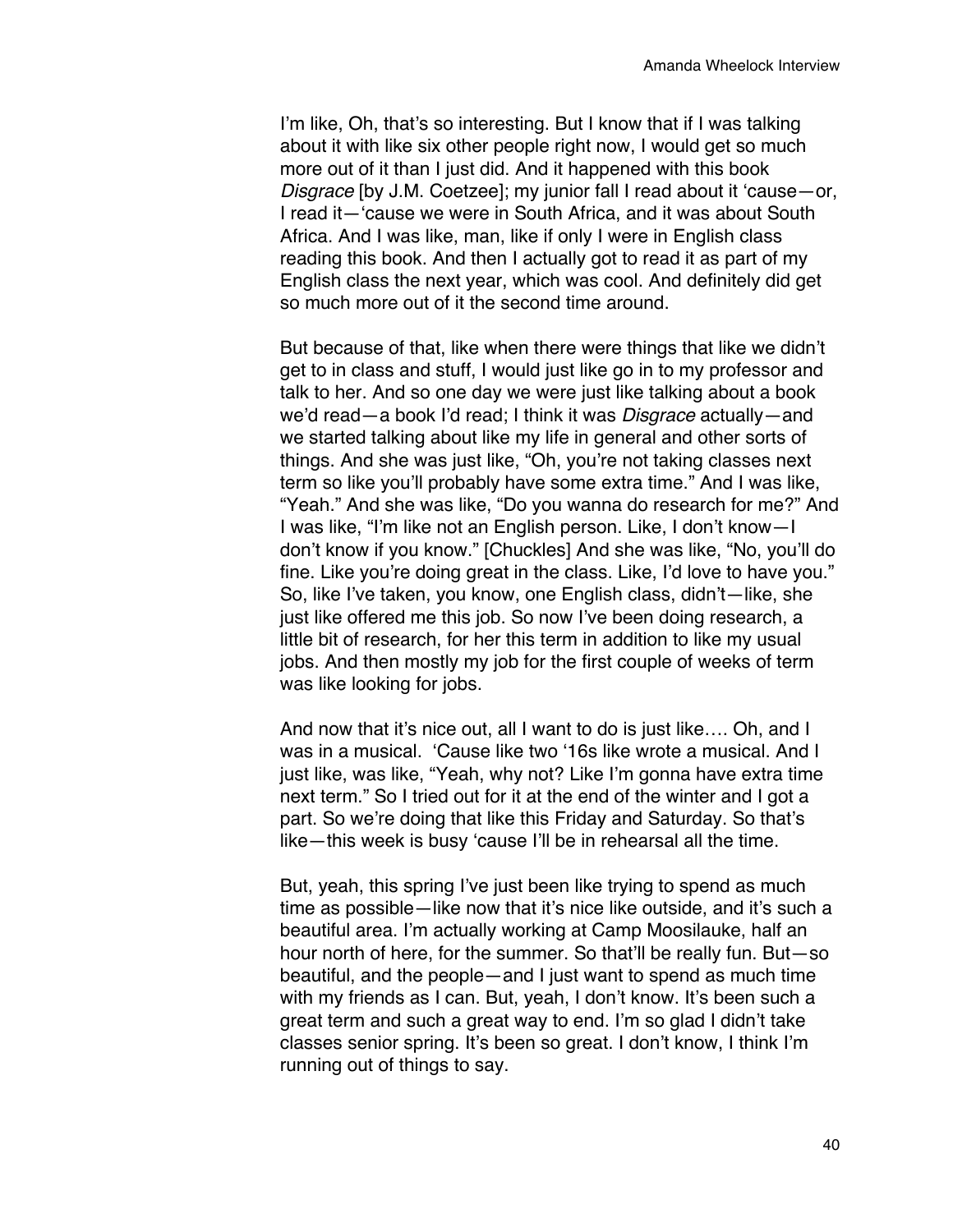- WOMICK: So looking ahead past graduation, what do you see your continuing involvement with Dartmouth looking like?
- WHEELOCK: Hmm. Well, it's funny. I quess after talking through all this, like it's very obvious to me that like I have changed a lot while I've been at Dartmouth. But I came into Dartmouth with a really strong sense of…. I don't know. Like I don't notice this as much maybe because I took geography classes, and like people in my classes are like pretty strong-spoken in general. But like a lot of my friends, especially those who are in like econ and government and some things that are typically like more male dominated, say, like women in their classes don't really speak as much as the men do. And like I have just never had that feeling. Like, especi-—I haven't seen it as much, but I also never had that feeling about myself because I came in from my high school and my all-girls education with this really strong sense—like, I don't know.

I think a lot of kids come into Dartmouth as kind of like they were the nerd in high sch-—like if they went to a traditional high school, like they were the nerd in high school. And like they had friends, but they were never like celebrated for their intelligence. And Dartmouth is a really like liberating place for a lot of people in that way. And for them like Dartmouth is really like who—Dartmouth is really like what makes them who they are.

And I think that Dartmouth obviously just, because I was a young adult here, like Dartmouth has molded me in a lot of ways. But I've always—the way that I always have kind of looked at it is that if I have like a hundred dollars to donate, I'm gonna donate to my alma maters, like I'm gonna donate like 75 of it to GPS and 25 to Dartmouth because I feel like I came in with such a strong sense of self from my high school. And that that was really like—Dartmouth has given me an amazing education. Like, it gave me those great abroad experiences. But like, yeah, I'd formed a lot of myself before I came here. And I've definitely changed a lot since I've been here. But not in like the fundamental ways that I feel like I changed in high school and that developed that sense of self. And I think that that was like—I don't think that all girls or all boys education is good for everyone, but it was amazing for me, and I credit a lot of it to that.

So like, what this has to do with Dartmouth, I guess, is that like it's not necessarily that I think I'm gonna be like the most involved alum, and that I like really owe so much of myself to Dartmouth,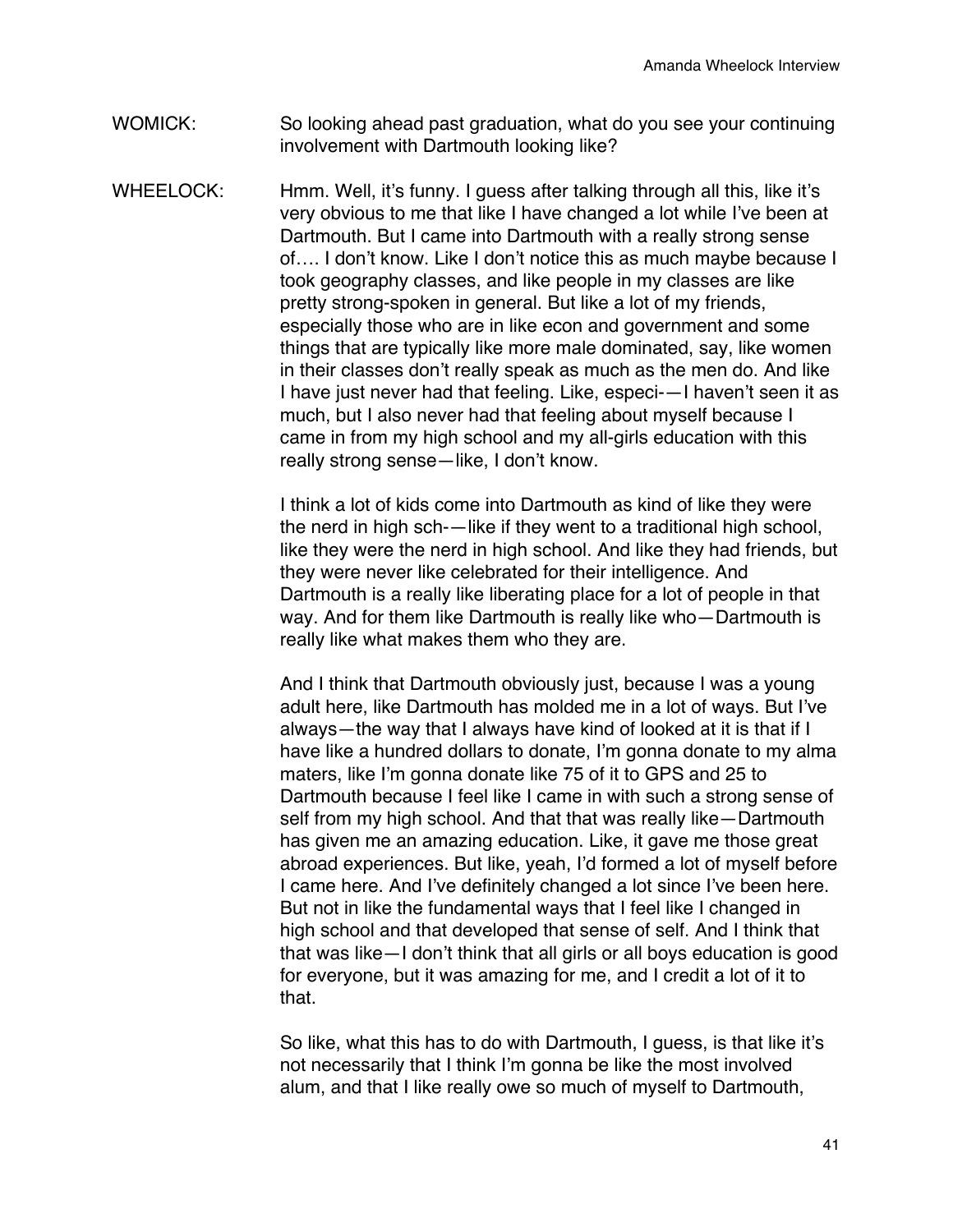and I want to give back and all of this. But just like what I noticed while I was in DC, you know, the fact that like one of the first people I told about taking this job wasn't…. I mean like I told my parents first. But it wasn't necessarily like my best friends who are here and now. But it was like my friend who graduated two years ago who I'm going to be an hour and a half away from; because like I've only seen him like once in the last two years 'cause he's like been in California.

You know, and I think the community will follow me. And like, God, I hope I'm—like, the nice thing about being in California is that I won't be the alum that like comes back for Homecoming and Winter Carnival and blah blah blah. Which, granted, like when those alums do come back, I like love getting to see them and hang out with them. But I think I would feel weird doing that. But it's more just, yeah, that sense of I know I have a place to sleep like anywhere in the country, and that's such a cool feeling of just like knowing that the friends I've made here are gonna be in my wedding, and they're gonna be, you know, like they're gonna be there for the rest of my life, and I'm gonna be able to hold onto that community.

And just also like…. I guess it's one thing—I don't necessarily—like, some of my friends who've moved to Boston like only live with other Dartmouth people, like only really hang out with other Dartmouth people. And that's not necessarily what I want. But I do like think it would be awesome if like, you know, I end up like in DC in a couple of years for grad school or something like that and I know like two or three people from Dartmouth who live there who can introduce me to people that I didn't even know while I was at Dartmouth but are friends of theirs. And I think that's a way that like the community…. I don't know.

Like I feel a lot of my friends whose parents are married to other Dartmouth alums didn't know each other while they were at school. Or if they did, they knew each other very tangentially. And I think that's cool because I think that I've seen with my friends' parents, and even with some of my older friends, that the community continues to grow even after you've left. Which like…granted, I say that, and I'm also like terrified of just like only seeing, you know, these really close friends of mine whom I currently live with like once a year. Like that does terrify me. But that's obviously with any college and any like big movement in your life. But I think that that's…yeah, something that I've seen that's maybe more unique to Dartmouth is that that community continues to support you, if you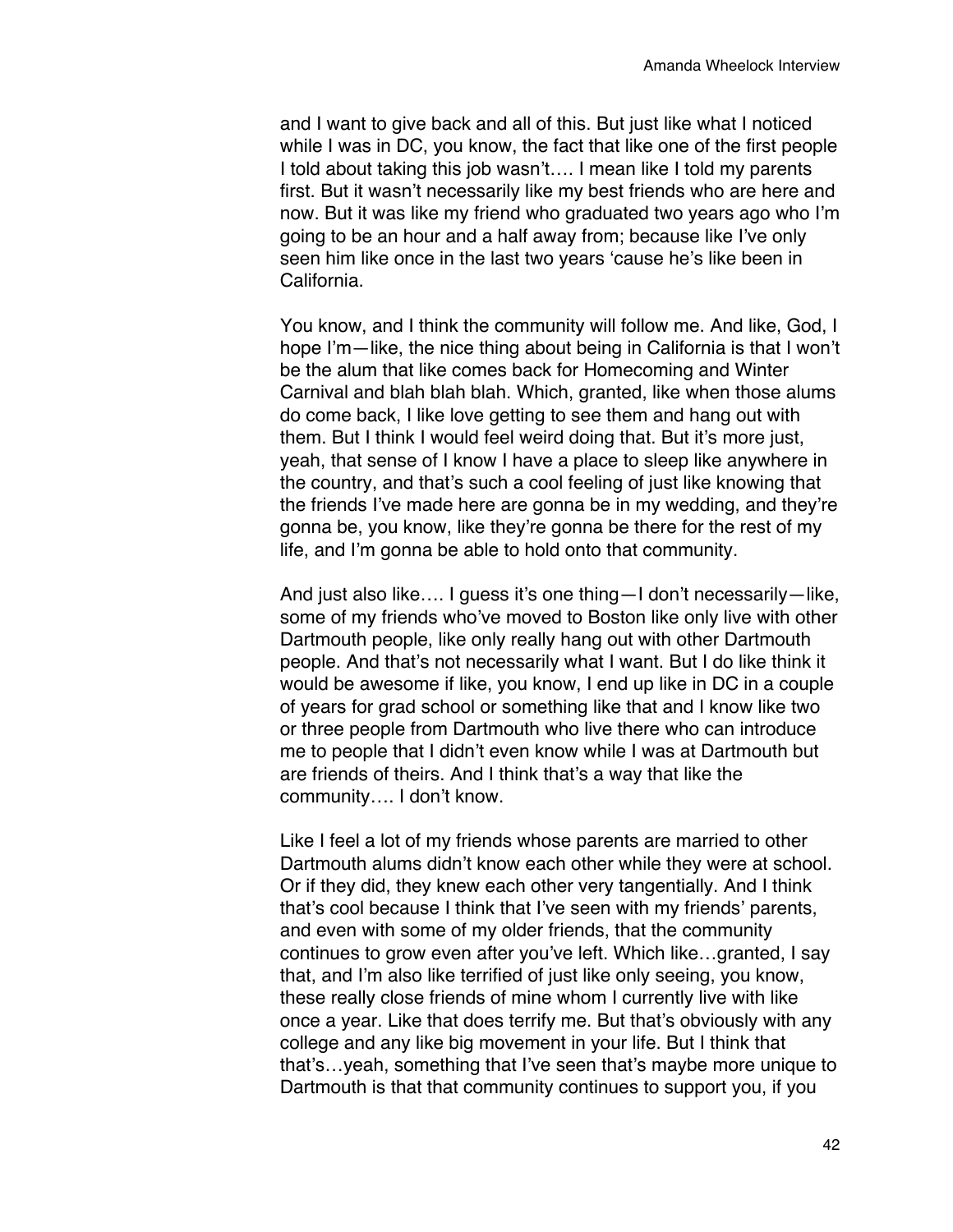want it. And if you don't, you know, like if you want to leave Dartmouth and like have nothing to do with it, I think it's also possible to do that.

But it's pretty easy to find those connections and use them, like whether it's.... I mean hopefully I'll just use them—or, not hopefully, but like I plan on just using them more for like friends and a sense of home. But, you know, people also use them to like get really cool jobs, which I think is like also really valid. So hopefully that's sort of how Dartmouth will continue to shape me after I graduate.

- WOMICK: How do you think you've changed since coming to Dartmouth?
- WHEELOCK: Well, I've grown up a lot. I mean I don't think—like, even junior like last summer I lived by myself in a big city, and like I couldn't have done that three years ago. I don't know if that's Dartmouth or if it's just like me getting older. But it happened while I was here. So Dartmouth probably had something to do with it.

I think I've become a lot more realistic or like —not necessarily less optimistic, because I think that that sounds bad, or sounds negative, and it's not a negative thing that I'm trying to portray. But just like…. I don't know. Like freshman year I like didn't realize that like…. Like I think—I don't know. I was talking with a couple of my friends about like the Dimensions protest from a couple of weeks ago. And freshman year, (a) I was in the show, so I probably would have been like crying and freaking out. But also like everything that they said about the fact that sexual assault happens here and like racism and all that stuff like would have been news to me. And it wasn't as a senior. And I think that was the weirdest thing about watching it, was like trying to like help my freshmen friends.

Especially because like the Frisbee team, I think, is a very insulating—I'll say insulating rather than isolating—but insulating community, in that a lot of our freshmen just like didn't know that that was like experiences that their friends had already had, too. Or like other freshmen that they know. Because like I think it is a very supportive community. And like obviously it has its flaws just as like every community does, but I think because you have such really strong connections to upperclassmen from the get-go freshman year, you're, yeah, insulated from a lot of those problems. And I was.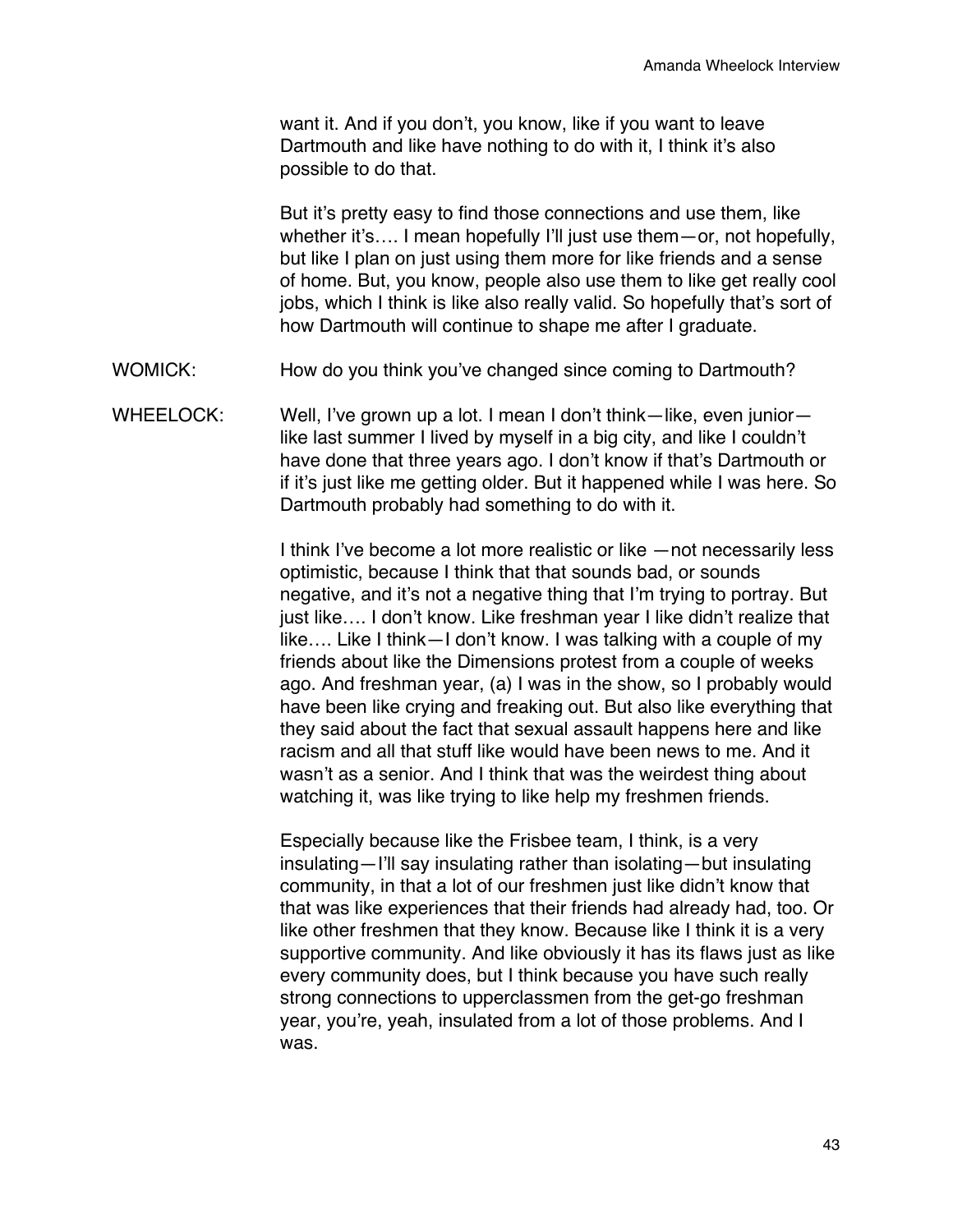So I think that like just within Dartmouth I've changed, in that like knowing that those things happen. And like I guess know—like, I knew that they happened in like the real world, too. But, you know, just maybe…. I guess, yeah, not necessarily less optimistic, but taking things more with a grain of salt.

And also geography, too, has like really taught me…like it's a very critical discipline in that it teaches you to question. It also teaches you—like I think the coolest thing about like my liberal arts education and specifically geography is that I studied a lot of things that I already knew about or was interested in. But I looked at them through the lens of space and spatial relationships and scale. And it makes a difference as to like which lens you view things from. So I think that like I notice things at Dartmouth or in the real world that I wouldn't necessarily notice had I not spent four years like sort of refining these muscles, you know, brain muscles of like looking at things from a spatial perspective. And sort of how that changes things, which is really interesting. Yeah, so I guess I've become a little more critical but in a positive way, I think.

I think that…I mean, Dartmouth, definitely, just like through—like I never would have been able to do the internship I got last summer had I not gotten—I got funding through Rocky and through the environmental studies department. And just like being an unpaid intern in DC was like [chuckles] literally the least possible thing for me without that funding, like DC's so expensive. So just in that I've been able to like—and with—especially with my study abroad I've been able to really figure out like what I want to do with my life. So that's been really cool; 'cause I think just in like how I want to spend my time after college, that's really changed in the last four years obviously. And I wouldn't have been able to do that without Dartmouth's resources, without the ability to go abroad.

I mean, I think that….I've always wanted to travel, but I never like made it a reality in high school. I mean it wasn't possible for it to be a reality. So that's been just like what I've gained from that and what I've learned from that and knowing that that's something that I want to prioritize in the future. I think I always knew that, but on a very like sort of heady sense of, that I wanted to travel and that sort of thing. And now that's like something I really want to prioritize. Like I'm excited to like go live in a new part of the country next year. And I'm excited that I got to go to Peru with my friends. And like that sort of thing. That I wouldn't necessarily have done a couple years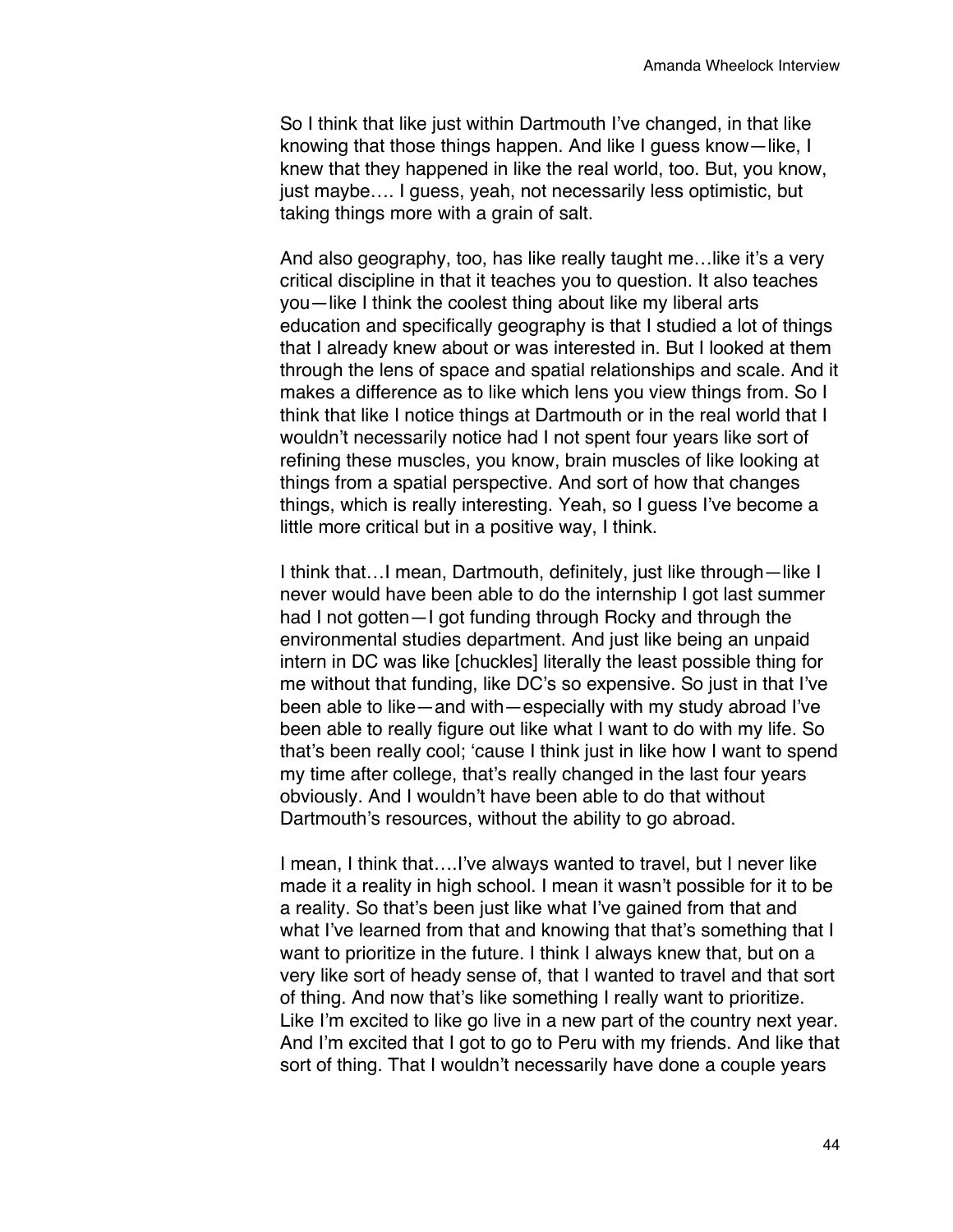ago. So definitely I've become more…I think I've always been decently independent. But I've become more so at Dartmouth.

I don't know. Yeah, those are all the things I can think of right now. There's probably—there's definitely other ways, but.

WOMICK: How do you think Dartmouth has changed during your time here?

WHEELOCK: Hmm.... I've seen—hmm.... It's hard to answer 'cause I think that I just see things that I didn't see freshman year. Like I don't know if they've changed or if I just like wasn't aware of them four years ago. But my perception is that I think Dartmouth has started to acknowledge a lot of its problems, which I didn't talk about very much [chuckles] in the last like hour whatever, hour and a half, that I've been talking. Which is funny because I think that there like like a lot of stuff that I really like struggle with and that I really think about a lot, but haven't really been part of my….

> Like when I think about Dartmouth 30 years from now—and granted this is like speaking from a point of privilege, where like, yes, I'm a woman from like a relatively like lower socioeconomic class. But like I never—like, you know I worked 20 hours a week because I wanted to, not because I had to. And, you know, I'm white and all these things. So it's like coming from this point of privilege where like I don't really have to think about like Dartmouth's problems. Or I won't think about Dartmouth's problems so much as I will think about the incredible experiences I had, because I don't have to and they've never been in my face. But, you know, at the same time like I think that Dartmouth has started to face the issues that it does still struggle with.

> And I think that, you know, that also comes from like even just the age of the alumni body or like the makeup of the alumni body. Like when, you know ten years ago or however long it was, when James Wright decided to like take over the Greek system, like almost all of the alumni…. It had only been 30 years since women, any women, had even been here. It hadn't been very long since it had been 50- 50. So, you know, the vast majority of alumni were like rich white men. And now even ten years later, it's been 40 years of coeducation, you're starting to get—so those women are now about 60. Ten years from now they're gonna be donating, you know, the big bucks, like the way that the old rich white guys are right now.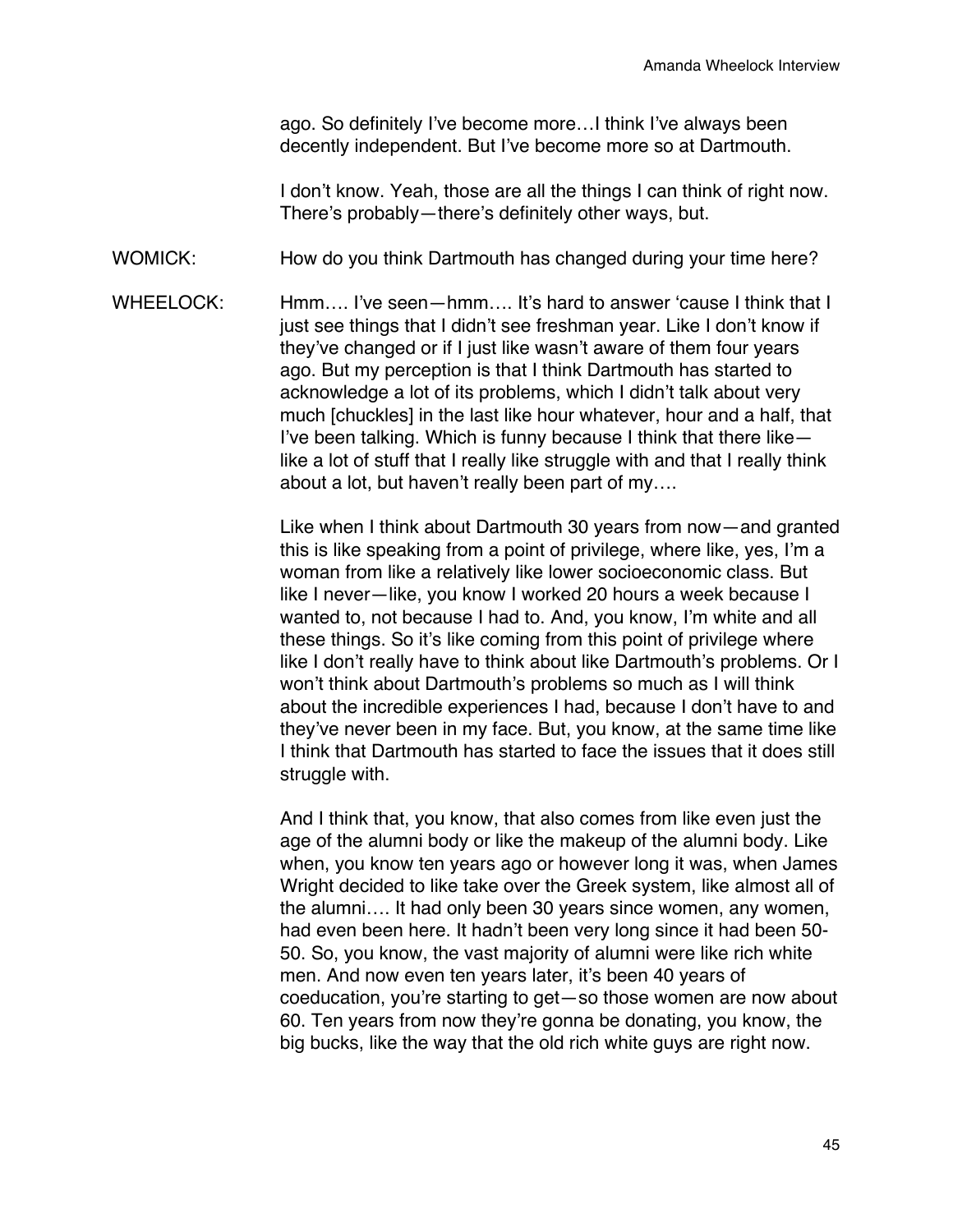And there are more and more women who are alums, and there are more and more students of color every year. And so that's, you know…. And as those people graduate, like I think that alums have a lot of power here, because they—and I think that as much as I my priorities don't necessarily align with those of the old right white men who are on the board of trustees right now, the fact that they do care so much, like in a way is very empowering. It can also be very disempowering. But like I choose to see the fact that Dartmouth alums are so involved, like even if we don't have the same priorities, I see it as a good thing and like as a place for common ground. And as a place to say like, "We both care about this school a lot." And I think that because alums care so much, you know, as the alumni makeup changes now that the student makeup has changed so much in the last 20, 30 years, that's going to be a really interesting change to see as Dartmouth, moving forward.

But even just in the last four years, like…. And again, maybe because this is just me personally becoming more aware that like I feel like we've opened up the dialog about sexual assault so much more on this campus. And, you know, I feel like people, especially now this term, I feel like people are really talking about what we can do to change things.

And I don't know that concrete change is as easy as we want it to be. Because like as much as you can change the policies of the administration or, you know, make it so that all students convicted of sexual assault are expelled, like (a) studies show that if there's harsher punishments for sexual assault, fewer people report. You know there's all those complicated things, so like even within just changing the policies, it's not as black and white as it seems.

But also like even if you do manage to do that, the reality of the situation is that it's other students who are you know committing sexual assault. And it's other students who are making homophobic comments. And that's not the administration's fault. So I think that concrete change is going to be hard to come by.

But I think more and more people are talking about it and are upset and are, you know, letting other people know that the status quo is not necessarily always a good thing. And again, like this comes from—for me at least—this comes from a place of really loving Dartmouth and really appreciating what it's given me over the last four years.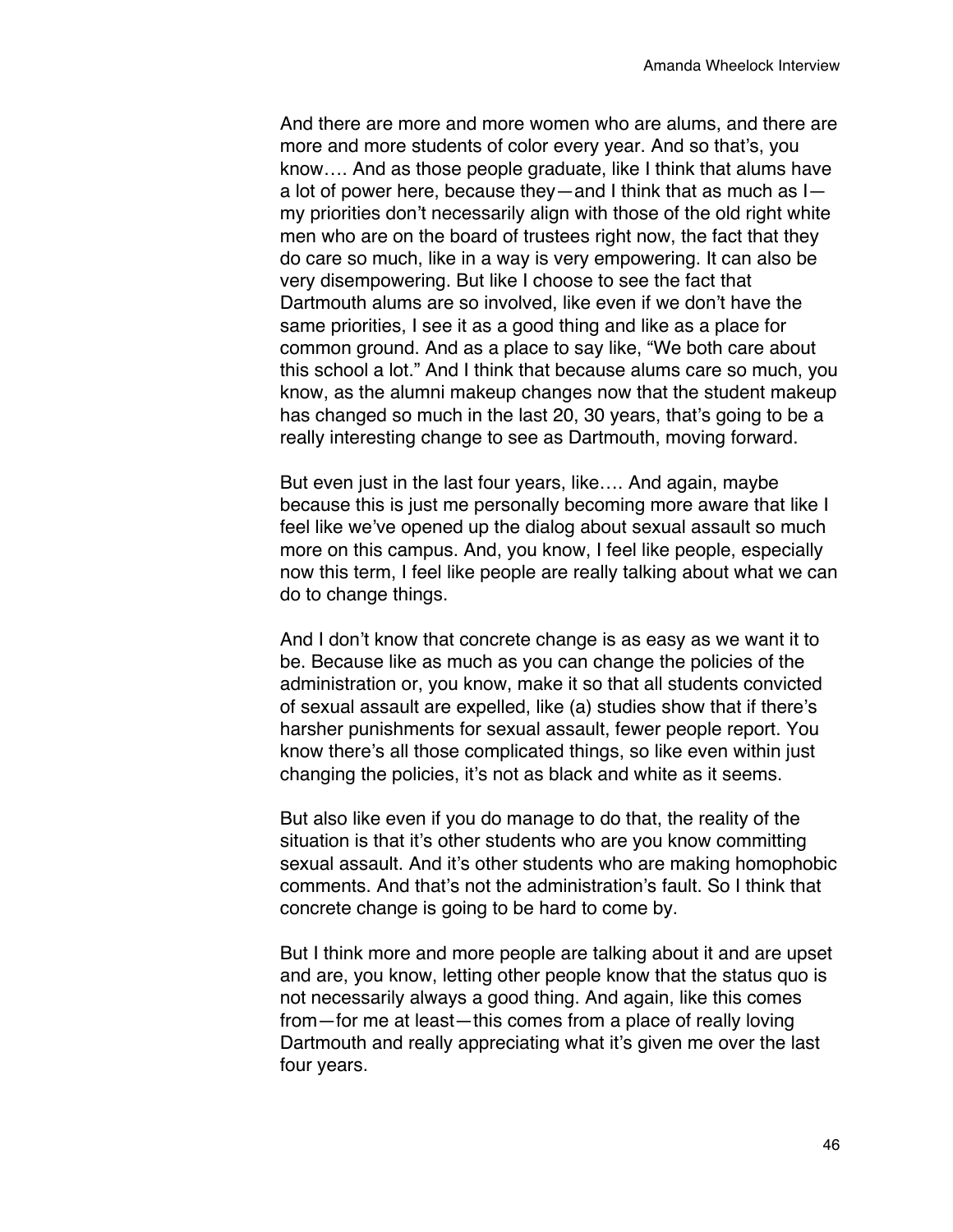And especially for me, I think, coming from the South, like one of my best friends goes to University of Tennessee and like [spells] "fa-g" is like a normal thing that people say. Like it's barely a slur there. And like, you know, here it's like, yes, it gets said. But I've never heard it. I know that it does, but you can choose to hang out with people that like don't say it (a). Like there definitely are plenty of people on this campus who just like would never even think about saying it. And like if, you know, it is said, like it's seen as an attack, and it's seen as, you know, like either if you said it like someone might be like, "Whoa! That's not okay." Or like if it gets said to you, there are places of support and that sort of thing.

And so I think that like, I want Dartmouth to strive to always be the best it can be. But at the same time, I do think that this school in many ways is very supportive. And that's what a lot of people have been trying to talk about. And maybe the message that hasn't gotten communicated as well as I wish it had; in that like when people are protesting or people are saying—'cause this happened with my high school, too—not that we had like a big protest, but by my senior year, like there were a lot of things that I wanted to change. And like I was, you know, somewhat known by the administration as like a rabble-rouser and like…. But I loved my high school. And like now I donate money to my high school every year. And like I want to go back and like, you know, ten years from now when I actually have something worth sharing and like telling these students, like I would love to go back to my high school and talk and like, you know, share whatever my journey is with the girls there. And like however else I can give back to my high school because I loved it; it made me who I am. And that's why I wanted to change it.

And I think that that's the same case at Dartmouth for a lot of people. And that hasn't, unfortunately—I don't think it's been communicated as well as I wish it had. And like all these things that we want to change are coming from a place of love and gratitude and the fact that this is a great place, and the fact that like that word is even not a common thing the way that it is where I'm from. And like, you know, racism is still such a huge issue in the South. And obviously it's at play here. But again, like not on anywhere near the scale or the magnitude.

And like we shouldn't be complacent because there are other schools that don't do as good of a job. We should still strive for change and I'm glad that people are striving for change. But I think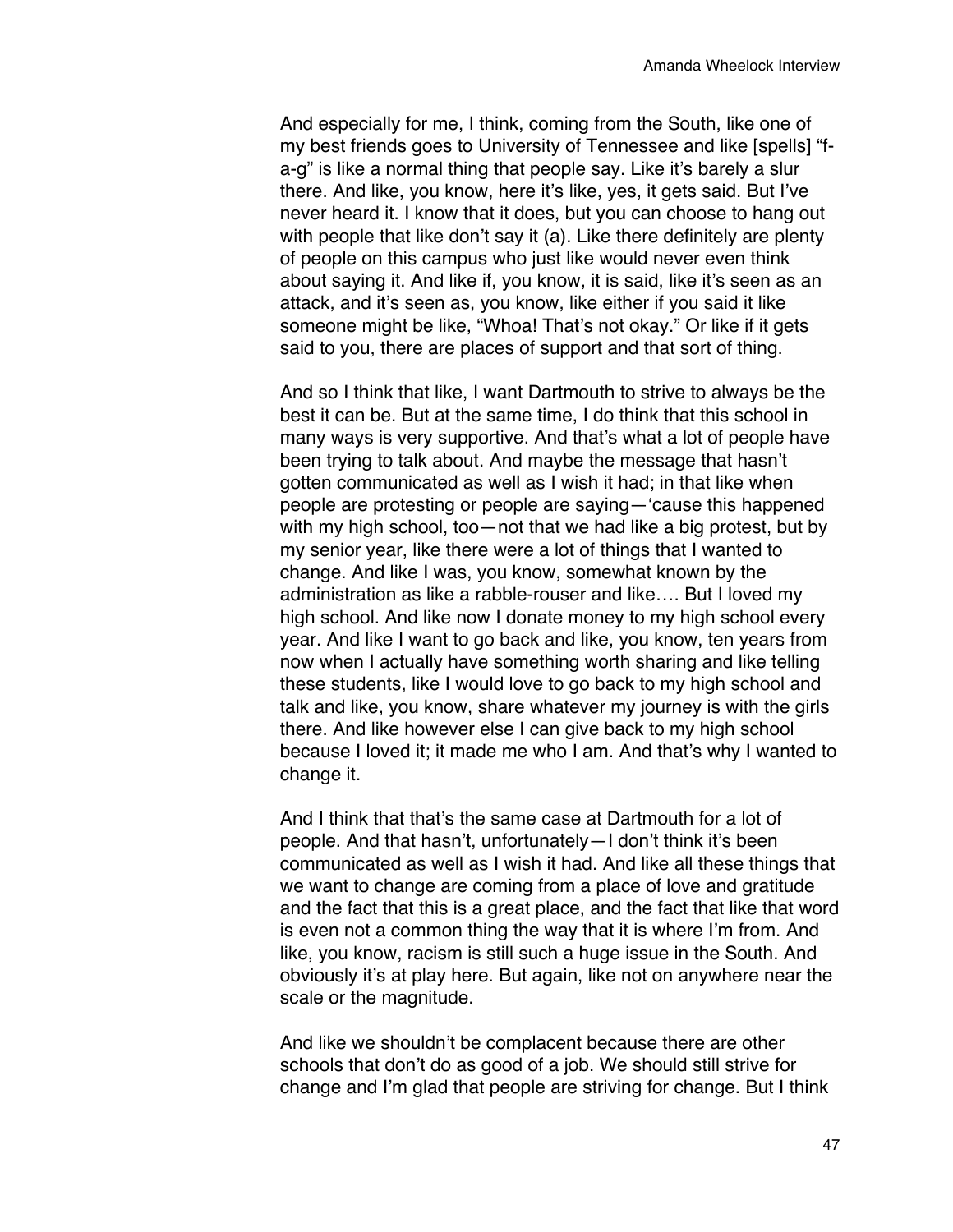it's just starting, over the last four years, you're just starting to see that switch. In that, like when people have complained before—or not complained. But when people have spoken out before, it's been this, "Well, this is wrong, and we have to change it." And it is wrong.

But now we're just starting to see that not just the people who are angry, but I think also the people like me or some of my housemates who I've been talking to, you know, my friends and that sort of thing, like really love this place and see those things as problems we want to change because we care so much. And I think that's [snaps] when you're going to get like a lot of change from the rest of the student body who like hasn't been affected by these things and do love Dartmouth and understand. Like, that's where their common ground is. It's like, "We love this place, and we want to change it, and like here's why. "And be like, "Oh, yeah, I love this place, too. And I can also see why that upsets you."

So Dartmouth has changed—like, what all that was trying to say is that like I think Dartmouth has just started to really change positively. And like even with the Trips program, like talking to Chris O'Connell ['13], who's the trips director this year, just like the intentionality that he has behind his work is really incredible. And just like I think that the potential for that program to affect incoming students for the better is so great. And I think it already does a really good job. And it does such a better job than it did even two or three years ago and like will continue to do so.

Also Dartmouth has gotten warmer. There's like way less snow than there used to be, I feel like, that's another thing [chuckles] that's changed in the last four years.

But, yeah. And I think that Dartmouth, in a weird way, like has gotten—my understanding, not in the last like four years necessarily, but the last like ten or so it's gotten like more Greek. Like I know for the '13s, it was like our sophomore summer like 83 percent of our class was affiliated; whereas normally it's like 60 to 70 percent. And then for the '14s it's only like 60 percent or something; it's like a relatively low number. Relatively being the key word. But what's interesting is that I think it's gotten…. The Greek system here has gotten big enough to the point that there are very few—if you don't like to play Frisbee and you don't want to be outdoors…. I don't know, those are really the two—I mean, maybe just 'cause I'm a part of them; like I'm sure there are other communities outside of those as well. But those are sort of the two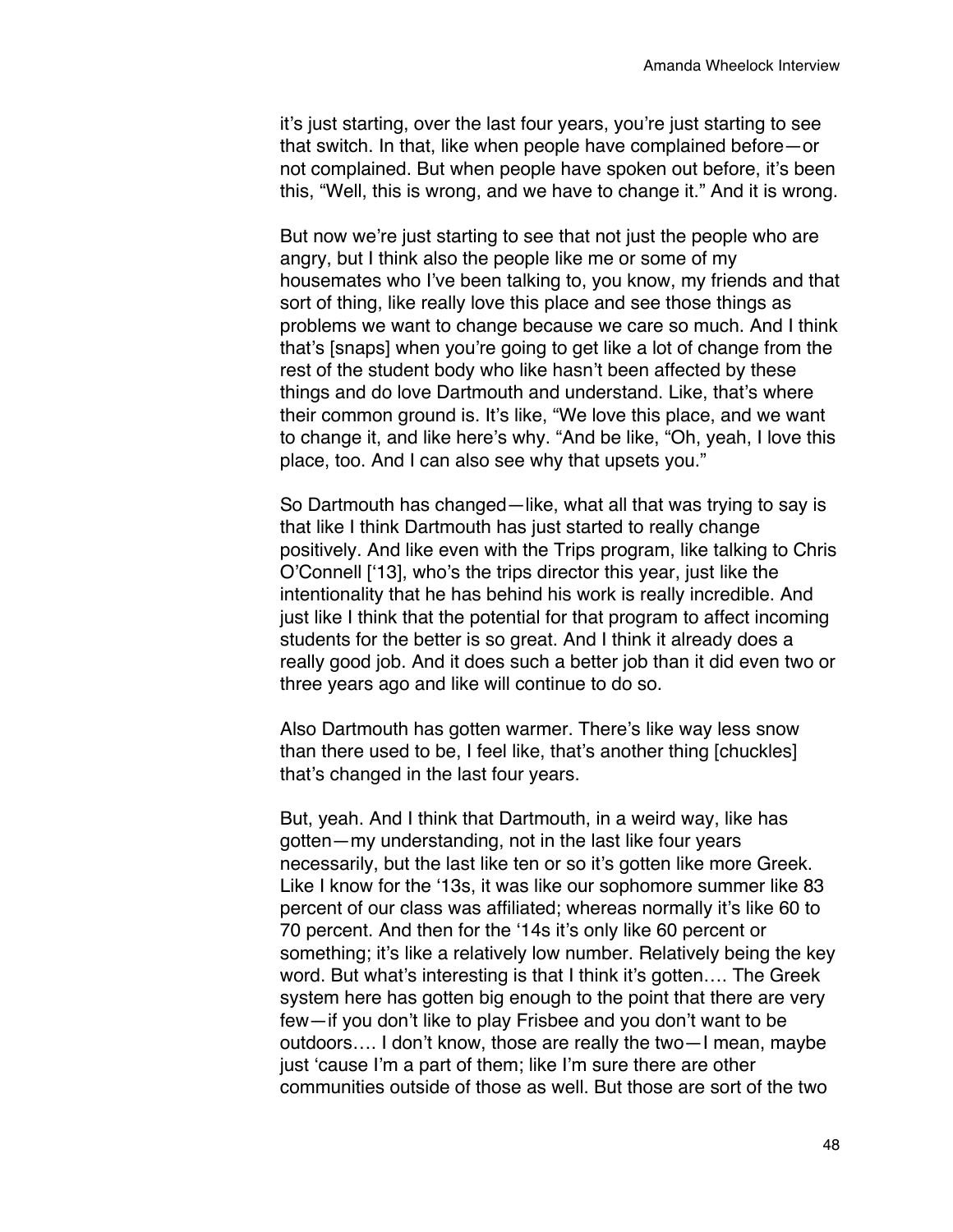like largest—just in sheer numbers of people—communities that I see outside of the Greek system. If you don't like to do either of those two things, it's very hard to find like a large, supportive community.

And it's sort of gotten big enough where like even if you don't particularly want to join, you have very few alternatives because so many other people are joining. But because of that, there are so many people who are in the Greek system who like don't really…not that they don't like it. Like I think they've found a lot of support, and like I think that the communities formed there are really strong and can be very wonderful and positive communities. But like one of my best friends is just like—like, he's in a house and he says, you know, like, "My ideal Dartmouth would not have a Greek system."

And I think more and more people now are affiliated with the Greek system but have serious problems with it. Like there's not necessarily like—I think it stinks, 'cause the numbers that you see show this like very wide support, like unconditional support, from the student body for the Greek system. But when you dig a little deeper, I think more and more now you're seeing students who recognize the problems that come along with it. Whether that's socioeconomic exclusivity or racial exclusivity—or not even exclusivity, but accessibility. In that it's not accessible to students of certain socioeconomic levels. It's not accessible—or it's more accessible than it was 50 years ago to students of particular racial backgrounds, but it can feel very inaccessible to nonwhite students. And, you know, also like very obviously—but I don't think this gets talked about a lot just 'cause there aren't as many students who this affects on our campus—but students who don't particularly identify with either men or women. Like, you know, single sex, single gender organizations are obviously incredibly inaccessible.

And I think more and more people who are even affiliated with that system—or, in my time—again, this could just be 'cause as I've gotten older, I've had more conversations about this, but my impression is that more people who are part of that system recognize those problems and like want to change those, whether that's through—like, some of my friends who aren't affiliated with the Greek system want to get rid of it completely. Like others want to reform it so it's better. But like that has been interesting, too, in that like, yeah, it's not necessarily just like, oh, you either love it or you hate it. Like there's a lot of really intense, confusing emotions